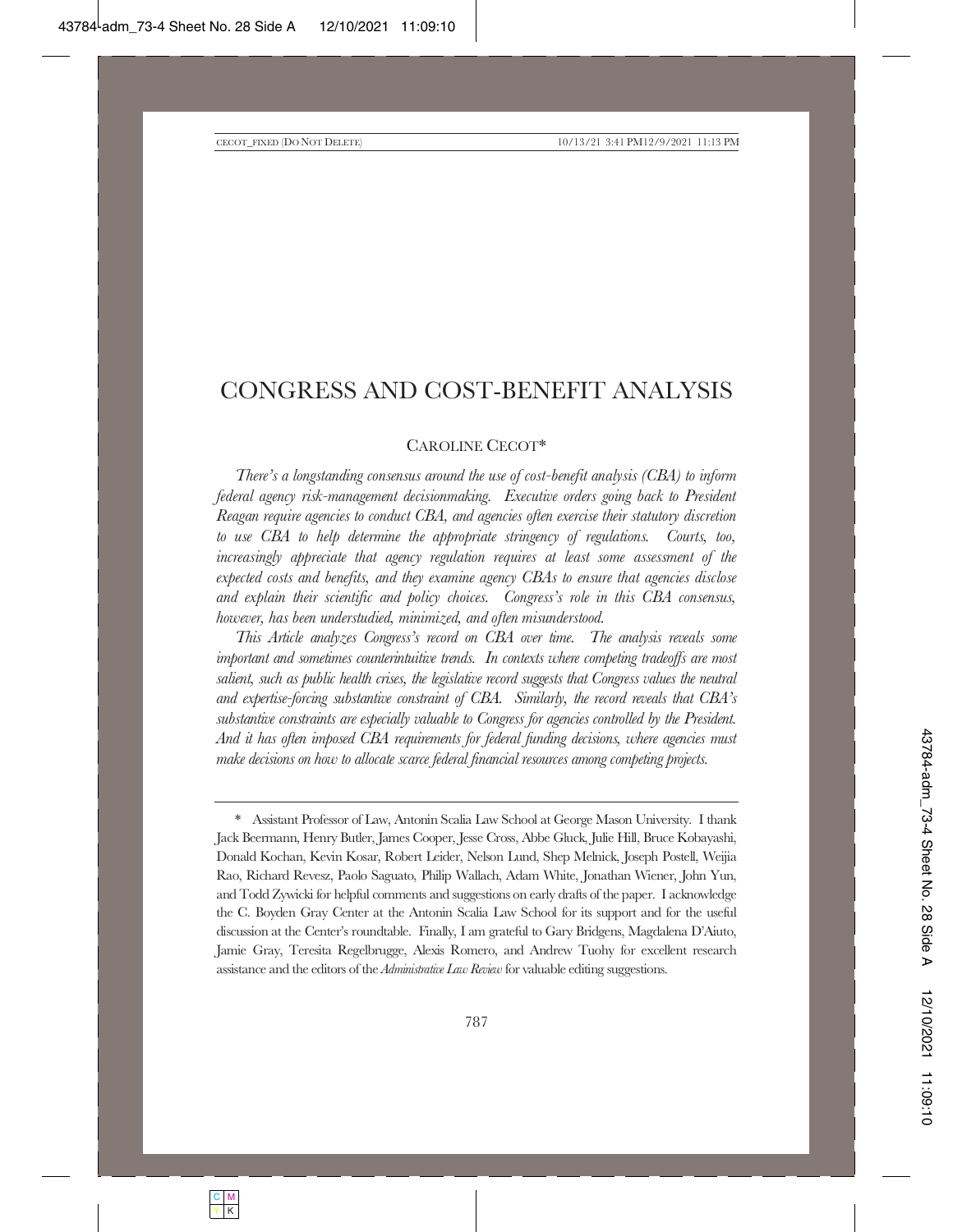These findings have implications for the future of the CBA consensus, in which Congress might become a central player. The current CBA consensus is at risk from all fronts. Presidential support for CBA might evaporate, especially in light of the tool's role in *zestraining the Trump Administration from implementing some of its preferred policies. In Inddition, more than half of the Justices of the Supreme Court of the United States have* signaled their willingness to reconsider the constitutional contours of the nondelegation doctrine, which could call into question the validity of the broad statutory language that *currently supports some agency use of CBA. And an increasing number of scholars are* questioning the legitimacy of searching judicial review of agency decisionmaking.

In the traditional narrative, Congress is at best ambivalent about agency CBA and might potentially reinforce its demise. The examination of the Congressional Record, however, reveals a more complicated relationship between Congress and CBA. In many cases, Congress appears to trade off some of its control in exchange for application of agency expertise revealed *through CBA.* The examination also helps explain why Congress has failed to pass statutes *fuch as the Regulatory Accountability Act or has failed to extend CBA requirements to* independent agencies. In light of Congress's record to date, the Article proposes congressional *actions that might be more successful in protecting the future of the CBA consensus.* 

| B. |                                                               |  |
|----|---------------------------------------------------------------|--|
|    |                                                               |  |
|    |                                                               |  |
| В. |                                                               |  |
|    |                                                               |  |
|    |                                                               |  |
|    |                                                               |  |
|    | APPENDIX TABLE 1. SUMMARY OF CONGRESSIONAL CBA DIRECTIVES     |  |
|    |                                                               |  |
|    | APPENDIX TABLE 2. CBA CONDITIONS ON FEDERAL FUNDING (39)  832 |  |

#### INTRODUCTION

In 1991, the U.S. Court of Appeals for the Fifth Circuit invalidated an attempt by the Environmental Protection Agency (EPA) to ban asbestos under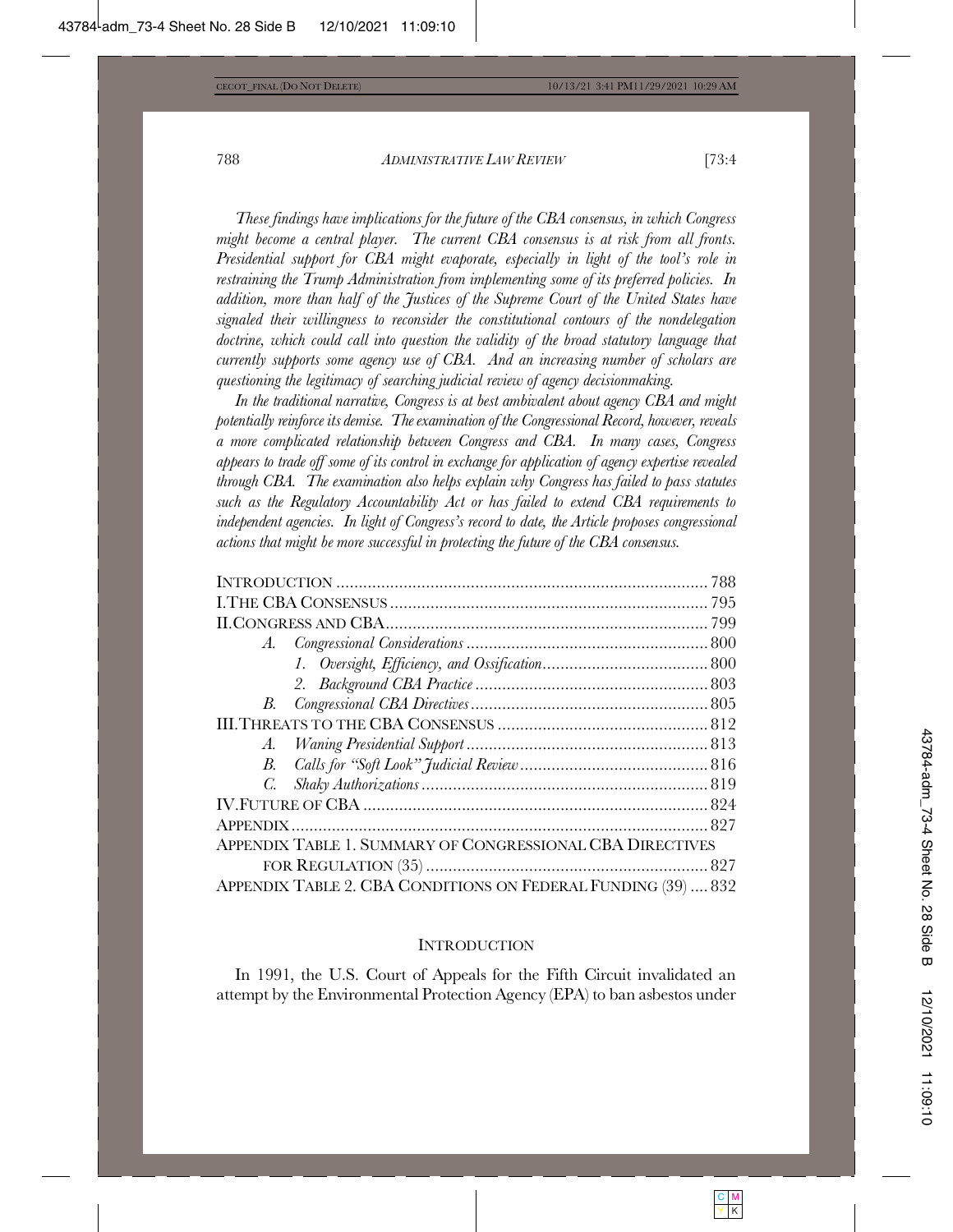the Toxic Substances Control Act  $(TSCA)^1$  Congress had directed EPA to adopt the least burdensome approach to regulating a chemical after considering both benefits and costs.<sup>2</sup> Although the agency conducted a CBA to support its ban, the Court found that the analysis did not adequately evaluate the tradeoffs involved and was methodologically flawed.<sup>3</sup> The Court vacated the regulation and remanded to the agency for further analysis.<sup>4</sup> After the Fifth Circuit's sharp rebuke in *Corrosion Proof Fittings v. EPA*,<sup>5</sup> the agency altogether abandoned its efforts to ban asbestos.<sup>6</sup> In fact, EPA barely used its authority under TSCA to ban any chemical over the next twenty-five years. Many blamed this inactivity on the CBA requirement.<sup>7</sup>

In response, Congress, under pressure from both environmental groups and the chemical industry, passed the Frank R. Lautenberg Chemical Safety Act with bipartisan support.<sup>8</sup> The Act, which amended TSCA, removed the requirement that the agency consider costs when deciding whether to regulate, but it retained the requirement that the agency consider benefits

1. Corrosion Proof Fittings v. EPA, 947 F.2d 1201, 1229-30 (5th Cir. 1991).

2. Toxic Substances Control Act,  $15$  U.S.C.  $\S$  2605 (1994).

3. Corrosion Proof Fittings, 947 F.2d at 1215–17. For example, the cost-benefit analysis (CBA) neglected to evaluate important effects of the ban, such as whether known alternatives to asbestos would present greater health risks.  $\mathcal{I}d$ . at 1221–224.

4. *Id.* at 1230.

5. 947 F.2d 1201 (5th Cir. 1991).

**6.** See H.R. 2576, The TSCA Modernization Act of 2015: Hearing Before the Subcomm. on Env't & *the Econ. of the H. Comm. on Energy*  $\mathcal{C}$  *Com.*, 114th Cong. 10 (2015) (statement of James Jones, Assistant Adm'r, Off. of Chem. Safety and Pollution Prevention, Envtl. Prot. Agency) (stating that the Environmental Protection Agency (EPA) did not regulate asbestos or any other chemicals under this authority after the case).

7. *See, e.g., David M. Driesen, The Ends and Means of Pollution Control: Toward A Positive Theory* of Environmental Law, 2017 UTAH L. REV. 57, 75 (2017) ("The decision interpreting TSCA to demand cost-benefit balancing led to a halt of final rules under TSCA's main standard setting provision, probably because the analytical burdens imposed made standard setting impracticable."); Amy Sinden, Formality and Informality in Cost-Benefit Analysis, 2015 UTAH L. REV. 93, 130 n.128 (2015) [hereinafter Sinden, Formality and Informality].

8. See Frank R. Lautenberg Chemical Safety for the 21st Century Act, Pub. L. No. 114-182, 133 Stat. 448; see also Valerie J. Watnick, The Lautenberg Chemical Safety Act of 2016: Cancer, Industry *Pressure, and a Proactive Approach*, 43 HARV. ENV'T L. REV. 373, 389 (2019); Jessica Miller, Note, Spread Too Thin: How the Preemption Provisions in the 2016 Amendments to TSCA Weakened the Federal *Government's Regulation of Chemical Manufacturing*, 9 GEO. WASH. J. ENERGY & ENV'T L. 162, 166  $(2019)$ . The Act passed the U.S. House of Representatives 398 to 1 (with 231 Republicans and 167 Democrats voting in favor of it), and it passed the U.S. Senate via voice vote. See OFF. OF THE CLERK, U.S. HOUSE OF REPRESENTATIVES, ROLL CALL 378 (June 23, 2015), https://clerk.house.gov/Votes/2015378 (noting votes for H.R. 2576 and S. Amend. 2932).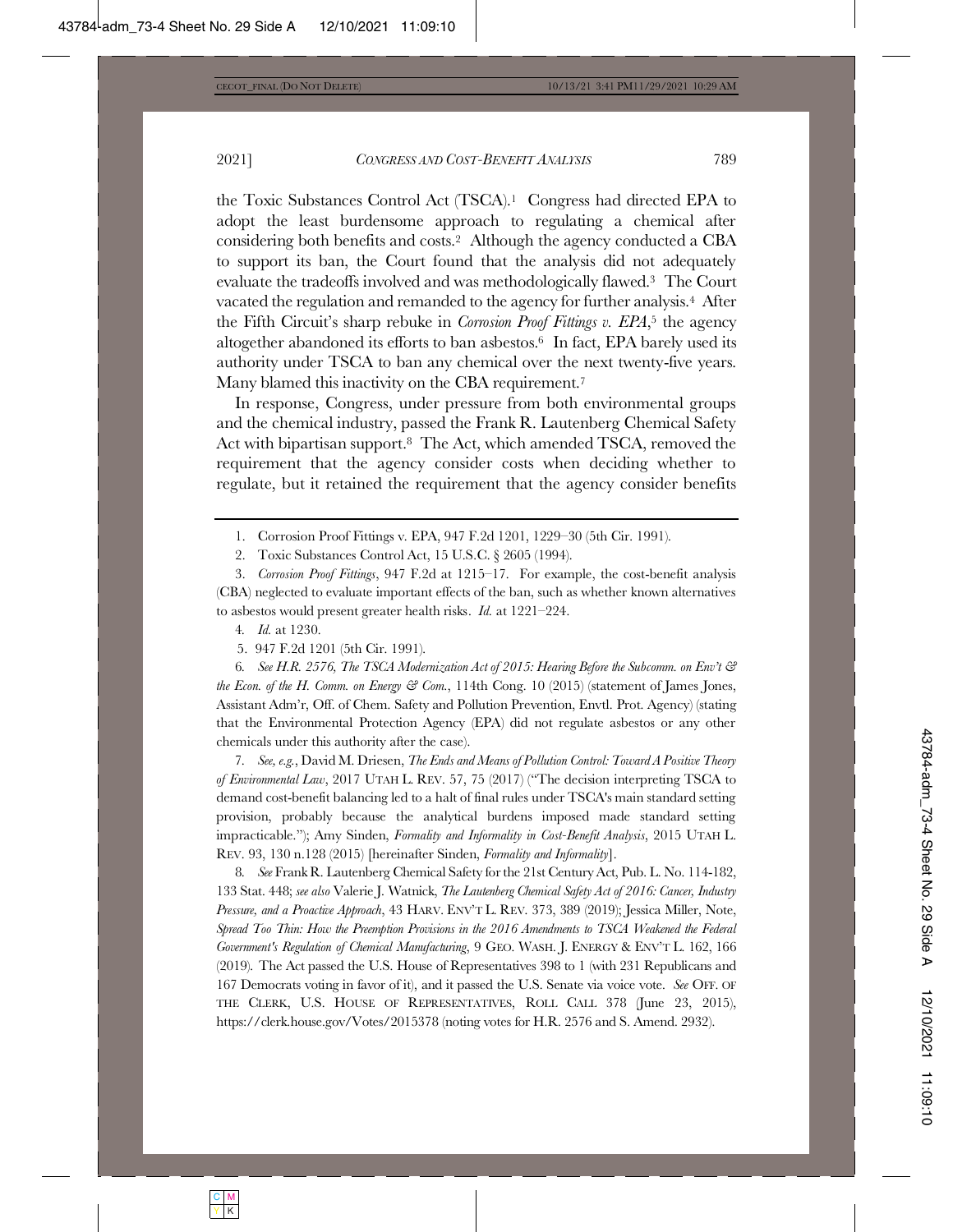and costs when evaluating possible approaches for regulation.<sup>9</sup> During floor debate, several Members of Congress depicted the act as, in part, a rejection of CBA and cost consideration. For example, some Members explicitly described EPA's use of CBA as "flawed"<sup>10</sup> and "burdensome,"<sup>11</sup> "prioritiz[ing] profits over health and safety"<sup>12</sup> and posing "far too high a bar to meet when it comes to protecting our children's safety."<sup>13</sup> Others focused on the importance of ensuring that EPA decides whether to regulate without the consideration of costs.<sup>14</sup> In fact, Senate Democrats explicitly tied removal of the "least burdensome" language to a rejection of CBA and the Fifth Circuit's review of CBA in *Corrosion Proof Fittings*.<sup>15</sup>

This story is revealing in several ways. First, it highlights the important role CBA has played in agency risk-management decisions. CBA is a decision making procedure that requires an agency to identify and monetize all important effects of the agency's decision, to the extent possible, based on available scientific evidence. It allows the agency to then choose, from among reasonable alternatives, the approach that maximizes net benefits to society. The practice of CBA is widespread within federal agencies, even without an express requirement from

11. 162 CONG. REC. 7,003 (2016) (statement of Rep. Gene Green) ("The most notable improvements in the bill are replacing the current TSCA's burdensome safety standard with a pure, health-based standard ...."). In other statements, Representative Gene Green (Democrat, Texas) specifically emphasized how the Act would address many of the Toxic Substances Control Act's (TSCA's) "biggest flaws, including eliminating the 'least burdensome' requirement and explicitly clarifying the law's safety standard excludes any consideration of costs." 161 CONG. REC. 10,257  $(2015)$  (statement of Rep. Gene Green).

12. 161 CONG. REC. 10,257 (2015) (statement of Rep. Lois Capps).

13. 162 CONG. REC. 7,001 (2016) (statement of Rep. Jared Polis).

14. See 161 CONG. REC. 10,256 (2015) (statement of Rep. Frank Pallone, Jr.) (explaining that the Act would require "the decision of whether a chemical needs to be regulated  $[t\sigma]$  be based purely on the risk it poses," instead of on "a cost-benefit standard");  $162$  CONG. REC.  $7,003$  (2016) (statement of Rep. Gene Green); 161 CONG. REC. 10,255 (2015) (statement of  $\mathbb{R}$ ep. John Shimkus) (approvingly pointing out that the Act requires EPA to determine whether "the chemical present [s] an unreasonable risk of injury to health or the environment," "a science question based on a combination of hazard and actual exposure," before any cost consideration).

15. See 162 CONG. REC. 7,983-84 (2016) (arguing that striking the "least burdensome" language was necessary to guarantee that EPA was not required to weigh benefits against costs when regulating toxic chemicals).

<sup>9. 15</sup> U.S.C.  $\S\S 2605(b)(4)(F)(iii)$ , (c)(2)(A)(ii)-(iii).

<sup>10. 161</sup> CONG. REC. 10,257 (2015) (statement of Rep. Lois Capps) (describing the current system as requiring EPA to use "a flawed cost-benefit analysis that prioritizes profits over health and safety.").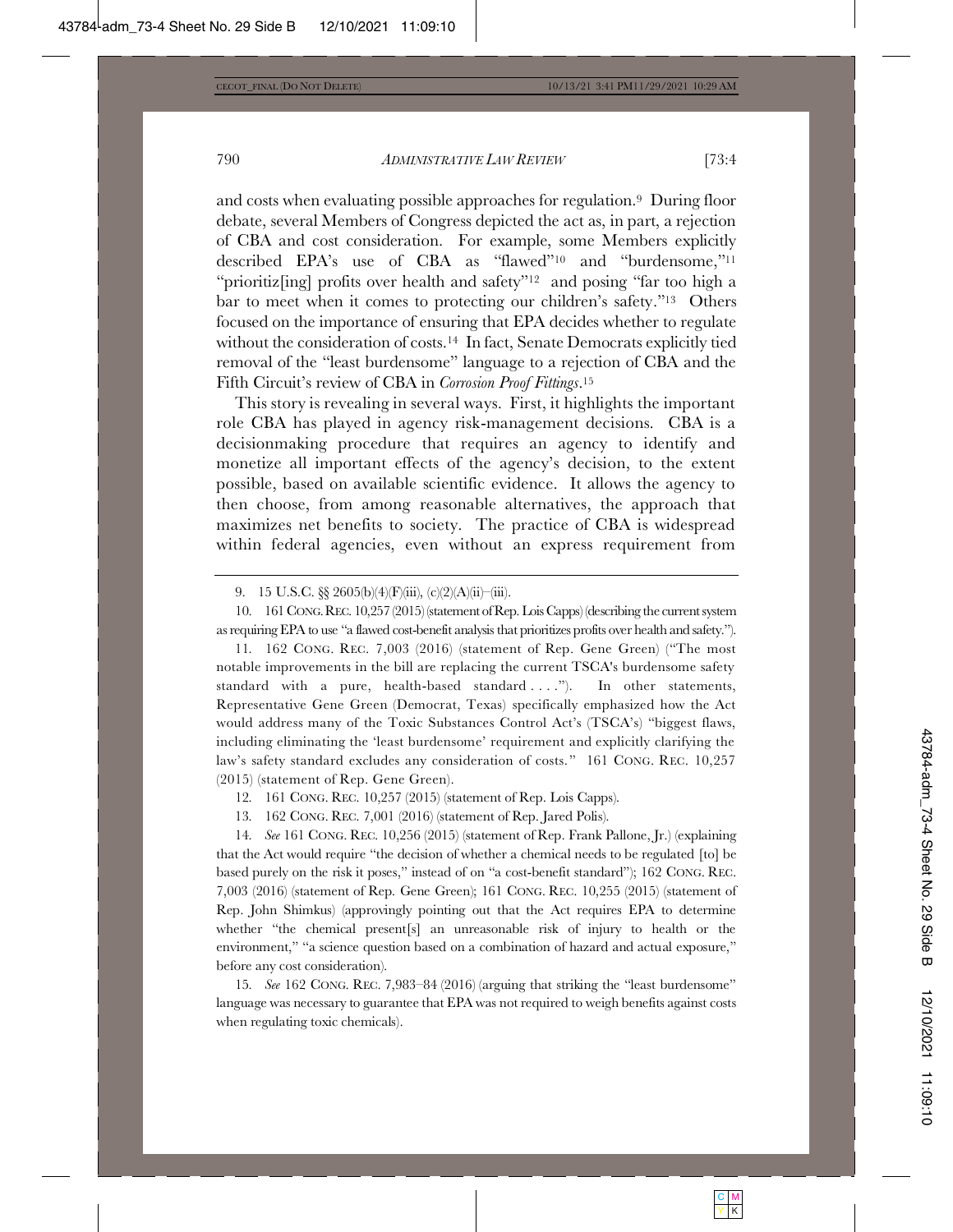Congress, encouraged by long-standing executive orders from presidents of both political parties.<sup>16</sup>

Second, this story highlights the role of the judiciary in overseeing and promoting CBA-based regulation. Although the Fifth Circuit's review in *Corrosion Proof Fittings* was particularly searching, courts have been generally willing to evaluate agency CBAs, especially their scope and their transparency, if not the choice of specific assumptions and methodology.<sup>17</sup> Courts have also played a role in encouraging agencies to conduct CBA, especially independent agencies not subject to executive-order requirements.<sup>18</sup> This support for some kind of CBA has reached the Supreme Court of the United States; in 2015, all nine Justices agreed that determining whether regulation was "appropriate" undoubtedly requires some consideration of costs in addition to benefits.<sup>19</sup>

And finally, this story supports the general impression that Congress is ambivalent, and perhaps even hostile, toward the robust CBA practice among agencies. In fact, the few salient narratives about Congress and CBA are all negative. They include not only the discussion surrounding the  $TSCA$ amendment, but also Congress's decision to prohibit CBA in setting a standard for cryptosporidium under the Safe Drinking Water Act following a public health crisis involving that particular pollutant.<sup>20</sup> Lending additional support to this impression, Congress has failed to pass legislation codifying presidential executive-order-based CBA requirements and has failed to

<sup>16.</sup> At least since President Reagan's executive order requiring agencies to conduct CBA, agencies have generally conducted and often relied on the analysis when making difficult riskmanagement decisions, unless explicitly prohibited by Congress. See Exec. Order No. 12,291, 46 Fed. Reg. 13,193 (Feb. 19, 1981). President Reagan's Order was replaced by President Clinton's Executive Order 12,866, which remains in force to this day. See Exec. Order No.  $12,866, 58$  Fed. Reg.  $51,735, 51,735-36$  (Oct. 4, 1993). The Order requires agencies to prepare a regulatory impact analysis, which includes CBA. *Id.* 

<sup>17.</sup> See generally Caroline Cecot & W. Kip Viscusi, *Judicial Review of Agency Benefit-Cost Analysis*, 22 GEO. MASON L. REV. 575 (2015).

<sup>18.</sup> See, e.g., Bus. Roundtable v. SEC, 647 F.3d 1144, 1148-49 (D.C. Cir. 2011); Chamber of Com. of the U.S. v. SEC,  $412$  F.3d 133, 144 (D.C. Cir. 2005); Am. Equity Inv. Life Ins. Co. v. SEC, 613 F.3d 166, 177 (D.C. Cir. 2010).

<sup>19.</sup> Justice Scalia, writing for the Supreme Court's majority in *Michigan v. EPA*, declared that "[n]o regulation is 'appropriate' if it does significantly more harm than good." Michigan  $v.$  *EPA*, 135 S. Ct. 2699, 2707 (2015). Writing for the dissent, Justice Kagan agreed that harms of regulation must be considered. *Id.* at 2714 (Kagan, J., dissenting) ("I agree with the majority—let there be no doubt about this—that EPA's power plant regulation would be unreasonable if '[t]he Agency gave cost no thought *at all*."").

<sup>20. 42</sup> U.S.C. § 300g-1.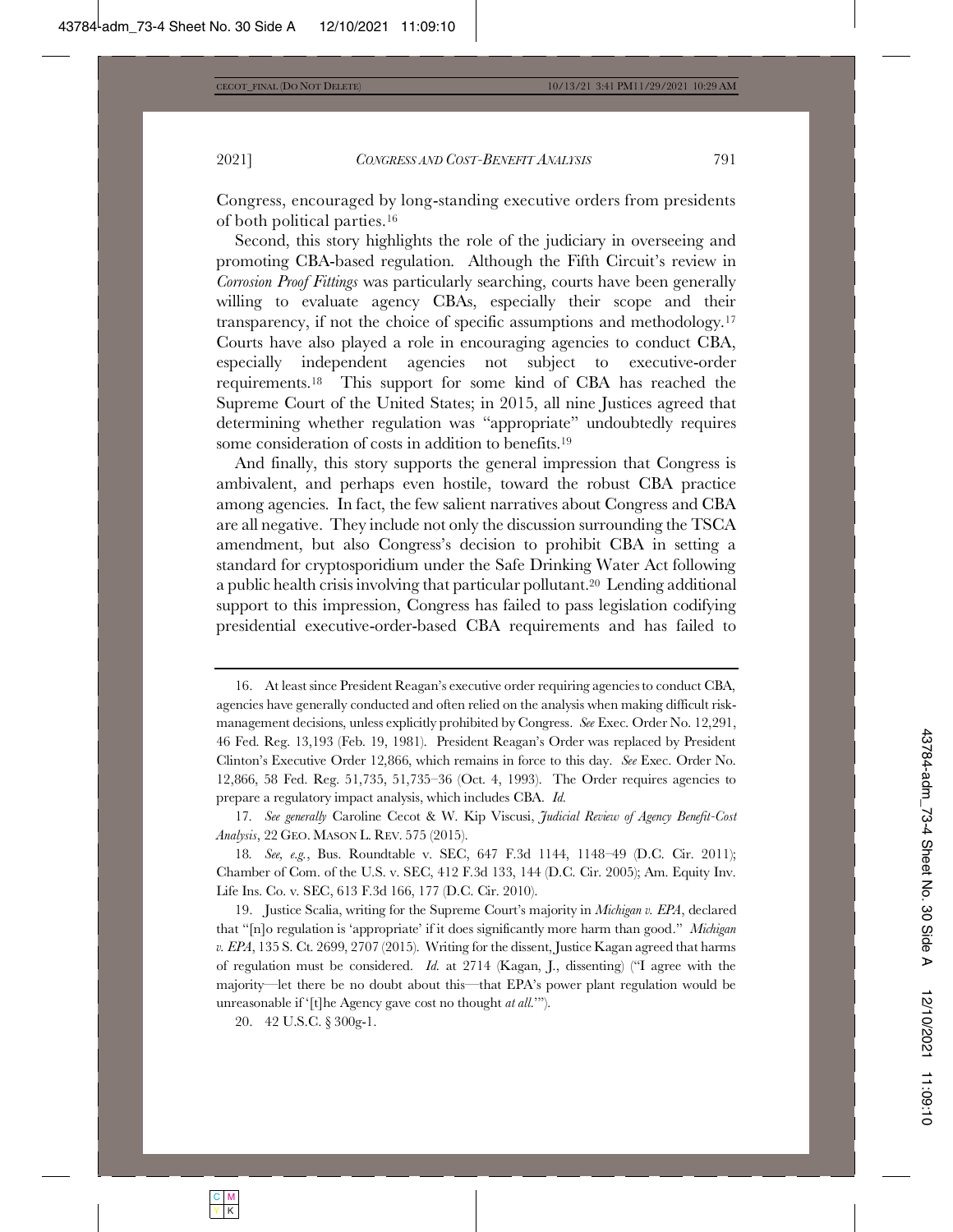extend these requirements to independent agencies that are not currently subject to them, despite realistic opportunities to do so.

Scholars, while devoting considerable energy to evaluating agency practice of CBA and the resulting judicial review, $21$  have given little attention to examining any trends in explicit congressional requirements for agencies to conduct, consider, or rely on CBA in their decision making. The few examinations of the relationship between congressional directives and CBA, usually in the environmental context, have supported the general impression of Congress's hostility to  $CBA$ .<sup>22</sup>

21. The literature is full of important theoretical and practical critiques of CBA practice. See generally MATTHEW D. ADLER & ERIC A. POSNER, NEW FOUNDATIONS OF COST-BENEFIT ANALYSIS (2006) (responding to theoretical critiques); RICHARD L. REVESZ & MICHAEL A. LIVERMORE, RETAKING RATIONALITY: HOW COST-BENEFIT ANALYSIS CAN BETTER PROTECT THE ENVIRONMENT AND OUR HEALTH (2008) (responding to practical critiques). For work on prevalence and quality, see, e.g., Caroline Cecot et al., An Evaluation of the Quality of Impact Assessment in the European Union with Lessons for the US and the EU, 2 REG. & GOVERNANCE 405, 405-21 (2008); Jerry Ellig, Patrick A. McLaughlin & John F. Morrall III, *Continuity*, Change, and Priorities: The Quality and Use of Regulatory Analysis Across U.S. Administrations, 7 REG. & GOVERNANCE 153, 153-60, 164, 170-71 (2013); Jerry Ellig & Patrick A. McLaughlin, *The* Quality and Use of Regulatory Analysis in 2008, 32 RISK ANALYSIS 855, 855-63, 866-72 (2012); Robert W. Hahn et al., Assessing Regulatory Impact Analyses: The Failure of Agencies to Comply with *Executive Order 12,866, 23 HARV. J. L. & PUB. POL'Y 859, 859–71 (2000); Robert W. Hahn &* Patrick Dudley, How Well Does the Government Do Cost-Benefit Analysis?, 1 REV. ENV'T ECON. & 8744 POL'Y 192, 192–210 (2007); Robert W. Hahn & Robert Litan, *Counting Regulatory Benefits and* Costs: Lessons for the U.S. and Europe, 8 J. INT'L ECON. L. 473, 473-508 (2005); Stuart Shapiro & John F. Morrall III, The Triumph of Regulatory Politics: Benefit-Cost Analysis and Political Salience, 6 REG. & GOVERNANCE 189, 189-200 (2012); Caroline Cecot & Robert W. Hahn, *Transparency in Cost-Benefit Analysis, 72 ADMIN. L. REV. 157 (2020). More recently, scholars have analyzed* how courts review agency CBAs and the effect of judicial review on agency practice. See, e.g., Cecot & Viscusi, supra note 17; Cass R. Sunstein, Cost-Benefit Analysis and Arbitrariness Review, 41 HARV. ENV'T L. REV. 1, 1 (2017) [hereinafter Sunstein, *Arbitrariness Review*]; Caroline Cecot, *Deregulatory Cost-Benefit Analysis and Regulatory Stability*, 68 DUKE L.J. 1593 (2019) [hereinafter Cecot, *Deregulatory Cost-Benefit Analysis*]; Jonathan S. Masur & Eric A. Posner, *Chevronizing Around Cost-Benefit Analysis, 70 DUKE L.J.* 1109 (2021).

22. See, e.g., Sinden, Formality and Informality, supra note 7, at 129 ("Congress has in most instances actually rejected CBA as a decision making rubric for environmental health and safety regulation, directing agencies to instead use feasibility or health-based standards."). Many scholars have turned their attention to arguing whether CBA should (or should not) be allowed under more general congressional directives to promote "the public interest," issue regulations that are "appropriate" and "necessary," or act to the extent "practicable." See Paul R. Noe & John D. Graham, *The Ascendancy of the Cost-Benefit State?*, 5 ADMIN. L. REV.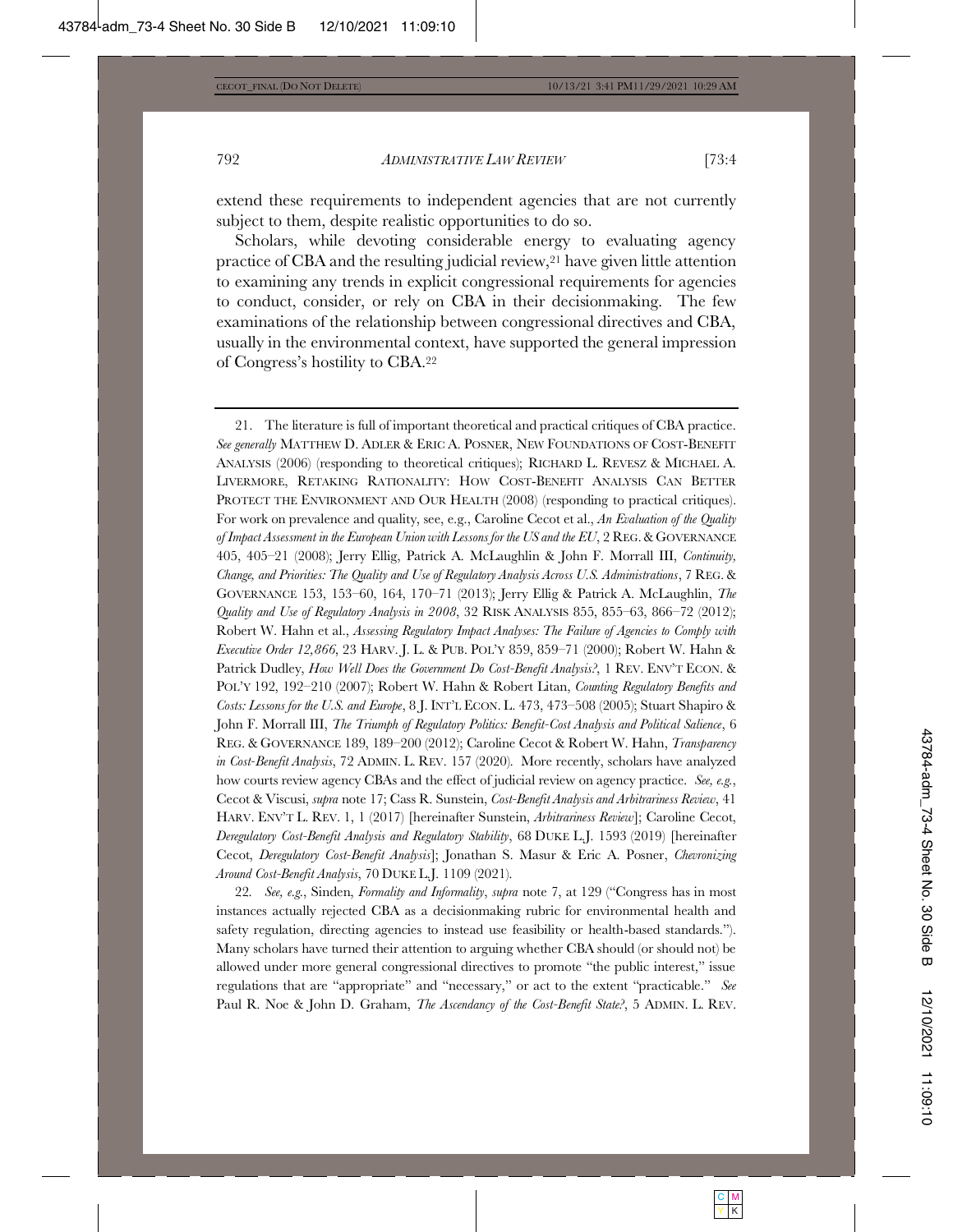This Article undertakes a long-overdue comprehensive examination of the Congressional Record on CBA—in particular, an examination of the explicit congressional CBA directives since 1981. The analysis reveals that the conventional wisdom of congressional skepticism of CBA is misleading. A review of congressional delegations of CBA authority uncovers several ways that Congress has utilized CBA requirements for agency decisionmaking in recent years. As an initial matter, so-called explicit rejections of CBA have often turned out to be overstated. In fact, in contexts where competing tradeoffs are most salient, such as public health crises, the legislative record suggests that Congress values the neutral and expertise-forcing substantive constraint of CBA. Congress has also acted in several ways that imply that it values CBA for oversight purposes. It has passed laws such as the Unfunded Mandate Reform Act and the Congressional Review Act that require agencies to prepare CBAs or submit CBAs to Congress with certain rulemakings. And, particularly during times of divided government, Congress has passed laws requiring executive agencies to conduct CBA.<sup>23</sup> Such agencies are already subject to executive-order requirements; the reinforced statutory obligations signal CBA's particular value to Congress when applied to agencies controlled by the President. Finally, Congress has recognized CBA's value in prioritizing projects when funding is scarce.

This examination is helpful in light of several emerging threats to the consensus surrounding agency practice of CBA, which heightens the relevance of Congress. This Article identifies and describes these threats. CBA has enjoyed bipartisan presidential support to date, but it might not be able to rely on this support going forward. If presidents view CBA as substantively constraining their policy agendas, then they may reject or weaken Executive Branch enforcement of the longstanding executive orders requiring the use of CBA. In addition, courts may renounce their role in overseeing and encouraging high-quality agency CBA. Several prominent legal scholars, such as Richard Epstein and Jeffrey Pojanowski, are advocating for replacing "hard look" review with extreme judicial deference toward agency factfinding while simultaneously rejecting deference on issues of law.<sup>24</sup> The lack of a judicial quality check on CBA (especially if combined with a weak White House review) would diminish the reliability and value of CBA. And finally, the

 $\Lambda$ CCORD 85, 122 (2020) (discussing statutes that do not specifically require CBA but mandate that the agency considers the costs of the regulation).

<sup>23.</sup> See, e.g., Accountable Pipeline Safety and Partnership Act of 1996, Pub. L. No. 104-304, 110 Stat. 3793 (1996).

<sup>24.</sup> See RICHARD A. EPSTEIN, THE DUBIOUS MORALITY OF MODERN ADMINISTRATIVE LAW 2, 213-14 (2020); Jeffrey A. Pojanowski, *Neoclassical Administrative Law*, 133 HARV. L. REV. 852, 893-94 (2020).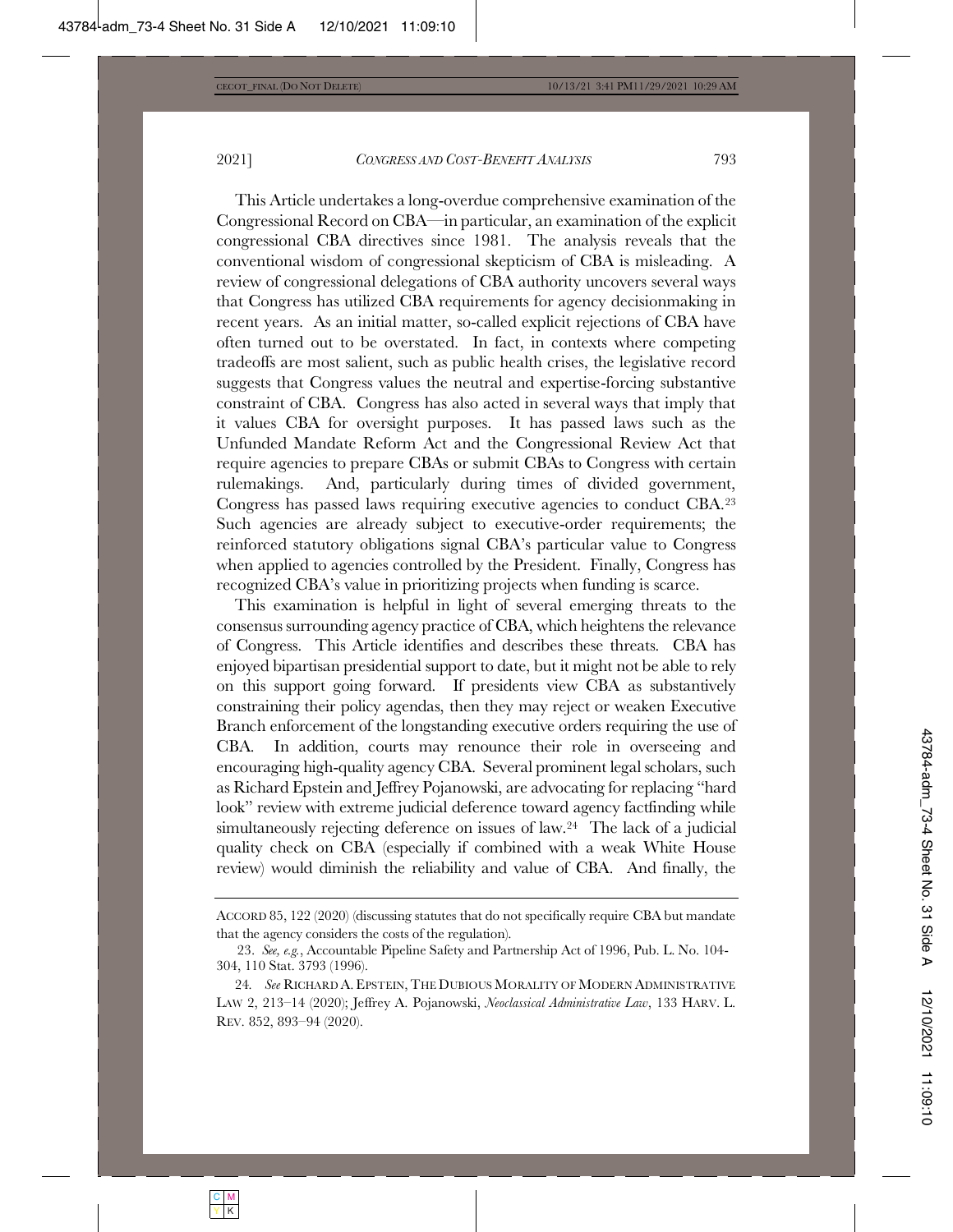Supreme Court might rethink the constitutional contours of acceptable delegation of authority to agencies.<sup>25</sup> If the Court determines that Congress must be more explicit when authorizing the use of CBA in risk-management decisionmaking, then much of the agency discretion for conducting CBA would evaporate until and unless Congress provides explicit authority.

The Article then extracts takeaways from its comprehensive examination of Congress's record on CBA to inform conversations about the future of  $CBA$  in light of the emerging threats. For example, I argue against extreme judicial deference to agency factfinding based on these congressional delegations. When it comes to CBA, congressional practice suggests that Congress gives up its control over setting stringency to take advantage of agency expertise in evaluating competing information. If so, courts, as the guardians of the bargains reflected in enacted legislation, should ensure that agencies reasonably apply their expertise in exercising the authority granted to them by Congress. The examination also helps explain why Congress has failed to pass laws such as the Regulatory Accountability Act of  $2017^{26}$  or extend CBA requirements to independent agencies, and why it proposes congressional actions that might be more successful.

This Article proceeds as follows. Part I briefly describes the current CBA consensus. It defines CBA and outlines its increasing importance in agency rulemakings in light of executive directives and judicial interpretations of statutory language. Part II examines Congress's relationship with CBA. It first outlines the theoretical reasons for congressional support of CBA in different contexts. It then analyzes explicit congressional directives requiring agencies to prepare, consider, rely on, or report CBA over the last forty years,

<sup>25.</sup> Five Justices have expressed an interest in rethinking the nondelegation doctrine: Justices Alito, Gorsuch, Kavanaugh, and Thomas, and Chief Justice Roberts. Justice Gorsuch, in a dissent joined by Chief Justice Roberts and Justice Thomas, directly advocated for a more robust enforcement of the nondelegation doctrine. See Gundy v. United States, 139 S. Ct. 2116, 2148 (2019) (Gorsuch, J., dissenting) ("In a future case with a full panel, I remain hopeful that the Court may yet recognize that, while Congress can enlist considerable assistance from the executive branch in filling up details and finding facts, it may never hand off to the nation's chief prosecutor the power to write his own criminal code."). Justice Alito wrote a separate concurrence, indicating that he would be willing to revisit the doctrine in a future case. See id. at 2131 (Alito, J., concurring) ("If a majority of this Court were willing to reconsider the approach we have taken for the past 84 years, I would support that effort."). Finally, Justice Kavanaugh signaled support for reconsidering the doctrine in a recent denial of certiorari. See Paul v. United States, 140 S. Ct. 342, 342 (2019) (Kavanaugh, J., concurring in the denial of certiorari) ("Justice Gorsuch's scholarly analysis of the Constitution's nondelegation doctrine in his *Gundy* dissent may warrant further consideration in future cases.").

<sup>26.</sup> Regulatory Accountability Act of 2017, S. 951, 115th Cong. (2017).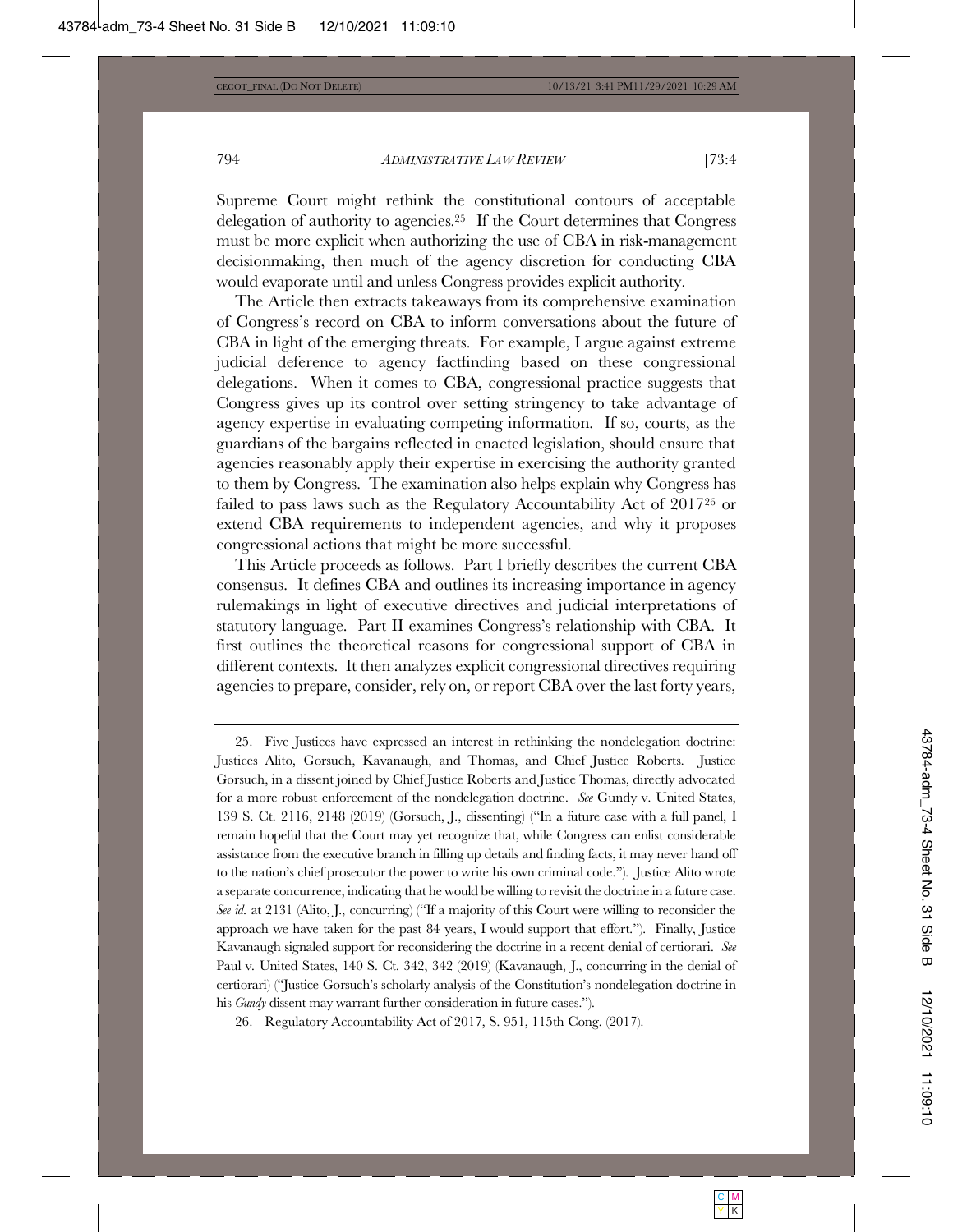drawing lessons from this history. Part III then identifies and evaluates recent threats to the continuing vitality of agency practice of CBA. Finally, Part IV explains how the analysis sheds light on the importance of those threats. CBA has long played an influential role in agency decisionmaking. While its supporters should recognize and take seriously emerging threats to this consensus, a more thorough assessment of the Congressional Record reveals some basis for optimism and a path forward.

## I. THE CBA CONSENSUS

Congress often requires agencies to make important risk-management decisions. Under TSCA, for example, after EPA identifies a chemical as posing significant risks to human health, it must decide how stringently to regulate it.<sup>27</sup> Should it ban the chemical completely, or should it limit its use to certain contexts? Should it consider available precautions, technology, and substitutes? How should it balance the tradeoff between the value of the chemical and its potential harm? Although several approaches are available, agencies often conduct CBA to help them make these risk management decisions.<sup>28</sup> CBA has its origins in welfare economics. Economic theory identifies the socially desirable level of environmental quality as the level that maximizes the satisfaction of individual preferences.<sup>29</sup> CBA sheds light on policies that potentially improve aggregate welfare by converting gains (the value of the benefits to the beneficiaries) and losses (the costs to those who are burdened) into a monetary scale.<sup>30</sup> It forces the agency to consider these  $\theta$  effects of its chosen regulatory action against the status quo and reasonable  $\Omega$  alternatives. The agency could then use this analysis to guide its decisionmaking. For example, if the costs of its preferred regulatory action

<sup>27.</sup> See 15 U.S.C.  $\S_{\text{S}}$  2601-29 (providing options for regulation and testing of chemical substances).

<sup>28.</sup> Other risk-management approaches include feasibility analysis, a no-risk threshold, and risk-risk analysis. See LESTER B. LAVE, THE STRATEGY OF SOCIAL REGULATION: DECISION FRAMEWORKS FOR POLICY 24-26 (1981).

<sup>29.</sup> For a discussion of general welfare economics, see ANDREU MAS-COLELL, MICHAEL D. WHINSTON & JERRY R. GREEN, MICROECONOMIC THEORY 545-72 (1995); MATTHEW D. ADLER, WELL-BEING AND FAIR DISTRIBUTION: BEYOND COST-BENEFIT ANALYSIS 5-6, 34-35 (2011) [hereinafter ADLER, WELL-BEING AND FAIR DISTRIBUTION] (defending the use of a social welfare function for evaluating governmental decisions).

 $30.$  CBA identifies the Kaldor-Hicks efficient policy as the one that maximizes the difference between the value of the gains to the winners and the losses to the losers without requiring the winners to compensate the losers. ADLER, WELL-BEING AND FAIR DISTRIBUTION, *supra* note 29, at 566.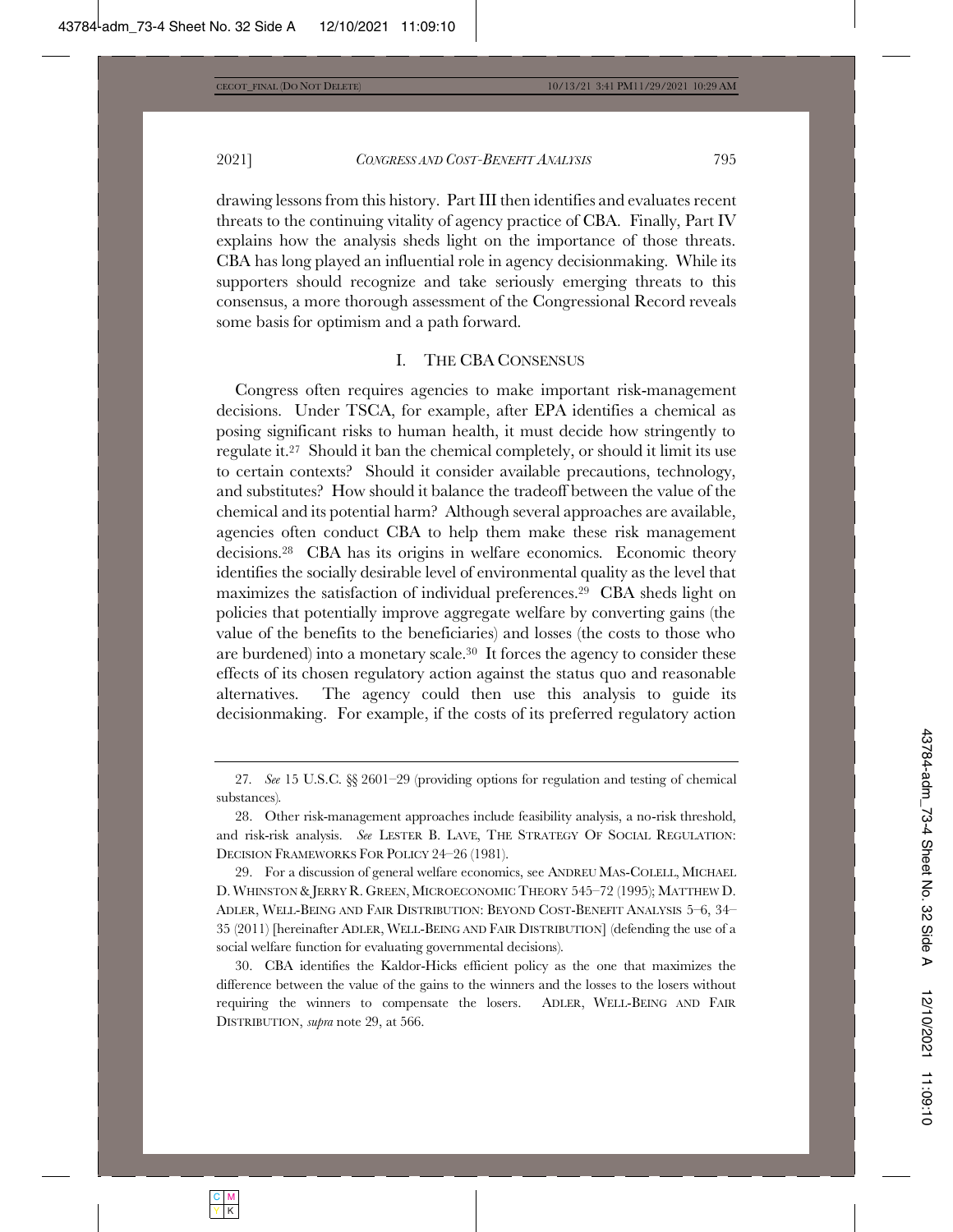turn out to be substantial and the benefits are low or highly uncertain, the agency might decide not to regulate at all at this time. Alternatively, the results of the analysis might not only support regulatory action but support more *stringent* action than initially proposed. One example of the latter scenario is the Reagan Administration's imposition of a stricter standard for phasing out lead in gasoline based on the results of  $CBA$ <sup>31</sup>

Congress can explicitly require or forbid agencies to base decisions on CBA; however, in many cases, Congress has been essentially silent on the appropriate risk-management framework, requiring agencies to pursue some goal while considering several factors or acting in the public interest.<sup>32</sup> Instead, the extensive use of CBA has been motivated in part by presidential executive orders. In 1981, President Reagan issued Executive Order 12,291, which required agencies to choose the regulatory objective that, according to the analysis, "maximize<sup>[d]</sup> the net benefits to society."<sup>33</sup> Importantly, the Order required agencies to submit these CBAs to the White House for review.<sup>34</sup> The agencies were to follow this procedure to the extent permitted by law—in other words, as long as Congress had not explicitly prohibited cost consideration. President Clinton continued the practice of CBA, issuing Executive Order 12,866.<sup>35</sup> Like Executive Order 12,291, Clinton's Order encouraged agencies to "select those approaches that maximize net benefits.... to the extent permitted by law."36 Clinton's Order placed more emphasis on accountability, providing several additional ways to preserve transparency during the White House review process.<sup>37</sup> Further, it explicitly recognized "that some costs and benefits are difficult to quantify."<sup>38</sup> Presidents Bush, Obama, and Trump have

38. *Id.* § 1(b)(6).

<sup>31.</sup> See Christopher DeMuth, *Health and Safety Regulation, in AM. ECON. POL'Y IN THE 1980s* 504, 508 (Martin Feldstein ed., 1994) ("A very fine piece of analysis persuaded everyone that the health harms of leaded gasoline were far greater than we had thought, and we ended up adopting a much tighter program than the one we had inherited."). For more information about that CBA and the resulting standard, see Albert L. Nichols, Lead in Gasoline, in ECONOMIC ANALYSES AT EPA: ASSESSING REGULATORY IMPACT 49-84 (Richard D. Morgenstern ed., 1997).

<sup>32.</sup> See Noe & Graham, *supra* note 22, at 113 (arguing that agencies should rely on CBA as a default given congressional silence).

<sup>33.</sup> Exec. Order No. 12,291, 46 Fed. Reg. 13,193 (Feb. 17, 1981). President Reagan's Order was not the first presidential requirement for increased agency analysis, but it was the most far-reaching one—requiring all executive agencies to conduct CBA—and its requirements have endured.

<sup>34.</sup> *Id.* at 13,194.

<sup>35.</sup> Exec. Order No. 12,866, 58 Fed. Reg. 51,735 (Oct. 4, 1993).

<sup>36.</sup> *Id.* § 1.

<sup>37.</sup> *Id.* § 6(b).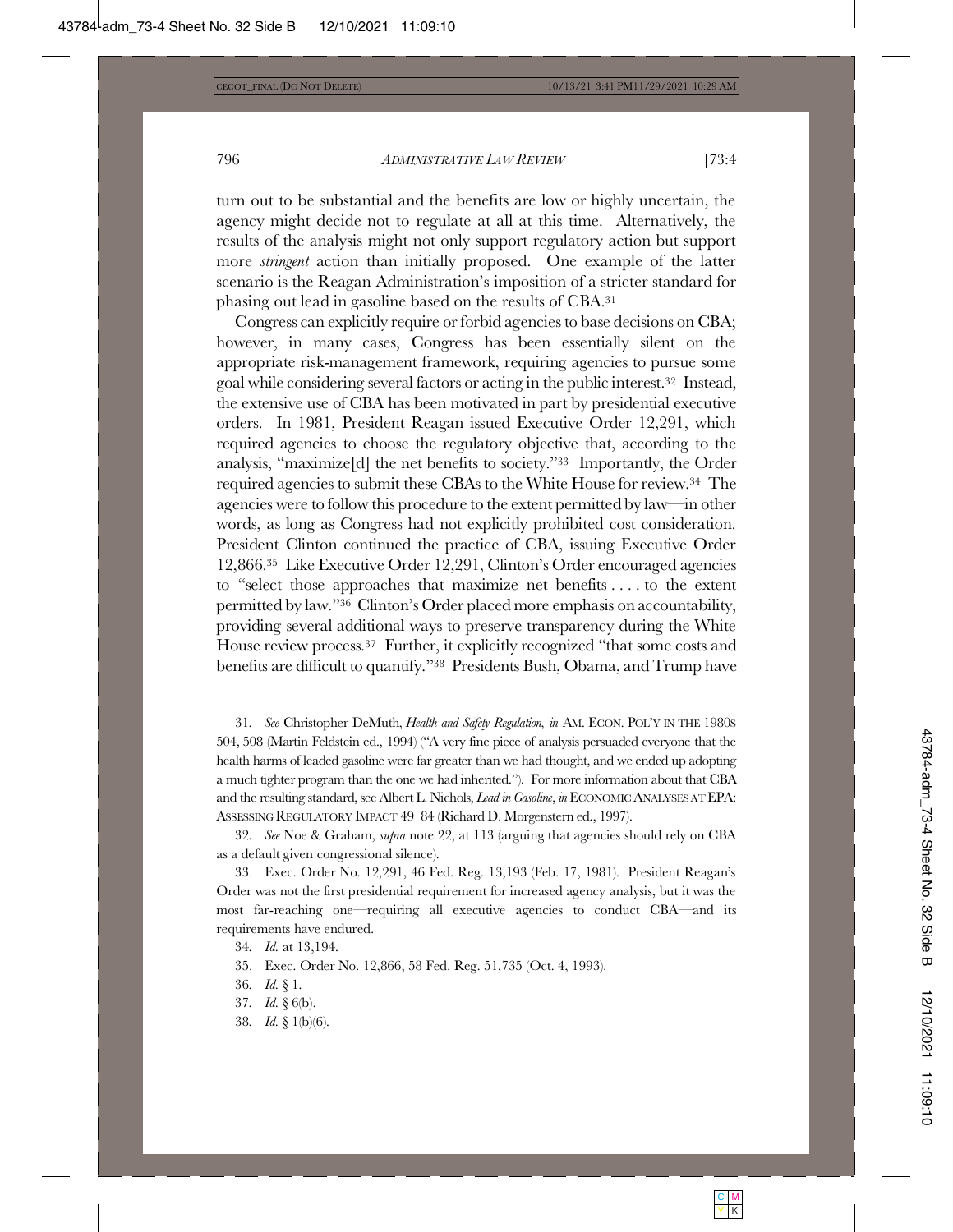extended (and sometimes supplemented) Clinton's Order,<sup>39</sup> and President Biden has so far not disturbed the practice.

When President Reagan first issued Executive Order  $12,291$ , it was viewed as part of his efforts to rein in the administrative state. In particular, the Reagan Administration hoped that CBA would support the President's deregulatory agenda by limiting the issuance of regulations. Agencies would be required to show that their regulations were net beneficial (or CBAjustified) before they could issue them, and the Reagan Administration believed most regulations were actually net costly.<sup>40</sup> It might seem strange then that President Clinton (and President Obama) would continue these efforts. Unlike the Reagan Administration (or the Trump Administration), those administrations were not focused on reducing regulatory burdens.

But CBA is not actually anti-regulatory. It is a neutral decision making rule that neatly summarizes the effects of agency action.<sup>41</sup> It provides information to presidents to facilitate their oversight of agencies.<sup>42</sup> In addition, there is independent value to a high-quality CBA demonstrating that a president's initiatives are welfare-enhancing. President Clinton would often take credit for such agency action.<sup>43</sup> And President Obama, too, used  $\rm CBA$  to provide justification and support for several costly agency actions by pointing to their even greater expected benefits.<sup>44</sup>

Based on this bipartisan presidential consensus, Cass Sunstein announced a

40. See, e.g., John F. Morrall III, A Review of the Record, REG., Nov./Dec. 1986, at 25, 29– 31 (reviewing the cost-effectiveness of various risk-reducing regulations); John F. Morrall III, *Saving Lives: A Review of the Record, J. RISK & UNCERTAINTY, Dec. 2003, at 221, 221 (presenting* data for the cost-effectiveness of seventy-six regulations from 1967 to 2001).

41. Cecot & Viscusi, *supra* note 17, at 575-76.

42. See generally Elena Kagan, Presidential Administration, 114 HARV. L. REV. 2245, 2272 n.96(b) (2001); Eric A. Posner, *Controlling Agencies with Cost-Benefit Analysis: A Positive Political Theory* Perspective, 68 U. CHI. L. REV. 1137 (2001). Almost every modern President has expressed frustration over the difficulty of overseeing the vast array of agencies.

43. Kagan, *supra* note 42, at 2354.

44. See, e.g., OFF. AIR QUALITY PLAN. AND STANDARDS, U.S. ENV'T PROT. AGENCY, EPA-452/R-15-003, REGULATORY IMPACT ANALYSIS FOR THE CLEAN POWER PLAN FINAL RULE (Aug. 2015).

<sup>39.</sup> See Exec. Order No. 13,422, 72 Fed. Reg. 2,763 (Jan. 23, 2007) (amending Exec. Order No. 12,866); Exec. Order No. 13,497, 74 Fed. Reg. 6,113 (Feb. 4, 2009) (revoking the 2007 amendments to Exec. Order No. 12,866); Exec. Order No. 13,563, 76 Fed. Reg. 3,821 (Jan. 21, 2011) (reaffirming Exec. Order No. 12,866); Exec. Order No. 13,777, 82 Fed. Reg. 12,285 (Mar. 1, 2017) (mandating regulatory reform officers to oversee and execute Exec. Order No.  $12,866$ ).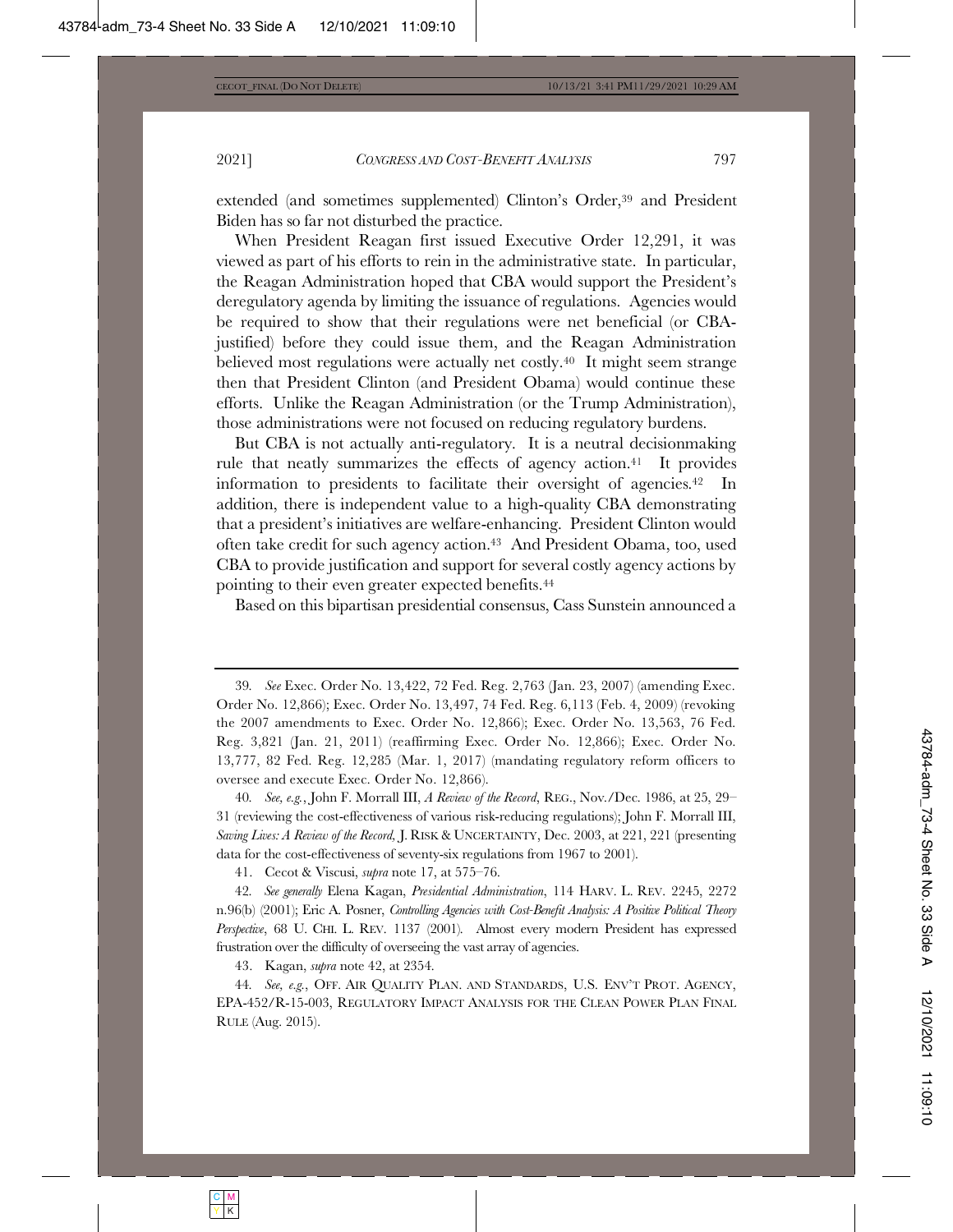$CBA$  revolution almost twenty years ago.<sup>45</sup> Although others disagreed with the breadth of his proclamation (or its timing),  $46$  there can be no doubt that the procedure has become more widespread since then. $47$  And, perhaps surprisingly, the procedure has remained evidence-based and largely immune to political influence. Scholars have found that the key elements of economic analysis across presidential administrations have been "generally insulated from politics," with differences "largely in areas for which there is reasonable debate within the academic community." $48$  In fact, when the Trump Administration attempted to circumvent CBA norms in order to implement its deregulatory agenda, it was met with widespread and unequivocal condemnation by the scientific community, courts, and the public.<sup>49</sup>

Although there is no judicial review of compliance with these executive orders, $50$  courts have played an important role in promoting CBA. First, courts have increasingly interpreted broad statutory language to allow and even require some kind of cost-benefit balancing, even if less formal than full  $CBA$ <sup>51</sup> The Court of Appeals for the D.C. Circuit, for example, has interpreted language requiring independent agencies to act in the public interest to require some CBA, even though these agencies are not subject to executive-order requirements.<sup>52</sup> And in *Michigan v. EPA*,<sup>53</sup> the Supreme

45. CASS R. SUNSTEIN, THE COST-BENEFIT STATE: THE FUTURE OF REGULATORY PROTECTION xi (2002) [hereinafter SUNSTEIN, THE COST-BENEFIT STATE].

46. See Amy Sinden, A "Cost-Benefit State"? Reports of Its Birth Have Been Greatly Exaggerated, 46 ENV'T L. REP. NEWS & ANALYSIS  $10933$ ,  $10934$   $(2016)$  (noting a gap between the kind of CBA the Supreme Court has endorsed and the CBA identified and advocated by Cass Sunstein).

47. See, e.g., Ellig & McLaughlin, *supra* note 21, at 855-56, 869.

48. See Art Fraas & Richard Morgenstern, *Identifying the Analytical Implications of Alternative* Regulatory Philosophies, 5 J. BENEFIT-COST ANALYSIS 137, 142 (2014).

49. See MICHAEL A. LIVERMORE & RICHARD L. REVESZ, REVIVING RATIONALITY: SAVING COST-BENEFIT ANALYSIS FOR THE SAKE OF THE ENVIRONMENT AND OUR HEALTH at 4-5 (Oxford Univ. Press 2020) [hereinafter LIVERMORE & REVESZ, REVIVING RATIONALITY] (describing how the Trump Administration tried to erode CBA norms when it could not get the analysis to support its regulatory agenda).

50. All executive orders assert that there is no judicial review of compliance with them. See Exec. Order No. 13563, 76 Fed. Reg. 3,821, 3,823 (Jan. 21, 2011); Exec. Order No. 12866, 58 Fed. Reg. 51,735, 51,744 (Oct. 4, 1993); Exec. Order No. 12291, 46 Fed. Reg. 13,193, 13,198 (Feb. 19, 1981).

51. See Bus. Roundtable v. SEC, 647 F.3d 1,144, 1,149-51 (D.C. Cir. 2011); Chamber of Com. of the U.S. v. S.E.C., 412 F.3d 133, 136 (D.C. Cir. 2005).

52. See Bus. Roundtable, 647 F.3d at 1149–51; Chamber of Com., 412 F.3d at 136; Caroline Cecot, Make Economics at the FCC Great Again, Technology Policy Institute (Apr. 14, 2017), https://techpolicyinstitute.org/2017/04/14/make-economics-at-the-fcc-great-again/.

53. 135 S. Ct. 2699 (2015).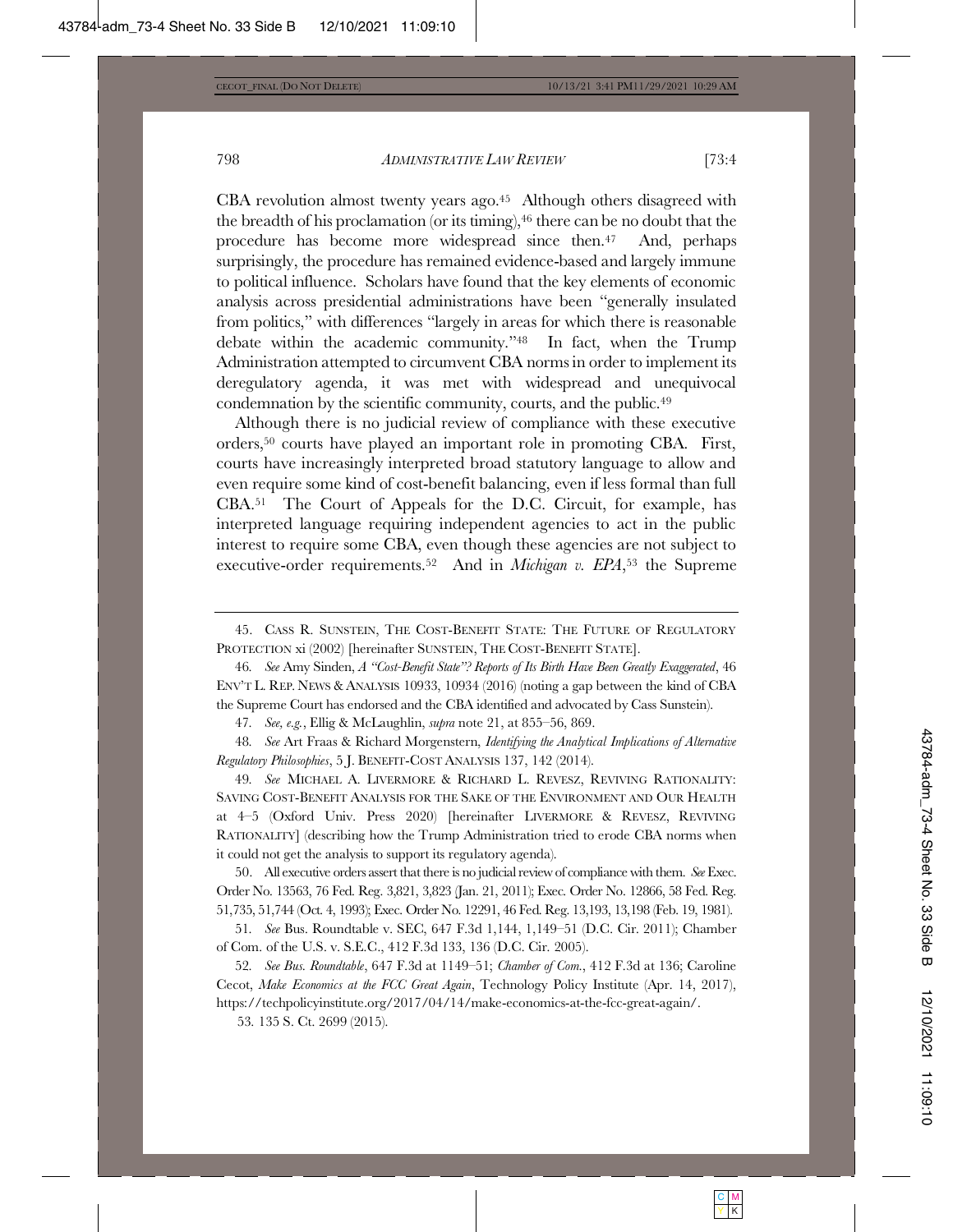Court unanimously agreed that "appropriate" regulation requires at least some analysis of cost.<sup>54</sup> Some scholars have even argued that courts might require CBA as the default risk-management option when Congress has been silent on the approach because of the Administrative Procedure Act's  $(APA's)$ requirement that the agency not act arbitrarily or capriciously.<sup>55</sup> Second, courts have provided a useful quality check on CBA-based decisionmaking by agencies. Although they have often deferred on technical issues, courts have required agencies to disclose and explain important assumptions.<sup>56</sup> And sometimes, as in the case of *Corrosion Proof Fittings*, courts put in considerable effort to chastise an agency for poor analysis.<sup>57</sup>

In other words, when given the discretion to choose a risk-management approach, federal agencies have adopted CBA as the framework of choice. This is in part due to executive orders requiring executive agencies to conduct CBA when not prohibited by law. It also reflects increasing judicial approval of CBA as a component of rational decision making. These developments—congressional acquiescence, presidential requirements, and judicial encouragement and oversight—have arguably resulted in relatively stable, predictable, and increasingly efficient agency rules.<sup>58</sup>

#### II. CONGRESS AND CBA

Although the Executive and Judicial Branches have developed a CBA consensus, in which presidents and courts encourage agencies to construe ambiguous statutory language to allow or require decisions based on CBA, there is no reason to think that Congress also increasingly supports CBA. In

<sup>54.</sup> Justice Scalia, writing for the Supreme Court's majority in *Michigan v. EPA*, declared that "[n]o regulation is 'appropriate' if it does significantly more harm than good." *Compare id.* at 2707 (2015) (majority opinion), *with id.* at 2714 (Kagan, J., dissenting) ("I agree with the majority—let there be no doubt about this—that EPA's power plant regulation would be unreasonable if '[t]he Agency gave cost no thought *at all*.""). This evolution in the Supreme Court's attitude to CBA can be traced in its opinions stretching from *American Trucking* to *Entergy v. Riverkeeper to Michigan v. EPA*, all written by Justice Scalia for the majority. See Noe & Graham, *supra* note 22, at 98-101 (tracing this evolution).

<sup>55.</sup> See Sunstein, Arbitrariness Review, supra note 21, at 1 (noting that where CBA is authorized but not required, agencies typically must now provide nonarbitrary reasons for failing to consider CBA); Cass R. Sunstein, *Cost-Benefit Default Principles*, 99 MICH. L. REV. 1651, 1692 (2001) (describing cost-consideration as a default canon of construction); Noe & Graham, *supra* note 22.

<sup>56.</sup> Cecot & Viscusi, *supra* note 17, at 592–605.

<sup>57.</sup> See CRISTOPHER CARRIGAN, JERRY ELLIG & ZHOUDAN XIE, REGULATORY IMPACT ANALYSIS AND LITIGATION RISK 4 (2019), https://regulatorystudies.columbian.gwu.edu/ regulatory-impact-analysis-and-litigation-risk.

<sup>58.</sup> See Cecot, Deregulatory Cost-Benefit Analysis, supra note 21.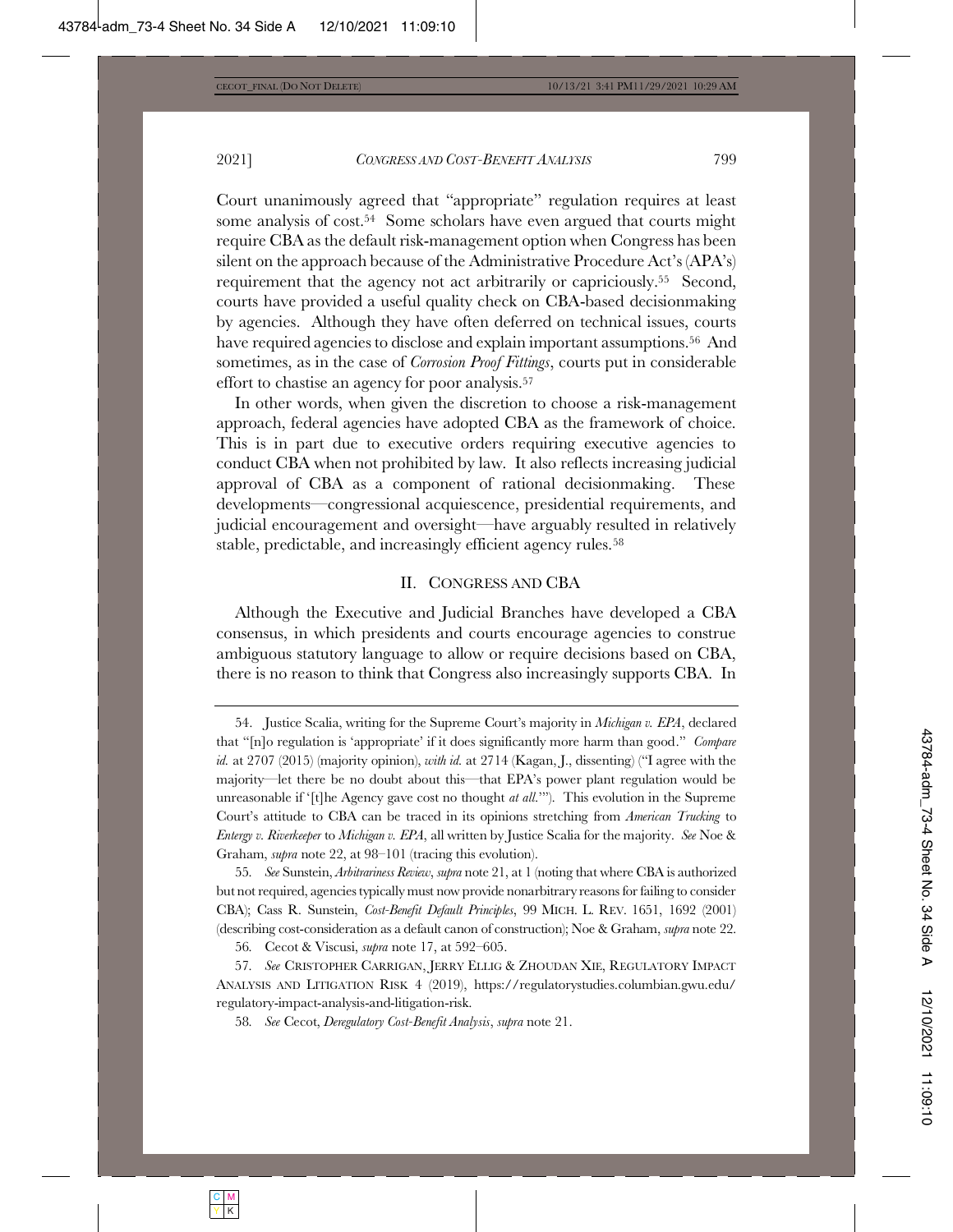fact, the conventional wisdom is that Congress does not. Notably, Congress has failed to pass crosscutting substantive CBA requirements or extend current requirements to independent agencies.<sup>59</sup> Congress's rejection of  $CBA$  in several high-profile contexts has created an impression that its support for CBA lags behind the support in agencies and courts.

In truth, however, congressional trends on CBA have remained unexamined. This Part undertakes a comprehensive examination of congressional decisions on CBA over time. Section A describes the theoretical pros and cons of CBA from the perspective of Congress and discusses the kinds of legislation that Congress would pass in light of the baseline CBA consensus. Section B examines actual congressional action on CBA and discusses implications of such action.

#### *A.* Congressional Considerations

Scholars have often modeled Congress's relationship with agencies as a principal-agent problem: Congress wants the agencies to implement Congress's preferences and priorities.<sup>60</sup> In this model, Congress supports CBA if CBA makes it more likely for Congress to impose its preferences on an agency action as compared to the other branches. This Section summarizes these theoretical considerations and makes empirical predictions.

#### *1.* Oversight, Efficiency, and Ossification

Congress engages in oversight of agency action, and its members tend to be interested in the efficiency and responsiveness of agency action.<sup>61</sup> Agency CBA requirements can be helpful for oversight and promoting efficiency, but they will also introduce delays.<sup>62</sup> Congress's willingness to enact legislation that

<sup>59.</sup> MAEVE P. CAREY, CONG. RSCH. SERV., R41974, COST-BENEFIT AND OTHER ANALYSIS REQUIREMENTS IN THE RULEMAKING PROCESS 1-2 (2014), https://fas.or g/sgp/crs/misc/R41974.pdf.

 $60.$  Scholars often focus on the President as the principal, but the reasoning just as easily applies to Congress. See, e.g., Mathew D. McCubbins, Roger G. Noll & Barry R. Weingast, *Administrative Procedures as Instruments of Political Control*, 3 J.L. ECON. & ORG. 243 (1987); Richard L. Revesz, Specialized Courts and the Administrative Lawmaking System, 138 U. PA. L. REV. 1111, 1140 (1990); Bernard Steunenberg, *Congress, Bureaucracy, and Regulatory Policy-Making*, 8 J.L. ECON. & ORG. 673 (1992); Posner, *supra* note 42; Kagan, *supra* note 42, at 2385 ("[A]n era of presidential administration has arrived."); Sidney A. Shapiro, *Political Oversight and the Deterioration of Regulatory Policy*, 46 ADMIN. L. REV. 1, 33-34 (1994).

<sup>61.</sup> See Shapiro, *supra* note 60, at 9–10.

<sup>62.</sup> *Id.* at 35-36.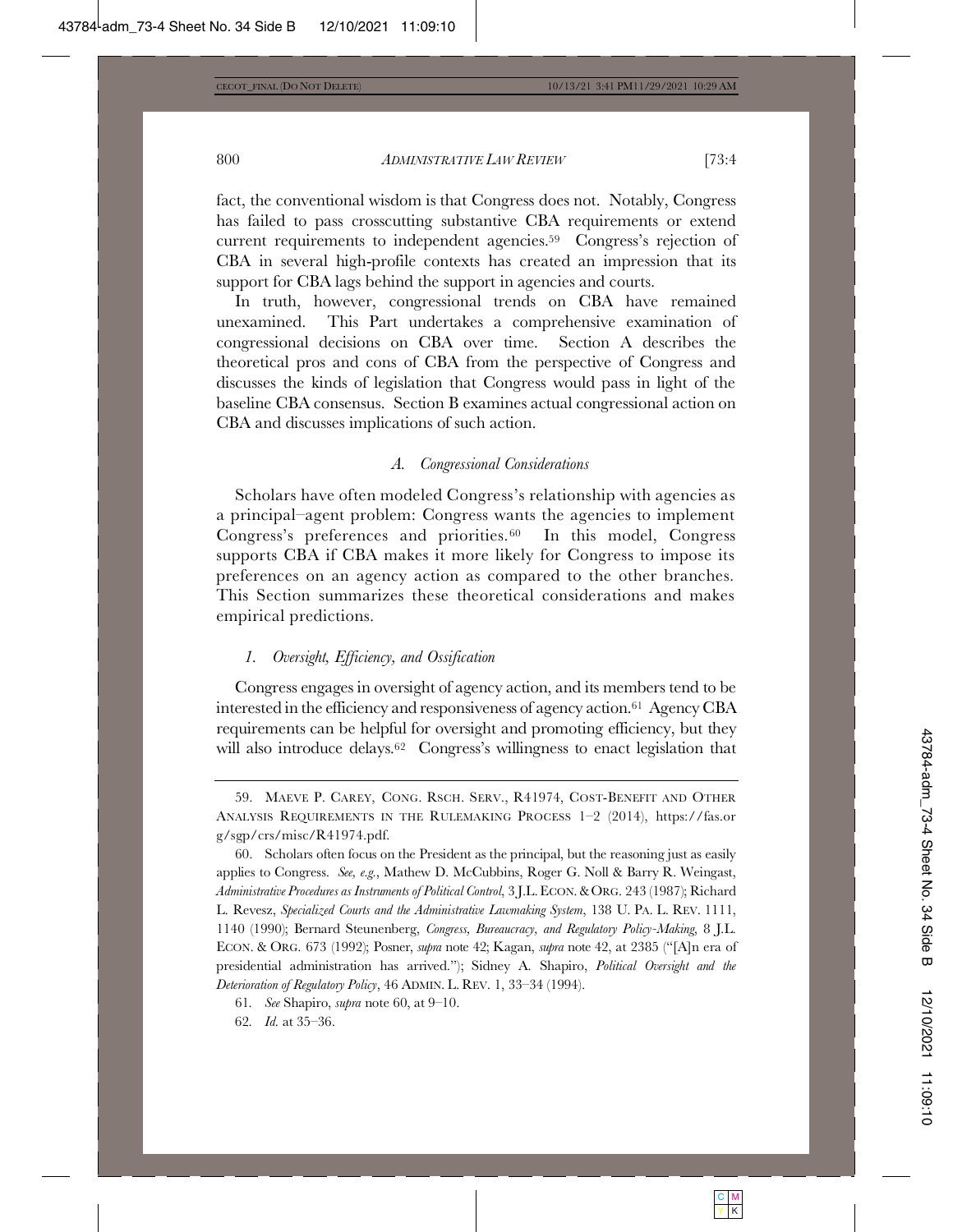promotes CBA will depend on the relative importance of these considerations.

Robust political oversight is necessary for agency accountability.<sup>63</sup> CBA could facilitate such oversight by succinctly providing information about the likely costs and benefits of agency actions; this information could help both the President and Congress to oversee agencies.<sup>64</sup> The information revealed in a CBA could give Congress the opportunity to pressure the agency to correct its course through public oversight actions or the threat of legislation before the agency issues a regulation.<sup>65</sup> CBA could also reduce Congress's need to rely on information from interest groups, which might have motivated one-sided information about regulatory effects.<sup>66</sup> Provisions requiring agencies to conduct CBA and submit it to Congress and requiring courts to ensure compliance with such requirements could be desirable from Congress's perspective if it values the informational component of CBA.

A CBA requirement could also contain a substantive component, such as requiring an agency to issue only cost-benefit justified rules. Of course, there is often uncertainty in estimates of benefits and costs, and important categories of benefits or costs are not always quantifiable based on currently available data.<sup>67</sup> These uncertainties and data gaps often require some judgment of the relative value of different categories of benefits or costs and result in a reasonable range of cost-benefit justified approaches. But even acknowledging such a range, a  $CBA$ -based decision rule would constrain agency action.<sup>68</sup>

There are at least two reasons why Congress might separately value a  $CBA$ -based substantive constraint: (1) it forces the agency to apply its expertise, and  $(2)$  it constrains the President's ability to push the agency in a different direction. Although scholars have long questioned Congress's interest in promoting efficient regulation,<sup>69</sup> the idea is not

66. See Posner, supra note 42, at 1189 (arguing that "[a]nother virtue of cost-benefit analysis is that it reduces the ability of interest groups to use their information advantages to influence political outcomes.").

67. *See, e.g., id.* at 1144.

68. *See id.* at 1197–98 (arguing that "it is not usually easy to manipulate cost-benefit data" while acknowledging that some variables are hard to measure); Cecot, Deregulatory Cost-Benefit *Analysis, supra* note 21, at 1611; Masur & Posner, *supra* note 21.

69. Posner, *supra* note 42, at 1141 ("The purpose of requiring agencies to perform cost-

<sup>63.</sup> See Posner, supra note 42, at 1141; McCubbins, Noll & Weingast, supra note 60, at 246.

<sup>64.</sup> Eric Posner describes this as "convert[ing] a relationship of asymmetric information to one of full information." Posner, *supra* note 42, at 1143.

 $65$ . Brian Feinstein has found congressional hearings to be effective. Brian D. Feinstein,  $A$ voiding Oversight: Legislator Preferences & Congressional Monitoring of the Administrative State, 8 J.L. ECON. & POL'Y 23 (2011).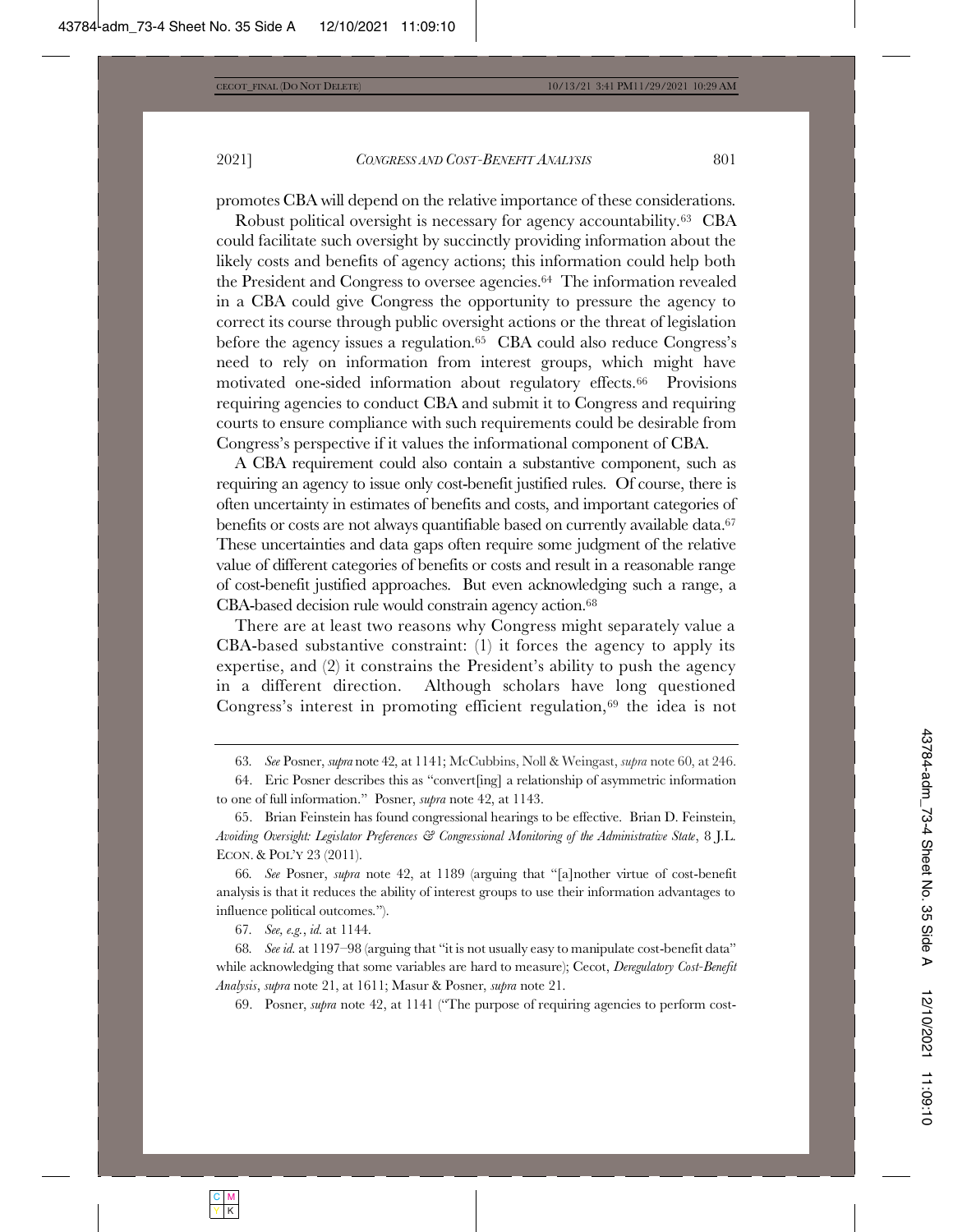entirely implausible. It is unquestionable that a responsible balancing of tradeoffs requires the application of expertise.<sup>70</sup> This is particularly true for risk-management decisions, which require considering and balancing relevant tradeoffs.<sup>71</sup> A CBA requirement forces the agency to transparently acknowledge these tradeoffs and make evidence-based decisions to the extent possible. This option might be especially valuable to a Congress that recognizes these tradeoffs but is divided on how to balance them (or wishes to avoid direct accountability for the balancing). This is consistent with the reality that, for many high-profile issues, members of Congress are lobbied by groups on both sides of an issue, each highlighting the part of the tradeoff that affects them.<sup>72</sup> Of course, it is possible to accomplish these aims with a more general delegation of expertise-based decisionmaking. But especially when Congress and the President are divided, a neutral decision rule that constrains presidential influence over agency outcomes might be desirable in its own right.<sup>73</sup> If Congress supports substantive CBA, Congress should enact legislation that requires agencies not only to conduct CBA, but also to rely on CBA when justifying their actions.

Finally, CBA is expensive and time-consuming to conduct.<sup>74</sup> Preparing high-quality CBA, especially for complex rulemakings, could present a formidable hurdle, particularly if speed is important. In general, hurdles to quick federal regulatory action—sometimes referred to as regulatory

73. Of course, a non-neutral decision rule might be most desirable by a Congress whose majority disagrees with presidential priorities and preferences, but such legislation would likely fail to get the necessary presidential approval for enactment. CBA constrains political action, but in a politically neutral way that would be difficult for a president (especially one that supports CBA via Executive Order) to oppose. See Posner, supra note 42, at 1185 (explaining Congress appreciated CBA because it gave them power in a politically divided government).

74. As an example, an environmental impact statement, a type of specialized CBA required under the National Environmental Policy Act, can take between one and six years to prepare. The analysis can range in cost from \$250,000 to \$2,000,000. See THE NEPA TASK FORCE REPORT TO THE COUNCIL ON ENVIRONMENTAL QUALITY: MODERNIZING NEPA IMPLEMENTATION 65-66 (2003), https://www.energy.gov/sites/default/files/2016/02/f29/finalreport.pdf.

benefit analysis is not to ensure that regulations are efficient  $\dots$ . [E] valuation of cost-benefit analysis should be based  $\ldots$  not on its instantiation of ethical principles that elected officials may or may not share.") (citing McCubbins, Noll & Weingast, *supra* note 60).

<sup>70.</sup> Cecot & Viscusi, *supra* note 17, at 591.

<sup>71.</sup> See Cecot, Deregulatory Cost-Benefit Analysis, supra note 21, at 1606–07.

<sup>72.</sup> See Posner, supra note 42, at 1173–74; McCubbins, Noll & Weingast, supra note 60, at 267, 272.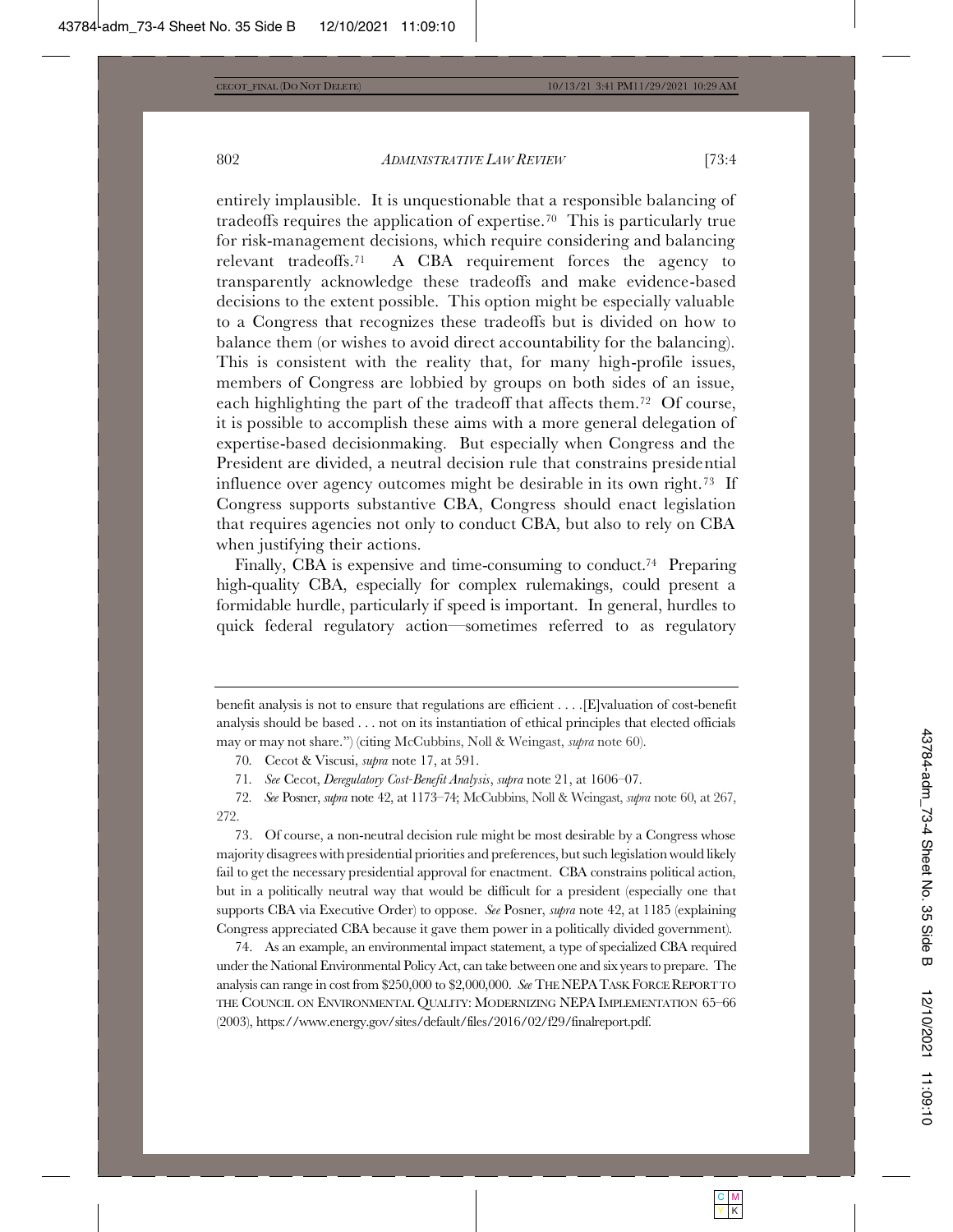"ossification"<sup> $75$ </sup>—could also be problematic when there are large costs to delaying regulations. The costs of inaction could include unaddressed or worsening market failures or inconsistent state solutions. Congress, if concerned about these issues, might loosen CBA constraints in particular situations where these costs of delay are most salient.

Overall, a Congress interested in high-quality CBA for oversight purposes might require agencies to produce a CBA to accompany its regulatory  $action$ — $and$  require courts to ensure that agencies adhere to this requirement—but it would not necessarily require an agency to rely on the substantive conclusions of a CBA to justify its action. Meanwhile, a Congress interested in constraining agencies substantively would require that agencies issue regulations when the benefits justify the costs, and it might require judicial review of compliance with this decision rule. CBA reveals information about regulatory action that could be useful in oversight, and it forces agencies to apply evidence-based expertise before deciding on a course of action.<sup>76</sup> To the extent that Congress cares about speed, however, a CBA requirement might prove costly; in contexts where agency speed is important, Congress might be wary about requiring CBA. $^{77}$ 

#### 2. *Background CBA Practice*

There are thus practical reasons why Congress might encourage CBA in particular contexts. Executive orders, however, already require executive agencies to conduct and even, when permissible, rely on  $CBA^{78}$  These background requirements reduce Congress's incentive to enact legislation requiring CBA, regardless of any value Congress might place on CBA. In other words, because presidents are requiring CBA, Congress can support CBA by doing nothing at all.

Assuming that Congress knows about Executive Order 12,291 and its

*76. See* Cecot, *Deregulatory Cost-Benefit Analysis*, *supra* note 21, at 1606.

77. See THE NEPA TASK FORCE, *supra* note 74 and accompanying text.

78. See Exec. Order No. 12,291, 46 Fed. Reg. 13,193, 13,193-94 (Feb. 17, 1981); Exec. Order No. 12,866, 58 Fed. Reg. 51,735, 51,736-38 (Oct. 4, 1993).

<sup>75.</sup> See William W. Buzbee & Robert A. Schapiro, *Legislative Record Review*, 54 STAN. L. REV.  $87, 128$   $(2001)$  (agreeing that detailed judicial scrutiny of agency rationales has contributed to "ossification" of the regulatory process); William S. Jordan, III, Ossification Revisited: Does Arbitrary and Capricious Review Significantly Interfere with Agency Ability to Achieve Regulatory Goals Through Informal *Rulemaking*<sup>2</sup>, 94 Nw. U. L. REV. 393, 394-95 (2000); Thomas O. McGarity, The Courts and the Ossification of Rulemaking: A Response to Professor Seidenfeld, 75 TEX. L. REV. 525, 529-30 (1997); Thomas O. McGarity, Some Thoughts on "Deossifying" the Rulemaking Process, 41 DUKE L.J. 1385, 1387 (1992) (noting that "it is difficult to disagree with the conclusion that it is much harder for an agency to promulgate a rule now than it was twenty years ago.").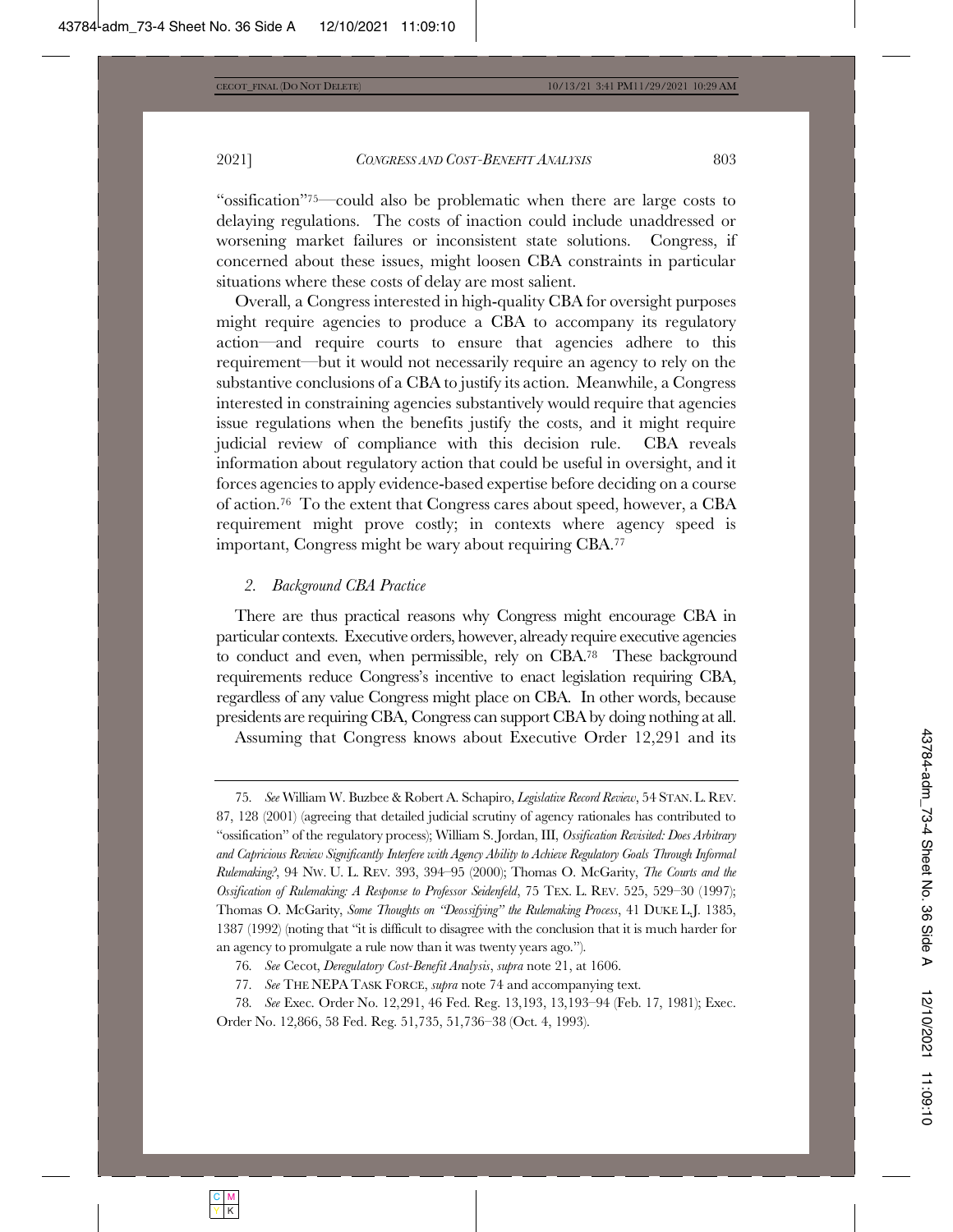progeny,<sup>79</sup> it is not clear that Congress would expect these requirements to endure and continue to be enforced. When it was adopted, Executive Order  $12,291$  faced considerable resistance both within agencies and in academic circles.<sup>80</sup> In fact, many thought that President Clinton would rescind the Order when he got into office.<sup>81</sup> Instead, President Clinton reinforced its main principles in Executive Order  $12,866.82$  It would be far-fetched, though, to think that Congress during the 1980s acted with any expectation that future presidents would continue to require CBA. Similarly, because compliance with the executive orders is not judicially enforceable, there was little reason for Congress to expect compliance with CBA requirements.<sup>83</sup>

But even if Congress's incentives to enact some types of CBA-based legislation are reduced because of background executive support, this reduced incentive does not hold across the board. Notably, no executive order extends CBA to independent agencies or to "insignificant" agency actions,  $84$  leaving a

80. See James F. Blumstein, *Regulatory Review by the Executive Office of the President: An Overview* and Policy Analysis of Current Issues, 51 DUKE L.J. 851, 857-60 (2001) (describing C. Boyden Gray's account of the agitation and confusion surrounding the unveiling of Executive Order 12,291); Steven Kelman, Cost-Benefit Analysis: An Ethical Critique, REGUL., Jan.-Feb. 1981, at 33, 35–36; see also Marc Granetz, *Deregulation Rodeo: Reagan's Rulebusters Get Ready to Ride*, NEW REPUBLIC, Nov. 12, 1984, at 9, 9-10, 12; David Hoffman, *Election '84: The Reagan Record*, WASH. POST, Jan. 31, 1984, at A1.

81. See SUNSTEIN, THE COST-BENEFIT STATE, *supra* note 45, at  $11-12$  (noting that many  $emvironmentalists were expected to exert significant influence in the Clinton Administration$ to change policies issued under the Reagan and Bush Administrations).

82. See Exec. Order No. 12,866, 58 Fed. Reg. 51,735, 51,735 (Oct. 4, 1993) (reaffirming  $CBA$  guidelines found in Exec. Order No. 12,291, such as assessing all costs and benefits of available regulatory alternatives and choosing the option that maximizes "net benefits").

83. If an agency does not need to rely on CBA to support its decision making—and explicitly chooses not to—then the production and quality of the CBA is largely irrelevant and would not ordinarily be evaluated by courts. Courts will review a CBA only if it plays a role in the agency's decisionmaking. See Cecot & Viscusi, *supra* note 17, at 576, 590–91 (stating that only a legal challenge in support of a regulation to the agency's decision making can trigger judicial review of an agency's CBA).

84. All executive orders exclude independent agencies from the CBA requirements, and all have a threshold rule for when the requirements apply to executive agency action. See Exec. Order No. 12,291, 46 Fed. Reg. 13,193, 13,194 (Feb. 19, 1981) (limited to "major" executive agency rules); Exec. Order No. 12,866, 58 Fed. Reg. 51,735, 51,738 (Oct. 4, 1993) (limited to "significant" executive agency rules).

<sup>79.</sup> The assumption of congressional knowledge over judicial rules, at least, has been questioned. See Abbe Gluck & Lisa Bressman, Statutory Interpretation from the Inside—An Empirical Study of Congressional Drafting, Delegation, and the Canons: Part I, 65 STAN. L. REV. 901, 907 (2013) (arguing that Congress is often unaware of judicial rules).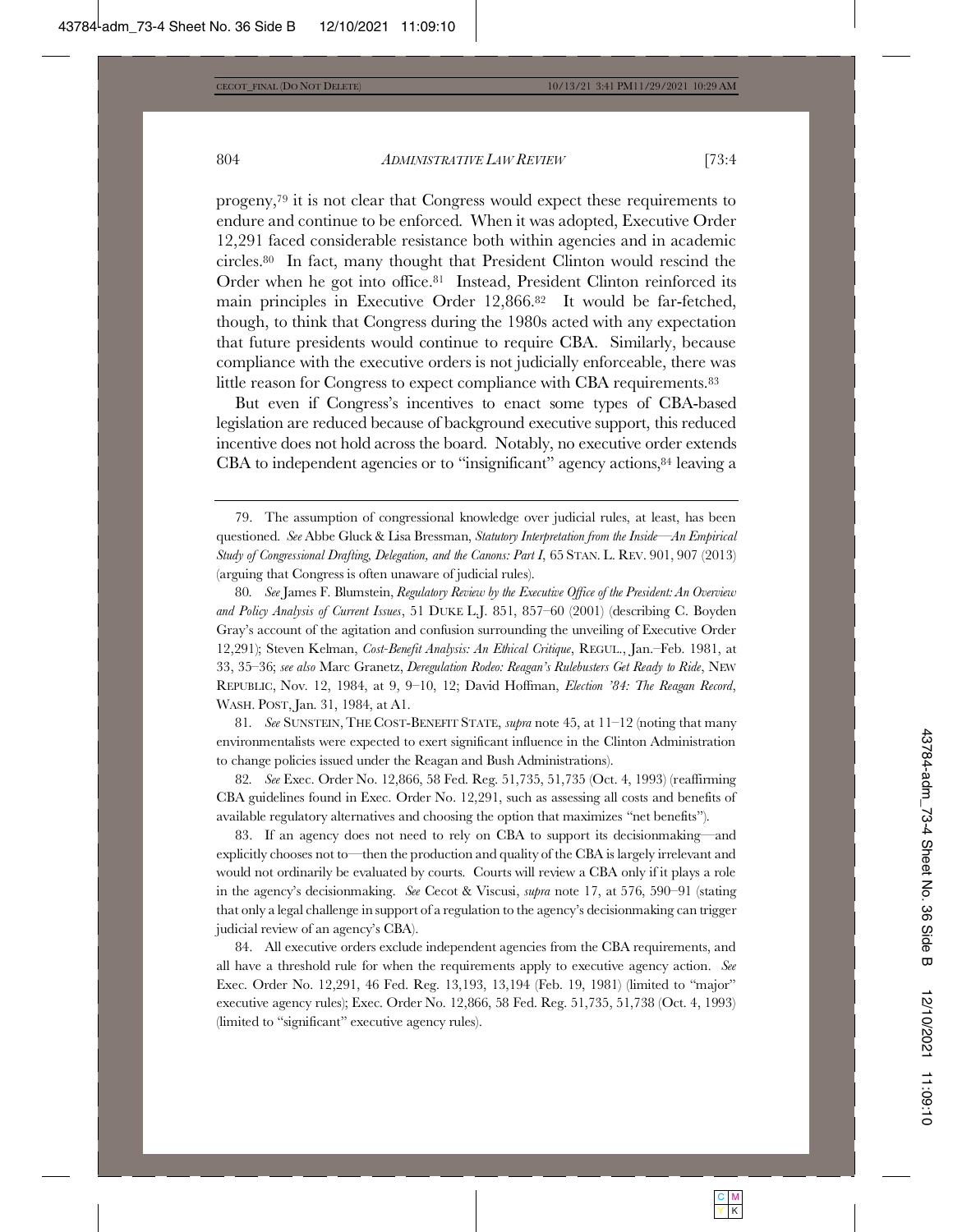substantial amount of regulatory action outside of CBA requirements and executive review.<sup>85</sup> Congress also has an incentive to suspend CBA if it does not value the information it produces, disagrees with its substantive restraint, or is concerned about delay costs in a particular context. For these reasons, an evaluation of the Congressional Record would still be informative. The next Section evaluates the underlying support for CBA over time and under different circumstances by examining explicit delegations, paying particular attention to the context in which these delegations arise.

### *B.* Congressional CBA Directives

This Article examines thirty-five enacted laws that contain explicit provisions related to CBA since 1981, listed in Appendix Table 1.86 The list includes provisions requiring an agency to prepare a CBA  $(2)$ , requiring an agency to consider the results of a CBA  $(17)$ , requiring an agency to issue cost-benefit justified regulations  $(6)$ , requiring an agency to review the costs and benefits of prior regulations  $(2)$ , waiving agency  $CBA$  requirements  $(5)$ , and requiring an agency to report  $CBA$  of regulation to Congress  $(6).87$  Notably, the list reveals that Congress has not generally required agencies to limit regulations to those with benefits greater than costs—but it has often required agencies to consider both

86. In particular, the Article examines all the relevant statutory provisions identified by the following two searches in Westlaw: (1) "adv: ("cost-benefit" "benefit-cost") (cost! /s benefit! /30 (regulation! rule! action requirement level stringency)), limited to "federal" jurisdiction and "statutes"; and  $(2)$  "adv:  $(\text{cost! }$  /p benefit! /p  $(\text{regularical rule! }$  action requirement level stringency)), limited to "federal" jurisdiction and "statutes." These searches identified 701 and  $628$  provisions, respectively (with substantial overlap). Because the analysis is limited to explicit congressional language related to agency rulemaking after Executive Order 12,291, I excluded: 1) applicable provisions enacted before February 1981 (5 provisions); 2) provisions where the cost-benefit language appeared only in "Relevant Additional Resources" or "Relevant Notes of Decisions" (the majority of search results); 3) provisions requiring cost-benefit justified local or private projects for federal approval, grants, or funding  $(49)$ ; 4) provisions requesting studies including CBA of legislation or enacted pilot programs  $(21)$ ; 5) provisions requiring CBA for another purpose besides aiding in rulemaking  $(e.g., field reorganizations; agency name changes);$ and 6) irrelevant provisions picked up by the search (e.g., cost-sharing in health benefit plans). The final list included thirty-five enacted laws with relevant provisions.

87. Some bills included multiple relevant types of provisions, as indicated in the table.

<sup>85.</sup> Scholars have examined additional contexts in which agencies could currently avoid White House review and CBA requirements that would be ripe for congressional attention. *See, e.g., Nina A. Mendelson & Jonathan B. Wiener, Responding to Agency Avoidance of OIRA, 37* HARV. J. L. & PUB. POL'Y 447, 472-73 (2014); Jennifer Nou, Agency Self-Insulation Under Presidential Review, 126 HARV. L. REV. 1755, 1757-58 (2013).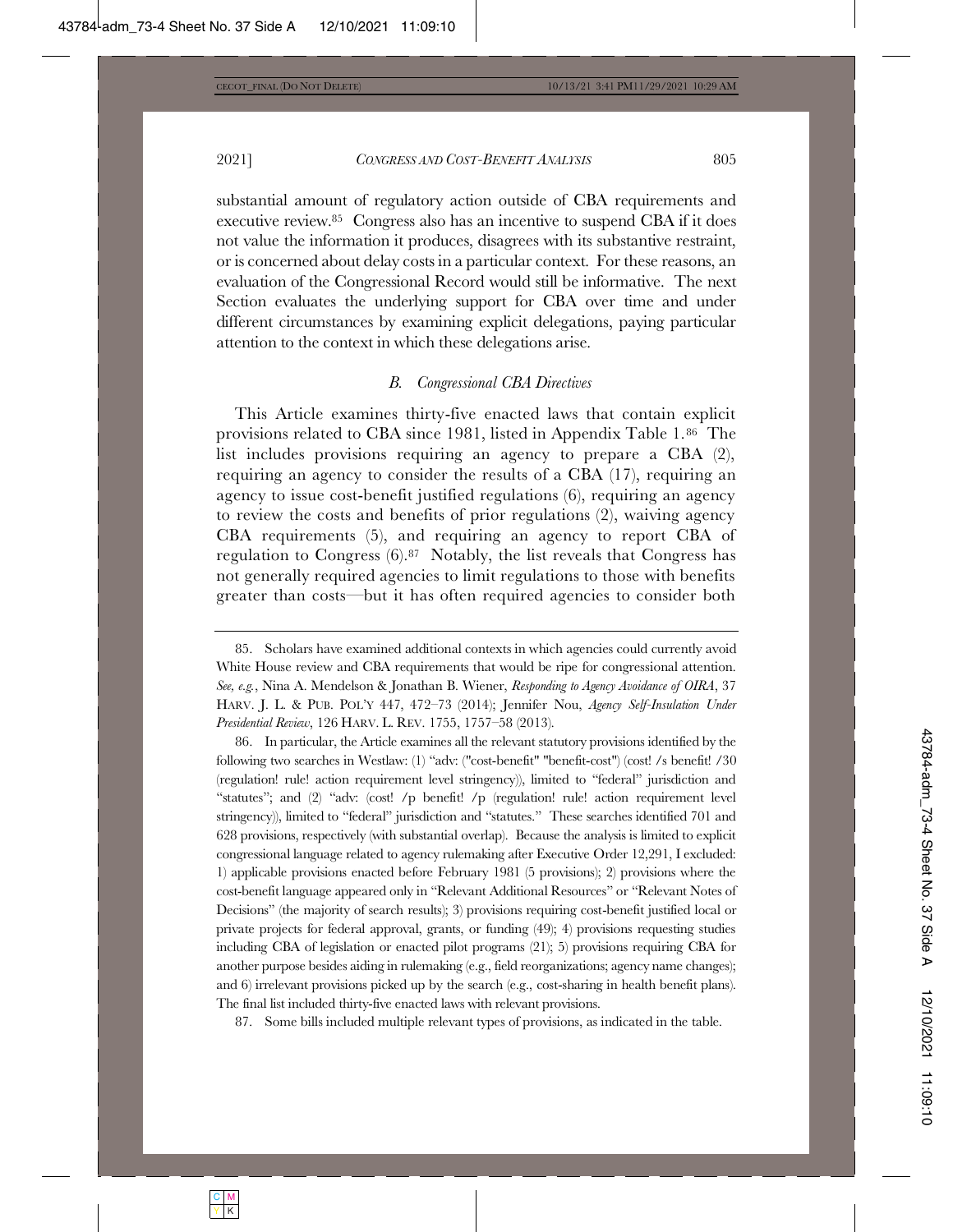costs and benefits before issuing regulations. Below I discuss some of the features of these provisions, examining both the enacted language and the associated legislative history.<sup>88</sup>

Seventy percent of the laws with explicit CBA provisions (twenty-five out of thirty-five) were enacted during times when the President and the congressional majority were members of different political parties. Overall, seventeen laws were enacted by a Republican-controlled Congress, twelve by a Democratic-controlled Congress, and six by a split Congress. The Republican-controlled 104th Congress (January 1995 through January 1997) during the Clinton Administration was particularly active in passing such laws (seven out of thirty-five).<sup>89</sup> But laws with explicit CBA provisions still made up a tiny minority of all enacted legislation.<sup>90</sup> In fact, between 1981 and 2019, such laws made up less than one percent of legislation enacted by each Congress, with the exception of the 104th Congress (two percent of its laws contained explicit CBA provisions).<sup>91</sup>

By design, the sample is limited to the period where executive agencies were already subject to presidential CBA requirements. Nonetheless, the majority of laws (nineteen laws) imposed some CBA requirement on executive agencies. The majority of these were enacted in times of divided government, particularly when Congress was Republican and the President was Democratic (most notably during the 104th Congress). This activity is consistent with congressional interest in exerting additional control over

 $90.$  I note again, however, that these laws were all enacted against the backdrop of executive CBA requirements. Congressional silence suggests some approval of or, at least, acquiescence to, agency practice.

91. Between 1981 and 2020, each Congress enacted about 480 laws. Statistics and Historical Comparison, GOVTRACK, https://www.govtrack.us/congress/bills/statistics (last visited Nov. 14, 2021). This includes the 97th Congress through the 116th Congress. Most legislation, however, does not pertain to risk-management decisionmaking.

<sup>88.</sup> While I acknowledge that Congress is made up of many different individuals over time, representing diverse and evolving opinions, I nonetheless examine legislative history to provide clues about congressional concerns at the time the laws were enacted.

<sup>89.</sup> After the midterm 1994 election, Republicans took control of the House of Representatives for the first time since 1954. During the election, Speaker of the House Newt Gingrich championed a "Contract with America," specifying policies that Republicans would focus their efforts on reforming. None of the proposed policy reforms, however, were directly related to cost-benefit analysis or even agency action. See REPUBLICAN CONTRACT WITH AMERICA (Sept. 27, 1994), https://web.archive.org/web/19990427174200/http://www. house.gov/house/Contract/CONTRACT.html (proposing eight reforms targeting equal  $\alpha$ ccountability for the Congress, setting limitations on the terms of committee chairs, and requiring higher thresholds for tax and budget amendments).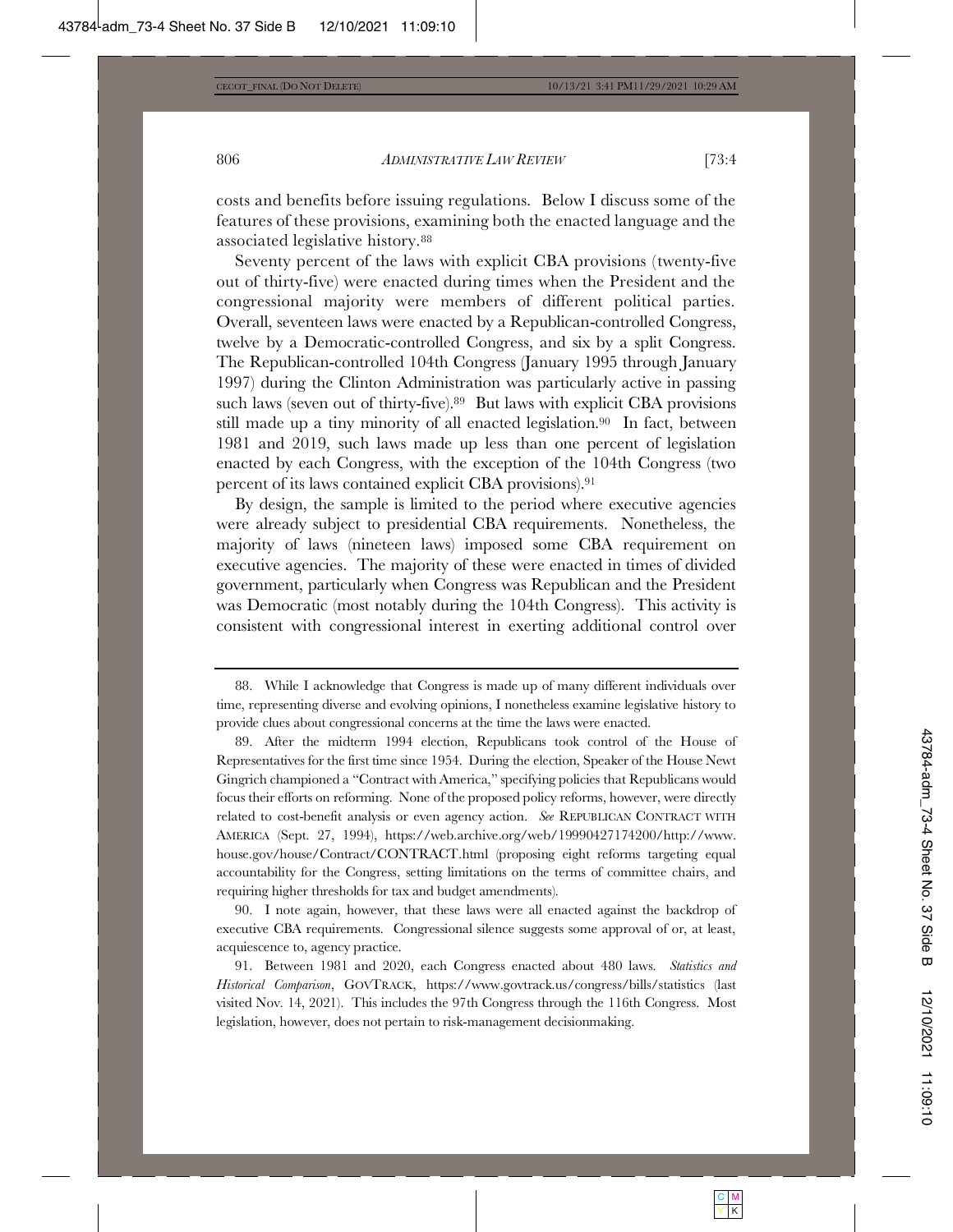these agencies at those times and an interest in slowing down regulation.

Four laws waived CBA requirements for executive agencies. But the waivers were all responsive to specific concerns about speed and flexibility, diminishing their generalizability as an indication of CBA disapproval. One waiver, in the wake of the September 11 attacks, gave the Under Secretary of the Transportation Security Administration emergency authority to issue regulations to protect transportation security, without adhering to CBA requirements, without complying with the notice-and-comment procedure, and even without prior approval from the Secretary.<sup>92</sup> The other three waivers were specific and limited waivers. Two of them expressly waived CBA requirements to ensure that previously settled agreements could be swiftly implemented.<sup>93</sup>

The CBA waiver provision under the Safe Drinking Water Act (SDWA) Amendments is particularly worth highlighting. In the spring of 1993, Milwaukee suffered a devastating outbreak of cryptosporidium, a parasite that causes severe intestinal illness and is a leading cause of water-borne disease among humans.<sup>94</sup> A later study revealed that the outbreak was caused by the failure of one of the city's water treatment plants to adequately remove cryptosporidium oocysts.<sup>95</sup> In the original SDWA, Congress specifically required EPA to regulate a long list of eighty-three contaminants, many of which were not thought to be high risk. EPA developed a huge backlog and did not prioritize regulating high-risk contaminants. Critics at the time argued that  $\text{EPA's failure}$  to regulate contaminants that posed immediate health risks contributed to the outbreak in Milwaukee.<sup>96</sup> In other words, the health effects of water contamination and the importance of prioritizing high-risk contaminants were salient due to the recent outbreak. But the costs of imposing burdensome requirements that would be borne by poor rural households were also salient.<sup>97</sup> CBA, perhaps surprisingly,

94. Michael Decourcy Hinds, Milwaukee's Water Suspected as Cause of Intestinal Illness, N.Y. TIMES, Apr. 9, 1993, at A1.

95. Joseph N. S. Eisenberg et al., An Analysis of the Milwaukee Cryptosporidiosis Outbreak Based on a Dynamic Model of the Infection Process, 9 EPIDEMIOLOGY 255, 255 (1998).

96. H.R. REP. NO. 104-632, at 10 (1996).

97. *Id.* at 130 (statement of Rep. Tom Coburn) ("At the same time, we know that fully implementing this rule will be extremely costly for public water systems, especially those small systems serving rural areas. For instance, each household in northeastern Oklahoma would

<sup>92.</sup> Aviation and Transportation Security Act, Pub. L. No. 107-71,  $\S$  114(k)(1)(2)(A), 115 Stat. 597 (2001).

<sup>93.</sup> See Cape Town Treaty Implementation Act of 2004, Pub. L. No. 108-297,  $\S 4(c)(3)$ , 118 Stat. 1095 (2004); Safe Drinking Water Act Amendments of 1996, Pub. L. No. 104-182,  $\S 3(2)$  (6), 110 Stat. 1613 (1996).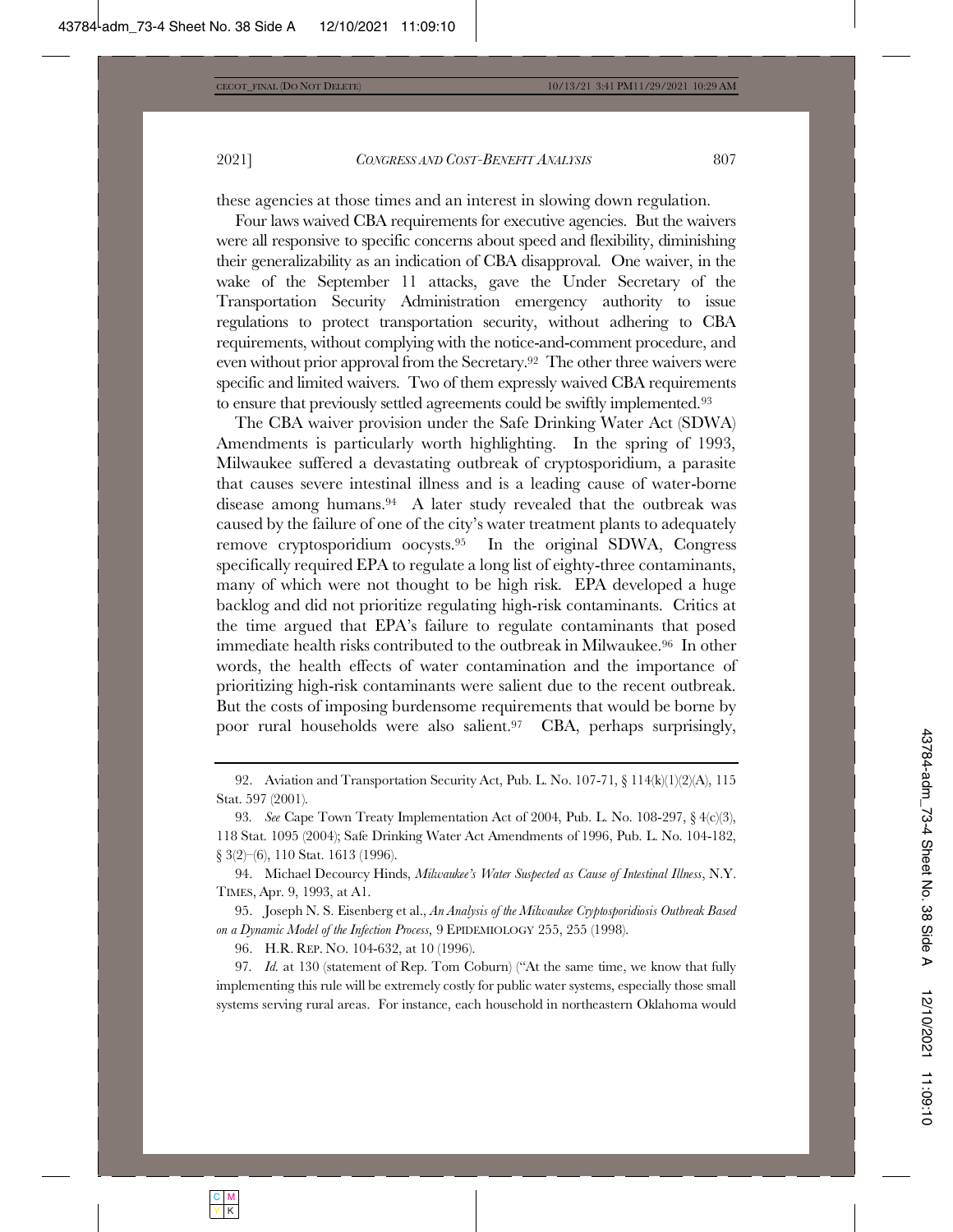emerged as the ideal solution to this problem. The Senate report's opening statement made clear that the  $1996$  SDWA Amendments were inspired by the 1993 contamination.<sup>98</sup> The Senate report then discussed the value of CBA in policymaking, especially in making effective environmental laws that require making difficult tradeoffs.<sup>99</sup> CBA was a widely applauded, bipartisan addition to the statute. The exception for cryptosporidium and disinfection byproducts, supported by Robert Perciasepe, EPA Assistant Administrator, was enacted because significant progress had already been made since the outbreak to issue a responsive regulation, and EPA worried that the CBA requirement would only be a holdup at that point.<sup>100</sup> The SDWA Amendments, therefore, were nuanced, enacted by a Congress fully aware of tradeoffs and committed to having the agency strike the right balance after considering the costs and benefits. In fact, Congress specified that

"[a] court may set aside a rule for which no cogent analysis of the costs and benefits is offered in support of the determinations required by [the relevant provision]  $\dots$  [b]ut a court is not to examine the values that the Administrator brings to bear on these

have to pay nearly \$200 more a year if we fail to use common sense and move forward with the proposed rule."); id. at 15 (statement of P. John Seward, Exec. Vice President, Am. Med. Ass'n) (echoing some of Rep. Coburn's concerns).

- 98. S. REP. NO. 104-169, at 1 (1995).
- 99. *See id.* at 99.

100. H.R. REP. NO. 104-632, at 17. Perciasepe's letter describes the process of negotiation and fact finding that led to the current rules governing disinfectants, noting that, as part of the long negotiations, "[c]osts and benefits were extensively analyzed and addressed in a manner satisfactory to all signatories of the agreement."  $Id$  at  $17-18$  (" $\Pi$ t is important to understand that the negotiators and EPA have agreed to governing principles (for developing the  $D/DBP$ microbial rules) which ensure greater certainty that protection against waterborne disease will be maintained or improved, at an affordable cost, than would a cost-benefit framework. Potential weakening of such protection is not categorically ruled out within the cost-benefit framework advocated by Dr. Seward. . . . Any provision disturbing the negotiated agreement could lead to delay in additional, much-needed public health protections."). Congress suggested that it thought the proposed rulemaking was largely consistent with CBA requirements. See H.R. REP. NO.  $104-741$ , at 87 (1996) (Conf. Rep.) ("The Conferees recognize, however, that the development of this regulatory package has required the negotiators to consider complex issues of risk, costs, affordability, feasible technology, and health benefits. It is the Conferees' view that the proposed rule that has been produced is consistent with the 'risk-risk' provision set out in new section  $1412(b)(5)$ . Therefore, Section  $104(b)$  makes clear that the Administrator may use the authority of section  $1412(b)(5)$  to promulgate Stage I and Stage II rules. However, it is also the Conferees' intent that no provision of Section  $1412(b)(5)$  be interpreted to force an alteration of the negotiated agreement.").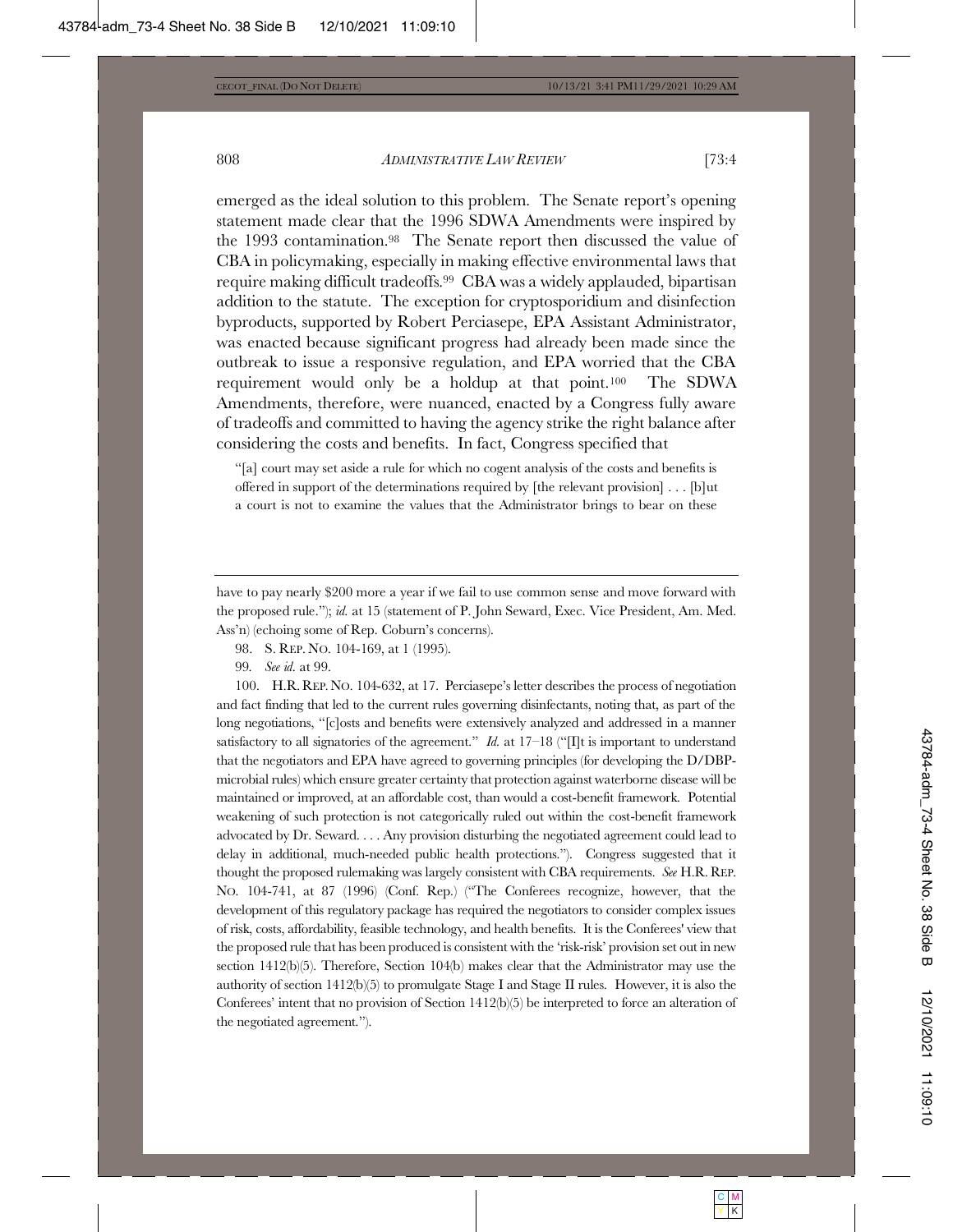decisions . . . [which] are delegated by the Congress solely to the Administrator."<sup>101</sup>

Another CBA waiver provision was the removal of a CBA requirement in determining whether to regulate a chemical under  $TSCA^{102}$ . This initiative was a response to reports that CBA requirements contributed to stalling regulation. Both environmental and industry groups pressured Congress to loosen the requirements that trigger federal regulation, though each group had different reasons for doing so. Environmental groups wanted EPA to regulate more chemicals to promote chemical safety, and industry groups wanted EPA to regulate more chemicals (or affirmatively decide it will not regulate a chemical) to preempt inconsistent state regulation. Thus, in the Frank R. Lautenberg Chemical Safety Act, Congress notably removed the requirement that the agency consider costs when deciding whether to regulate.<sup>103</sup> But also notably, Congress decided to keep the requirement to consider CBA when establishing the *stringency* of regulation, which is the key risk-management decision.<sup>104</sup>

Although Congress never passed any law that would extend any requirement to consider (or even conduct) CBA to all independent agencies,<sup>105</sup> ten laws imposed CBA requirements on specific independent agencies. These agencies were not otherwise subject to CBA requirements. Two laws, however, waived requirements previously imposed on such agencies. Both of these CBA waiver provisions applied to regulations issued by the Consumer Product Safety Commission (CPSC). Originally, Congress required the CPSC to issue only cost-benefit justified regulations—a strict and substantive CBA requirement.<sup>106</sup> The 1981 Congress was responding to President Reagan's goal of reducing the regulatory burdens on the economy, particularly to small businesses, and sought to codify the cost-benefit test articulated by the Fifth Circuit in Southland Mower Co. v. CPSC.<sup>107</sup> In 1990, the Democratic-controlled Congress waived the requirement, prompted by  $\mu$  concerns about the length and inefficiency of CPSC rulemaking, the

105. Such laws were frequently proposed. E.g., Regulatory Accountability Act of 2017, H.R. 5, 115th Cong.  $\S$  102–03 (2017). The Office of Legal Counsel recently released a memo from 2019 concluding, "The President may direct independent regulatory agencies to comply with the centralized regulatory review process prescribed by Executive Order  $12$ <sup>[</sup>,]866." Extending Regulatory Review Under Executive Order 12,866 to Independent Regulatory Agencies, 43 Op. O.L.C. 1, 1 (2019).

106. Omnibus Budget Reconciliation Act of 1981, Pub. L. No. 97-35, 95 Stat. 357, 710 (1981). 107. 619 F.2d 499, 524 (5th Cir. 1980). See H. REP. NO. 97-208, at 876 (1981) (Conf. Rep.).

<sup>101.</sup> S. REP. NO. 104-169, at 37.

<sup>102.</sup> See Frank R. Lautenberg Chemical Safety for the 21st Century Act, Pub. L. No. 114-182, 130 Stat. 448, 460 (2016) (codified as amended at 15 U.S.C. § 2605).

<sup>103.</sup> See id.

<sup>104. 15</sup> U.S.C. § 2605(b)(1)(B).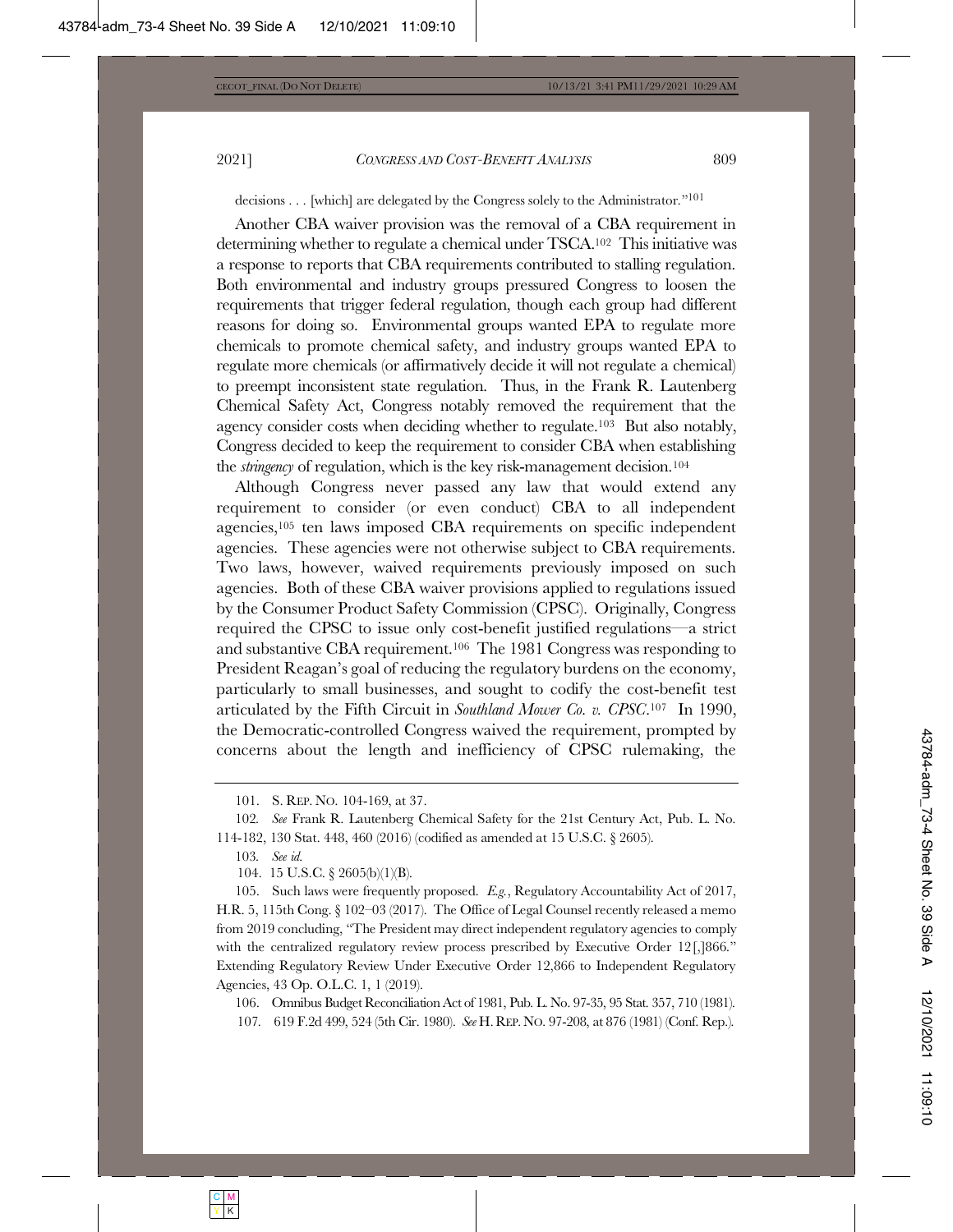ineffectiveness of a "mechanical" CBA requirement, and perceived inappropriateness of CBA to the topic of reviewing whether a consumer product has a defect.<sup>108</sup> But Congress stopped short of prohibiting CBA, making clear that the Commission was permitted to conduct CBA in those situations where it believed the analysis to be appropriate.

The only two laws that applied to all agencies—the Unfunded Mandate Reform Act (UMRA) and the Congressional Review Act (CRA)—imposed minimal procedural CBA requirements: a requirement to prepare a CBA (but not necessarily consider or rely on the CBA) for specific types of regulation (UMRA) and a requirement to send any CBA, along with the regulation, to  $\Gamma$ Congress for all significant regulation  $(CRA).^{109}$  Substantive CBA requirements (whether to consider CBA or, more strongly, require regulations to be CBA-justified), though common overall in the sample (twenty-three out of thirty-five provisions), were limited to specific agencies and provisions.

Earlier I discussed the nuanced CBA provisions in the SDWA Amendments inspired by the outbreak in Milwaukee. These were not the only CBA-related provisions enacted in the wake of a public health crisis. For example, after a series of salmonella and E. coli food outbreaks during the recession in the late  $2000s$ , Congress passed the Food Safety Modernization Act.<sup>110</sup> There was extensive discussion of various costs and the general benefit to public health throughout the legislative history and little specific debate over the decision to include a CBA provision. In the only mention of the CBA requirement in the legislative history, it was described as an improvement to the legislation.<sup>111</sup> Similarly, the Drug Quality and Security Act<sup>112</sup> was passed after a fungal meningitis outbreak in

110. FDA Food Safety Modernization Act, Pub. L. No. 111-353, 124 Stat. 3885 (2011). A series of salmonella food outbreaks during the recession prompted development of the bill, including the peanut butter salmonella outbreak and recalls of 2008, which cost industry  $\$65$ million in recalls; *E. coli* outbreak in bagged spinach which cost over \$350 million; the "cookie dough" salmonella outbreak; and avoidance of tomatoes after an incorrectly reported salmonella outbreak in Florida. Hearing to Review Current Issues in Food Safety Before the H. Comm. on Agric., 111th Cong. 40 (2009) [hereinafter *Hearing to Review Current Issues in Food Safety*] (statement of Carol L. Tucker-Foreman, Distinguished Fellow, The Food Policy Institute).

111. See Hearing to Review Current Issues in Food Safety, supra note 110, at 55 (statement of Kent Peppler, President, Rocky Mountain Farmers Union, on behalf of Nat'l Farmers Union) ("This section was also improved by requiring a cost/benefit analysis, public hearings, a pilot project and information gathering effort prior to publishing regulations.").

112. Drug Quality and Security Act, Pub. L. No. 113-54, 127 Stat. 587, 605 (2013) (codified as amended at 21 U.S.C.  $\S 360$ eee-1).

<sup>108.</sup> S. REP. NO. 101-37, at 9-10 (1989).

<sup>109.</sup> See Unfunded Mandate Reform Act of 1995, Pub. L. No. 104-4, 109 Stat. 48 (1995).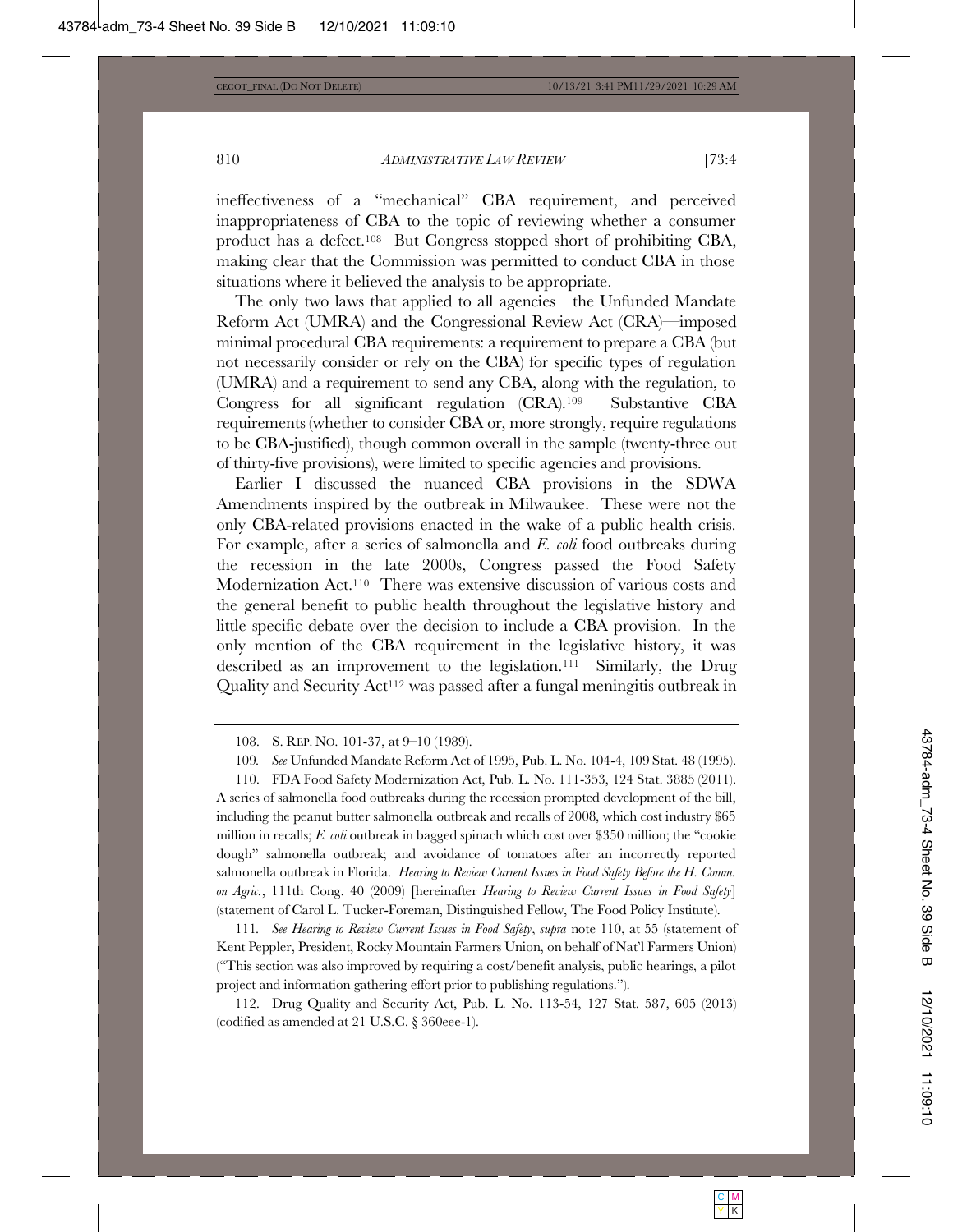Massachusetts caused by a failure of proper care in the drug supply chain that allowed counterfeit drugs to be sold on the market, leading to the death of at least sixty-four people.<sup>113</sup> Congress was focused on preventing this from happening again.<sup>114</sup> While there was no specific discussion of the CBA provision, the Congressional Record also reveals debates over the potential costs of various technology solutions to big pharmaceutical companies, to small pharmacies, and to the American consumer and about which groups have the most to lose from receiving a counterfeit prescription drug.<sup>115</sup> Significant statements included in the legislative record focused on striking the right balance between costs and benefits to these stakeholders.<sup>116</sup>

These high-profile public disasters certainly put pressure on Congress to respond quickly and effectively—and such pressure can often result in overreaction. At least, that is the conventional wisdom. But these examples, focused on CBA provisions, cut against assumptions that Congress tends to overreact to low-probability disasters or events. Although the high-profile events prompted congressional action, they attracted competing stakeholders—stakeholders representing both costs and benefits—preventing Congress from implementing a one-sided solution. Statements in the record show that Congress grappled with the tradeoffs and wanted to strike the right balance. Instead of making the (costly and difficult) policy decision, however, Congress delegated it to the agency—avoiding the political heat but also taking advantage of agency expertise by tying the agency to a CBA provision. In other words, in at least some situations where Congress is forced to

113. 159 CONG. REC. 14,631, 14,646-97 (2013) (House consideration and passage of H.R. 3204).

114. See Securing Our Nation's Prescription Drug Supply Chain: Hearing Before the H. Subcomm. on *Health of the Comm. on Energy and Com.*, 113th Cong. (2013).

115. See id. at 10 (statement of Janet Woodcock, Director, Ctr. for Drug Evaluation and Rsch., Food and Drug Admin.).

116. See id. at 20 ("[W]e have to make sure we strike the appropriate balance between the need to establish a secure system that protects the public health and the costs and feasibility of such a system and we need to make sure we put something in place, I think, that evolves over time to a common goal that we all have is a system that prevents criminals from taking advantage of our patients, prevents people from diverting drugs and marking them up, prevents us not being able to identify recall drugs and actually people being harmed while we are doing investigations and trying to figure out where these drugs ended up.");  $Refoming$  the Drug Compounding Regulatory Framework: Hearing Before the H. Subcomm. on Health of the Comm. on *Energy and Com.*, 113th Cong. 28 (2013) (statement of Janet Woodcock, Director, Ctr. for Drug Evaluation and Rsch., Food and Drug Admin.) ("While the health care system has grown to rely on obtaining these products from outsourcers, if they are produced under substandard sterile conditions, the risks to patients can outweigh any perceived benefits.").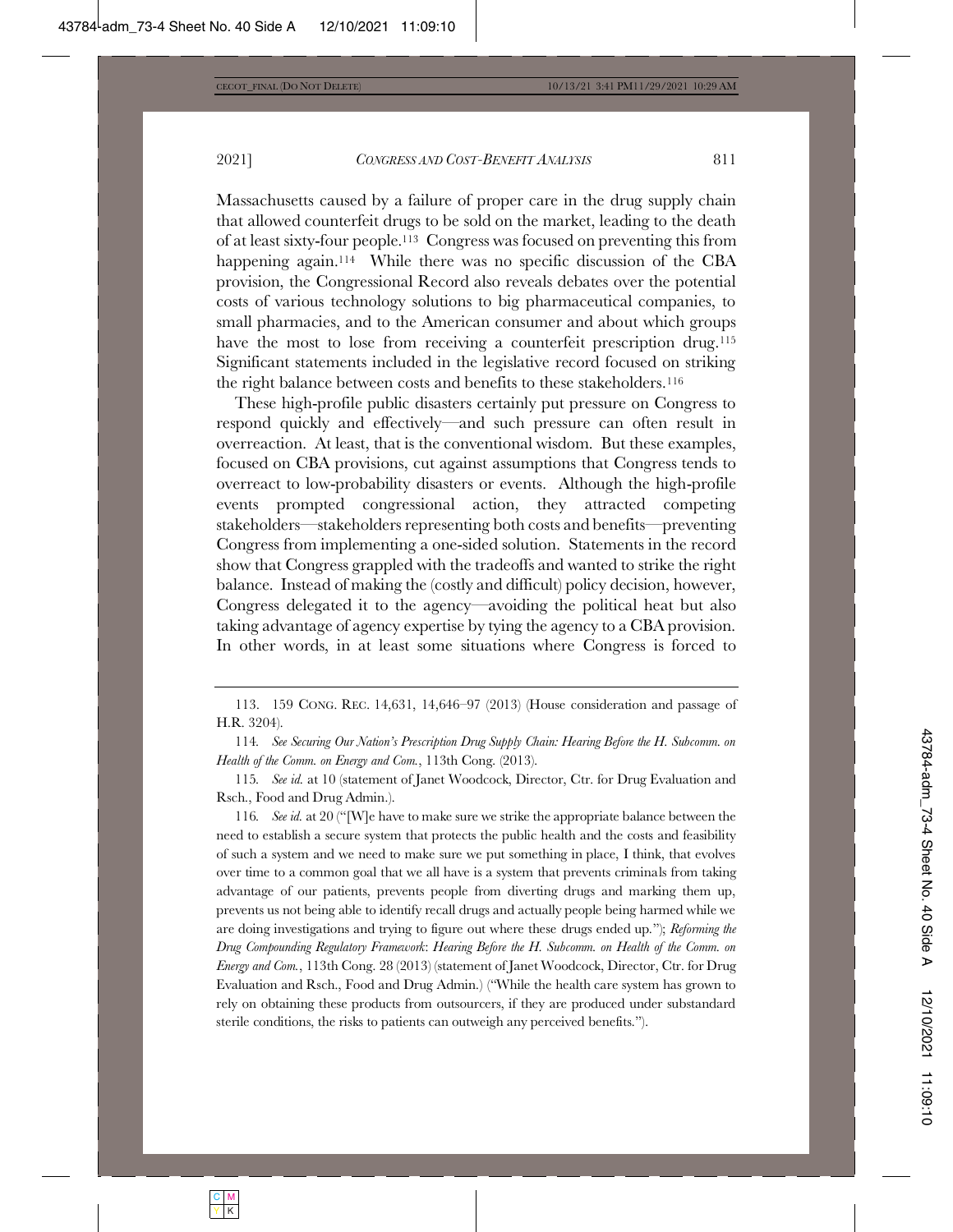acknowledge competing tradeoffs and recognize the usefulness and importance of technical expertise, it has deployed CBA—a neutral principle for balancing competing interests. $117$ 

Overall, the examination reveals the following takeaways:  $(1)$  when Congress enacts a CBA provision, it most often requires agencies to *consider* CBA; (2) salient rejections of CBA (CBA waiver provisions) have been overstated as indicating congressional opposition to CBA;  $(3)$  Congress appears to value statutory CBA requirements for executive agencies especially in times of divided government;  $(4)$  Congress tends to impose CBA requirements, at least initially, on independent agencies that are not otherwise subject to executive-order CBA requirements; and (5) after some public health crises, Congress has required agencies to regulate after considering CBA. But Congress has been reluctant to impose crosscutting substantive CBA requirements that would apply to all agencies. This reluctance may be because CBA consideration is not costless. The CBA waiver provisions, for example, were often motivated by concerns that CBA could interfere with specific settlements, needlessly delay rulemakings already underway, or, if the agency refused to initiate any regulation in light of CBA requirements, facilitate inefficient and inconsistent state action.

In addition, Congress often requires agencies to prioritize projects seeking federal money on substantive CBA grounds. The examination revealed at  $\Delta$ least thirty-nine provisions requiring agencies to limit federal funding to costbenefit-justified projects or acquisitions, listed in Appendix Table 2.<sup>118</sup> The list also includes CBA conditions on reciprocity with foreign governments. All of these require the agency to at least consider or, in most cases, rely on the CBA when selecting or approving projects, acquisitions, or joint ventures. These provisions relate to the use of federal funds, while the statutory provisions previously discussed related to the issuance of regulations; the latter impose burdens on nongovernment entities. This separate examination suggests another takeaway: (6) Congress embraces CBA as a prioritization method in situations when it perceives resources are scarce.

### III. THREATS TO THE CBA CONSENSUS

 $CBA$  is widespread, influential, and—some argue—net beneficial. But, to date, the stability of the practice has depended on continued executive and judicial support. This Part argues that this support is at increasing risk.

<sup>117.</sup> In some ways, the Lautenberg Act is an exception to this pattern, where the crisis was deemed to be caused by CBA. See supra note 102.

<sup>118.</sup> See supra note 86. These provisions were picked up by the same search. This list omits permit approvals conditional on CBA requirements.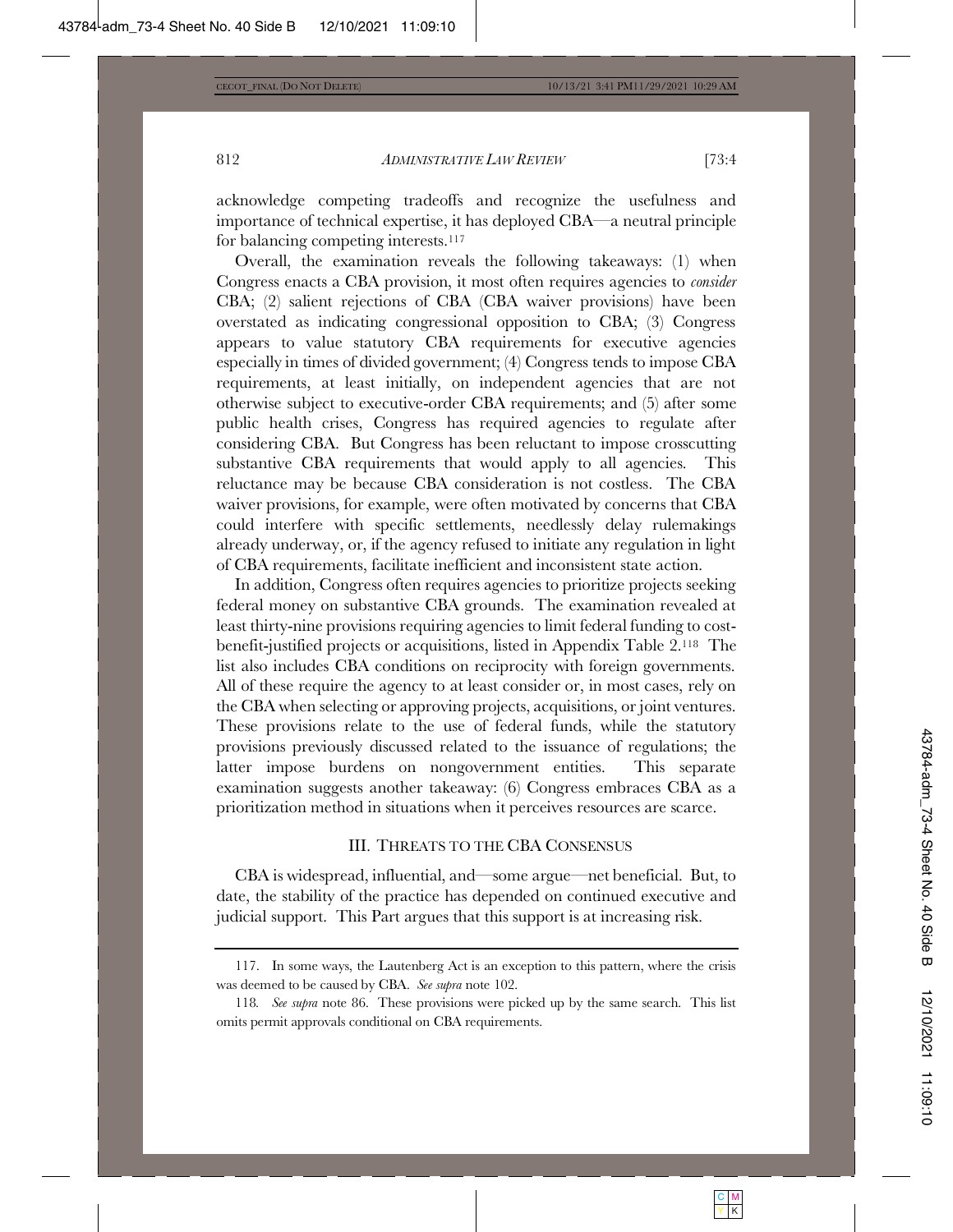#### *A. Waning Presidential Support*

When CBA is not explicitly required by statute, it is executed "at will," or at the pleasure of the President—and may be discontinued the moment it ceases to be net useful to the President. Scholars have tied presidential support for CBA to its utility in controlling and overseeing agencies rather than to substantive commitments to net beneficial regulatory policy.<sup>119</sup> There are at least three reasons to think that CBA might no longer be perceived to be a net useful tool for presidents.

First, the Trump Administration effectively used loyal political appointees to exert control over agency action, making CBA comparatively less valuable for the task of controlling agencies. President Trump appointed loyal political officials to direct agencies, and if they strayed from the President's political interests, he liberally removed them. Terry Moe first proposed "politicization" and "centralization" as two competing ways of overseeing rulemaking.<sup>120</sup> "Politicization" refers to using the appointment power to fill positions based on loyalty, while "centralization" refers to overseeing rulemaking via tools such as CBA and White House review. These two strategies act as substitutes because if one strategy works, the other is less important.<sup>121</sup> Moreover, politicization, if it works, is preferable because it avoids adding a layer of oversight that is costly and may generate errors.<sup>122</sup> In the past, there have been limits on using politicization effectively—both in confirming a president's preferred candidate and in removing the candidate if the relationship ceases to benefit the president. The Trump Administration revealed that the perceived political constraints on the effective use of politicization have been overstated. The value of CBA to the President is lower given the more effective alternative.

Second, CBA proved to be more of a substantive constraint on the

*<sup>119.</sup> See Posner, supra note 42; Susan E. Dudley, The Office of Information and Regulatory Affairs* and the Durability of Regulatory Oversight in the United States, REG. & GOVERNANCE (2020) https://onlinelibrary.wiley.com/doi/abs/10.1111/rego.12337.

<sup>120.</sup> Terry M. Moe, *The Politicized Presidency*, in THE NEW DIRECTION IN AMERICAN POLITICS 235, 256 (John E. Chubb & Paul E. Peterson eds., 1985).

<sup>121.</sup> See Michael A. Livermore & Richard L. Revesz, Regulatory Review, Capture, and Agency *Inaction*, 101 GEO. L.J. 1337, 1347–48 (2013) (discussing the substitutability of the two strategies).

<sup>122.</sup> See Yair Listokin, *Bounded Institutions*, 124 YALE L.J. 336, 355 (2014) (arguing that when an agent shares the principal's preferences "unbounded institutional structures are preferable"); see also Cary Coglianese, *Presidential Control of Administrative Agencies: A Debate over Law or Politics*?, 12 U. PA. J. CONST. L. 637, 646 (2010) (noting that the President's "strongest possible control over an agency" is "placing a clone in the position of agency head"); Kagan, supra note 42, at 2317-18 (speculating on President George W. Bush's likely approach).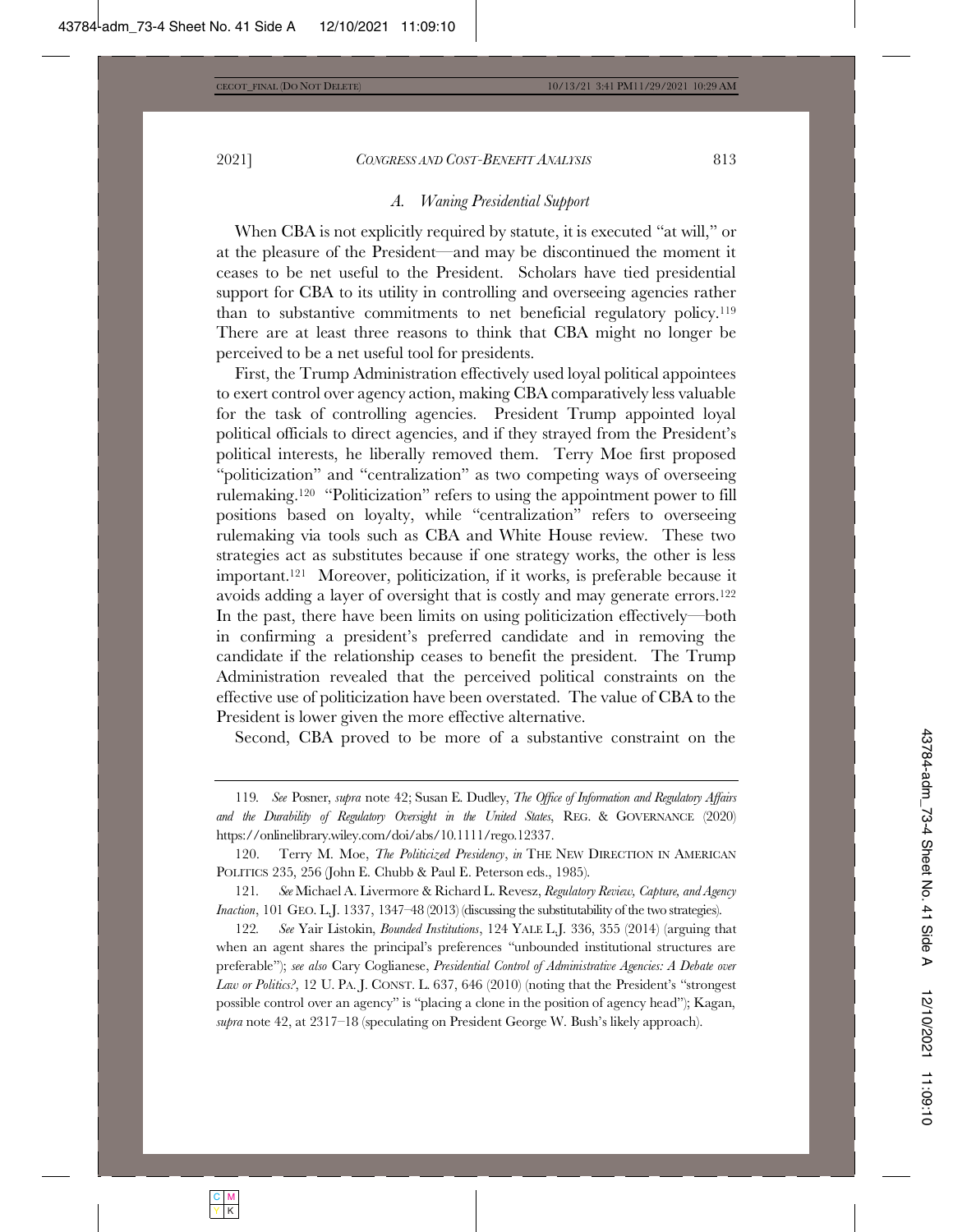President's policies than in the past. In particular, agencies under the Trump Administration often prominently lost in litigation due to poor-quality CBA, especially the failure to evaluate the impact of climate change in the analysis.<sup>123</sup> Courts are becoming more comfortable evaluating CBAs and pushing back against unexplained or suspect choices in CBA scope or methodology. Agency reliance on high-quality CBA tends to promote regulatory stability because it is more difficult to reasonably justify switching course from prior CBA-justified actions (and more difficult to get away with poor-quality analyses).<sup>124</sup> In fact, agencies under the Trump Administration performed particularly badly in adhering to even basic procedural requirements.<sup>125</sup> There is also some evidence that CBA had a constraining influence within the Administration. For example, in November 2019, the Trump Administration changed its tune on freezing fuel economy standards.  $E\mathcal{C}\!\!\mathcal{E}\!\!\mathit{N}\!\mathit{e}\!\mathit{u}$  reported, "[t]he flip-flop comes after career and political staffers at EPA and the Department of Transportation struggled to produce a sound cost-benefit analysis to justify the freeze, the source said."<sup>126</sup> And, in particular, "[t]he staffers worried that the cost-benefit analysis wouldn't survive the inevitable legal challenges from environmental groups and other critics, the person said." $^{127}$  By constraining the President's preferred policies, the costs of CBA are higher for the President.

Third, the Trump Administration's efforts to manipulate CBA, despite being largely unsuccessful, could have eroded public trust in the procedure.<sup>128</sup>

<sup>123.</sup> See, e.g., High Country Conservation Advocs. v. U.S. Forest Serv., 52 F. Supp. 3d 1174 (D. Colo. 2014); California v. Bernhardt, 472 F. Supp. 3d 573 (N.D. Cal. 2020) (rejecting Bureau of Land Management methane waste prevention rule because it used a low Social Cost of Carbon that omitted impacts outside the United States). See generally Bethany A. Davis 6WH, "Tired of Winning": Judicial Review of Regulatory Policy in the Trump Era, 73 ADMIN. L. REV. 353, 353 (2021) [hereinafter Davis Noll, *Tired of Winning*].

<sup>124.</sup> See Cecot, Deregulatory Cost-Benefit Analysis, supra note 21.

<sup>125.</sup> See Davis Noll, *Tired of Winning*, *supra* note 123, at 358–59; Robert L. Glicksman & Emily Hammond, *The Administrative Law of Regulatory Slop and Strategy*, 68 DUKE L.J. (2019); Bethany A. Davis Noll & Denise A. Grab, *Deregulation: Process and Procedures that Govern Agency* Decisionmaking in an Era of Rollbacks, 38 ENERGY L.J. 269 (2017); John Graham & Keith Belton, *Trump's Deregulation Record: Is It Working?*, 71 ADMIN. L. REV. 803-880 (2019). It is possible there is a tradeoff between complying with procedural requirements and obtaining political control of agencies.

<sup>126.</sup> Maxine Joselow, Trump Makes U-turn on Fuel Economy Standards, E&E NEWS (Nov. 1, 2019), https://www.eenews.net/stories/1061435263.

*<sup>127.</sup> Id.* 

<sup>128.</sup> See LIVERMORE & REVESZ, REVIVING RATIONALITY, supra note 49, at 4-5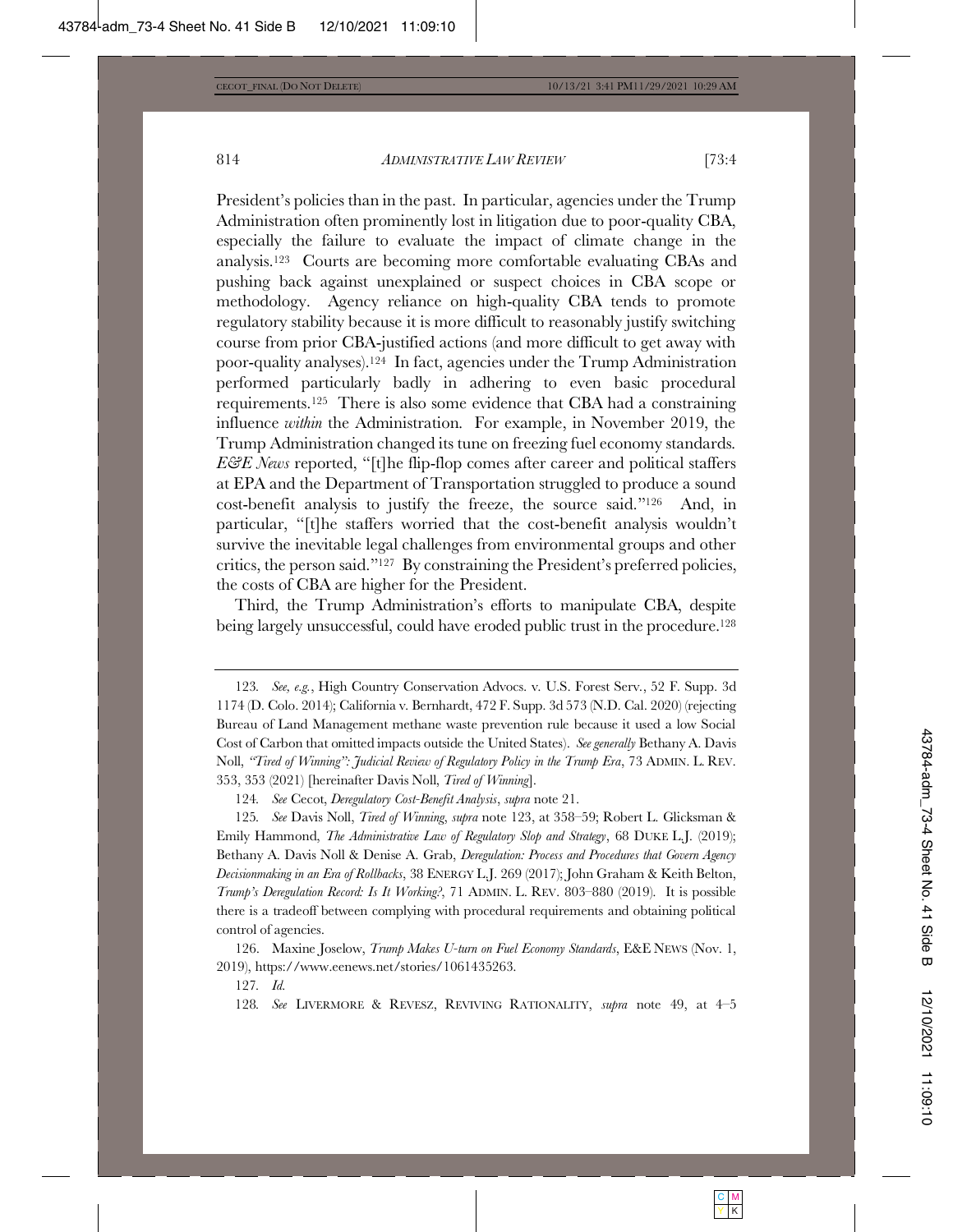Michael Livermore and Richard Revesz comprehensively document such efforts by the Administration over the last few years.<sup>129</sup> For example, the Administration tried to limit the scientific evidence that can be considered by agencies in these analyses and at times truncated the consideration of beneficial impacts of regulations to improve the perceived benefit-cost ratio of its actions.<sup>130</sup> At every turn, its efforts were rebuffed by the scientific community, limiting some of their ultimate effectiveness.<sup>131</sup> Nonetheless, the attempts may have reduced trust in CBA's neutrality and increased perceptions of the manipulability of CBA's substantive conclusions,<sup>132</sup> even though the actions were ultimately largely unsuccessful.<sup>133</sup>

For these reasons, it is not as clear that the Biden Administration—or, more generally, a future Democratic *or* Republican administration—will continue to support CBA as administrations of both political parties have in the past. From the President's perspective, the benefits are lower, the costs are higher, and public support is potentially lower on both sides—for both conservatives who saw it thwart many Trump Administration policies and for progressives who already were skeptical of its value. In fact, the Center for Progressive Reform has released several reports calling for President Biden to revamp the Office of Information and Regulatory Affairs (OIRA), the office responsible for reviewing agency CBA, and end reliance on CBA more generally.<sup>134</sup> President Biden has already signaled the importance of

129. Id.

130. See id.; see, e.g., Strengthening Transparency in Pivotal Science Underlying Significant Regulatory Actions and Influential Scientific Information, 86 Fed. Reg. 469, 476 (Jan. 6, 2021).

131. See LIVERMORE & REVESZ, REVIVING RATIONALITY, supra note 49.

132. CBA has historically faced such criticisms. See, e.g., Amy Sinden, Cass Sunstein's Cost-*Benefit Lite: Economics for Liberals,* 29 COLUM. J. ENV'T L. 191, 194 (2011) (book review) ("The danger of CBA... lies in its false promise of determinacy, its pretense of objectivity and scientific accuracy... [which] renders CBA... vulnerable to manipulation...."); Karl  $\emph{Coplan},$  Pruitt's Arbitrary Cost Accounting is Built into the Concept of Cost Benefit Analysis, GREENLAW  $(Oct. 10, 2017),$  https://greenlaw.blogs.pace.edu/2017/10/10/pruitts-arbitrary-costaccounting-is-built-into-the-concept-of-cost-benefit-analysis [https://perma.cc/7UP3- $665$   $66$   $\frac{1}{20}$  Tivilary manipulability of cost benefit analysis is an inherent feature of an analysis that seeks to apply monetized accounting concepts to values for which there are no dollar values and no accounting rules. Which argues against ever relying on cost benefit analysis for regulatory rulemaking in the first place.").

133. See Davis Noll, Tired of Winning, supra note 123, at 385.

134. See Kelsey Brugger, 'Abolish OIRA': Left Hopes Biden Would Reform Regs Shop, E&E NEWS

<sup>(</sup>describing how the Trump Administration eroded CBA norms when it could not get the analysis to support its regulatory agenda).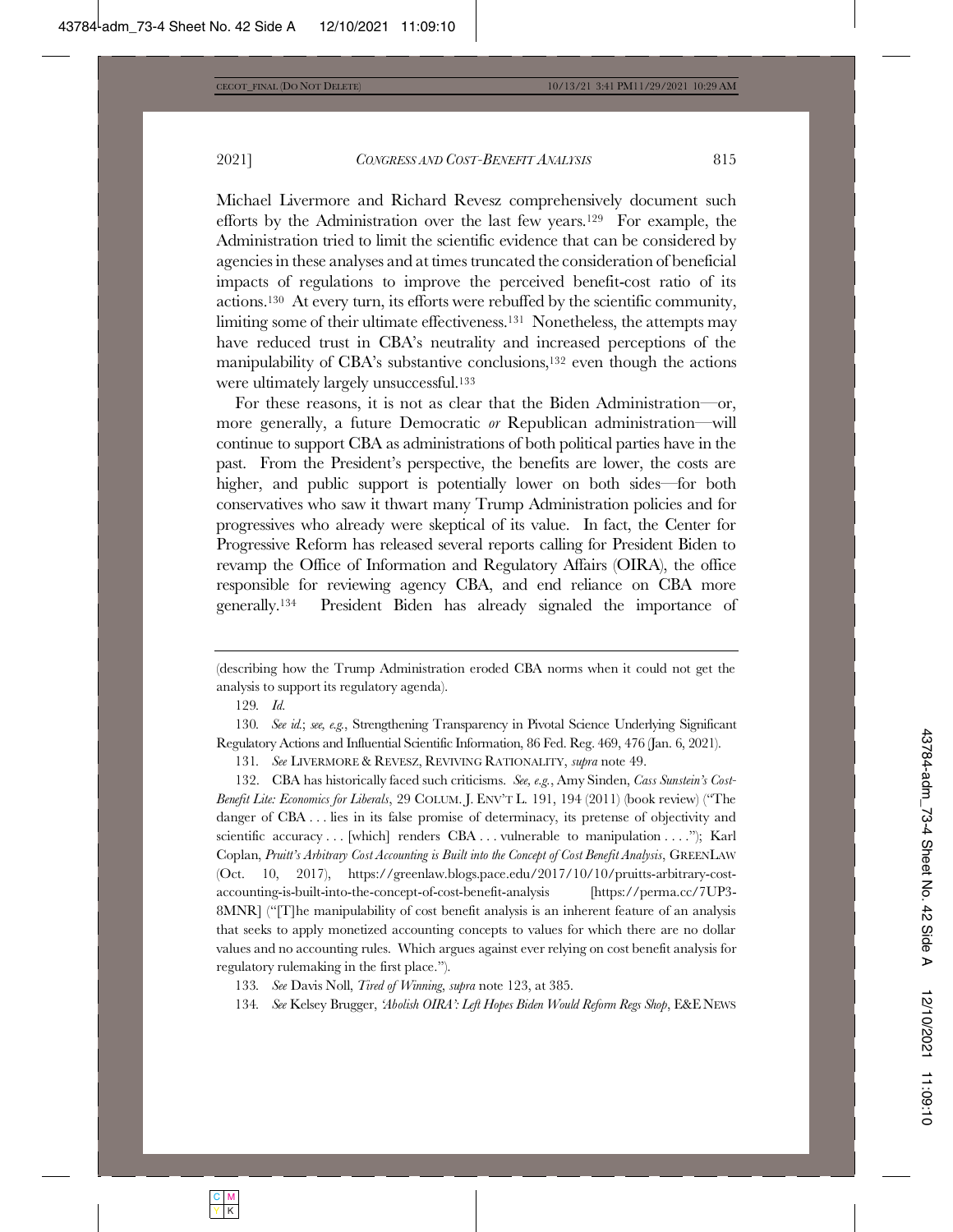environmental initiatives to his Administration,  $135$  and he may be persuaded that CBA would undermine his goals and priorities in this area. For now, there is one promising signal for the continuation of CBA requirements: in one of his first directives as President, President Biden instructed the Office of Management and Budget (OMB) to begin a process for modernizing regulatory review, and key to this modernization is taking into account the distributional consequences of regulations "including as part of any quantitative or qualitative analysis of the costs and benefits of regulations."<sup>136</sup> He also instructed OMB to consider updating its guidance to agencies on how to consider costs and benefits of regulations.<sup>137</sup> That said, as of August 2021, President Biden has yet to nominate someone to be director of  $\overline{\text{OMB}}$  or the administrator of  $\overline{\text{OIRA}}$ , suggesting that CBA might be deprioritized in this Administration.

## *B. Calls for "Soft Look" Judicial Review*

Although compliance with the CBA-related executive orders is not judicially reviewable, courts evaluate the reasons agencies give for their actions to ensure compliance with the APA—that is, to ensure the agency's decisionmaking is not arbitrary and capricious.<sup>138</sup> More than thirty years ago, the National Highway Traffic Safety Administration (NHTSA) rescinded a passive-restraint requirement for motor vehicles that it had previously promulgated.<sup>139</sup> The resulting litigation defined the contours of

135. *See, e.g.*, Fact Sheet, Briefing Room, President Biden Takes Executive Actions to Tackle the Climate Crisis at Home and Abroad, Create Jobs, and Restore Scientific Integrity Across Federal Government (Jan. 27, 2021), https://www.whitehouse.gov/briefingroom/statements-releases/2021/01/27/fact-sheet-president-biden-takes-executive-actionsto-tackle-the-climate-crisis-at-home-and-abroad-create-jobs-and-restore-scientific-integrityacross-federal-government/.

136. See Memorandum on Modernizing Regulatory Review, 86 Fed. Reg. 7,059, 7,223 (Jan. 26, 2021), https://www.whitehouse.gov/briefing-room/presidential-actions/2021/01/ 20/modernizing-regulatory-review/; see also Exec. Order No. 13,985, 86 Fed. Reg. 6,827, 7,009 (Jan. 25, 2021), https://www.whitehouse.gov/briefing-room/presidentialactions/2021/01/20/executive-order-advancing-racial-equity-and-support-for-underservedcommunities-through-the-federal-government/.

137. Memorandum on Modernizing Regulatory Review, 86 Fed. Reg., *supra* note 136.

138. See Administrative Procedure Act, 5 U.S.C. § 706.

139. Motor Vehicle Mfrs. Ass'n of the U.S. v. State Farm Mut. Auto. Ins., 463 U.S. 29, 34 (1983).

<sup>(</sup>Aug. 28, 2020); James Goodwin, *The Progressive Case Against Cost-Benefit Analysis*, CTR. FOR PROG. REFORM (Aug. 2020), https://progressivereform.org/our-work/regulatory-policy/progressivecase-against-cost-benefit-analysis/; James Goodwin, Beyond 12866: A Progressive Plan for Reforming *the Regulatory System, CTR. FOR PROG. REFORM (Aug. 2020), https://progressivereform.org/our*work/regulatory-policy/progressive-plan-reforming-regulatory-system/.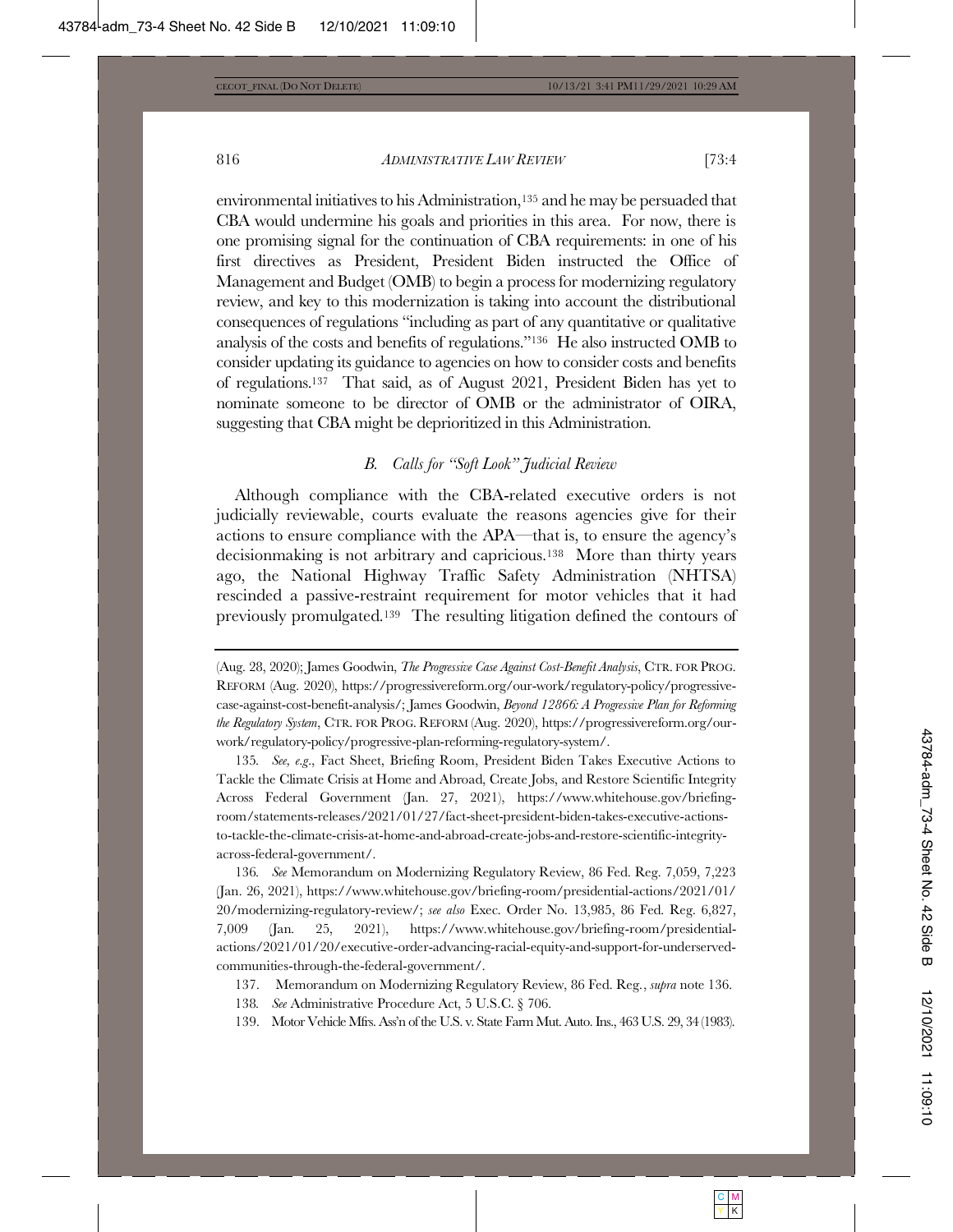review under the "arbitrary and capricious" standard.<sup>140</sup> In State Farm,<sup>141</sup> the Supreme Court held that NHTSA had failed to adequately explain why it had rescinded the passive-restraint requirement, which appeared to have benefits that justified its costs.<sup>142</sup> Specifically, the Court emphasized that "the direction in which an agency chooses to move does not alter the standard of judicial review established by law," $143$  but that the agency had to provide reasons for its actions that are supported by the record.<sup>144</sup>

This judicial review has allowed courts to push back effectively against some recent agency actions, especially when the accompanying CBAs have raised questions about the agency's choices to rescind prior rules or loosen standards.<sup>145</sup> Judicial review of agency rationales has bite; inadequate explanation is one of the most common grounds for judicial reversal and remand of agency actions.<sup>146</sup>

Perhaps partly in reaction to the effectiveness of judicial review in curbing the Trump Administration's regulatory policies, some scholars have argued that this "hard look" judicial oversight is illegitimate, unwise, or prone to judicial activism or overreach. Richard Epstein, for example, has called for an end to "hard look" review of all agency factfinding.<sup>147</sup> He compares agencies to lower courts and argues that current administrative law doctrine has it backwards—as in the case of lower courts, there should be no deference on questions of law and extreme deference on questions of fact.<sup>148</sup> [effrey Pojanowski identifies and categorizes this new way of thinking about

143. *Id.* at 42.

145. See generally Cecot & Viscusi, supra note 17. But such review has not been limited to CBA-justified action. Courts have recently also vacated other agency actions for inadequate  $explanations of their actions, such as the decision to include a citizenship question on the Census$ or the reason for rescinding the Deferred Action for Childhood Arrivals (DACA) program. See Dept. of Com. v. New York, 139 S. Ct. 2551 (2019) (the Census Case); Dept. of Homeland Security v. Regents of the Univ. of California, 140 S. Ct. 1891 (2020) (the DACA Case).

146. See, e.g., Peter H. Schuck & E. Donald Elliott, To the Chevron Station: An Empirical Study of Federal Administrative Law, 1990 DUKE L.J. 984, 1035 tbl.6 (1990) (showing that about twenty percent of remands in 1985 were based on inadequate agency rationale); Richard J. Pierce, Jr., *Judicial Review of* Agency Actions in a Period of Diminishing Agency Resources, 49 ADMIN. L. REV. 61, 72 (1997) (suggesting that inadequate agency reasoning is the most frequent ground for judicial rejection of agency decisions).

147. See generally RICHARD EPSTEIN, THE DUBIOUS MORALITY OF MODERN ADMINISTRATIVE LAW (2020).

148. *Id.* at 3-5.

<sup>140.</sup> *Id.* at 42-44.

<sup>141. 463</sup> U.S. 29 (1983).

<sup>142.</sup> *Id.* at 34.

<sup>144.</sup> See FCC v. Fox Television Stations, Inc., 556 U.S. 502 (2009).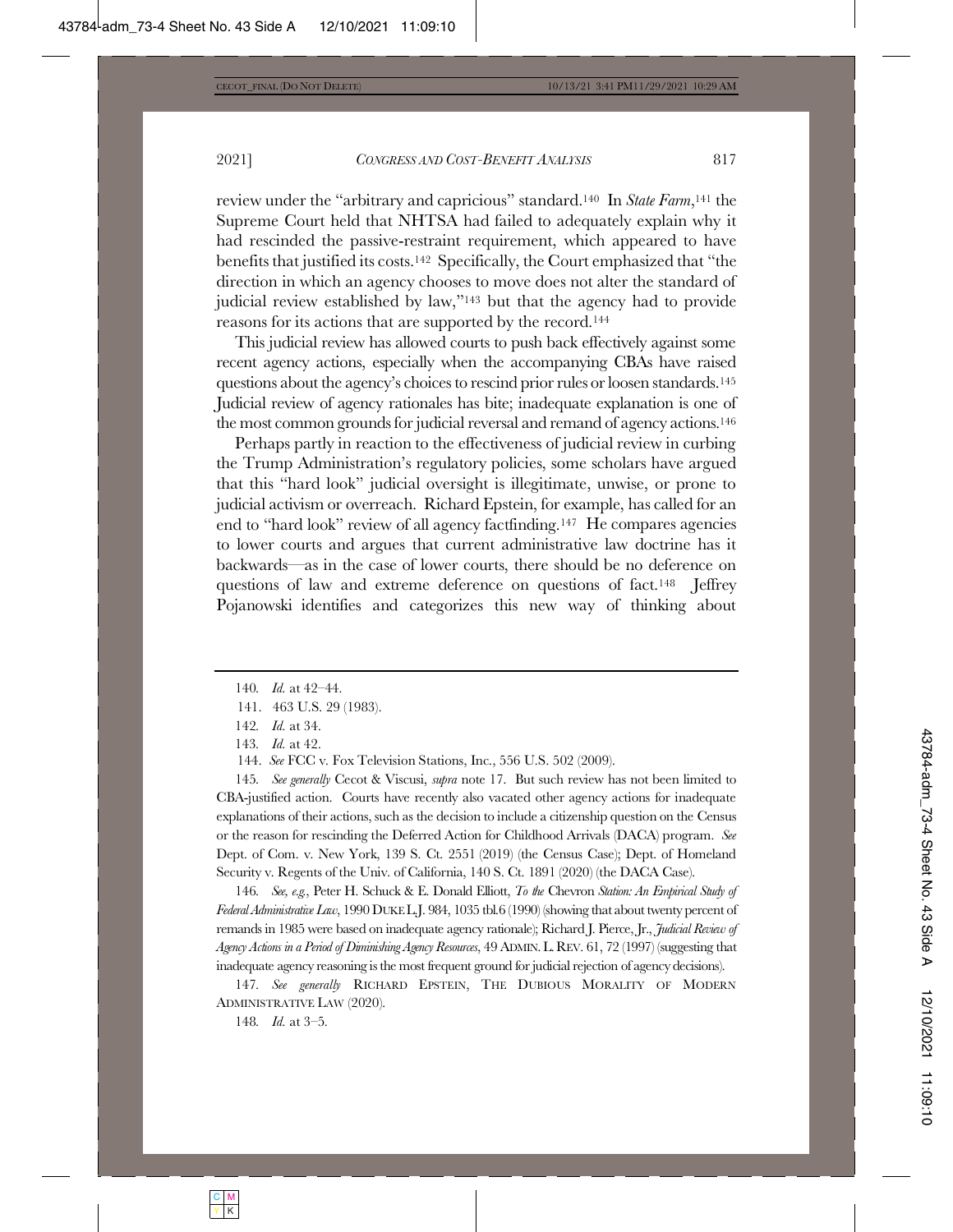administrative law as "neoclassical administrative law."<sup>149</sup> Under this view,  $L$  current administrative doctrines result in a judicial method that is inappropriately  $(1)$  too deferential to agencies on legal questions, and  $(2)$  not deferential enough on policy questions.<sup>150</sup> Adherents of neoclassical administrative law would reject State Farm and defer more frequently to agencies on questions of fact and policy, and they would reject *Chevron* and defer less on questions of law. These views were reflected in some of the commentary by Trump Administration officials during the Department of Justice's December 2019 summit, entitled *Modemizing the Administrative Procedure Act.*<sup>151</sup> Pojanowski argues that corners of the federal judiciary also agree with this movement, and he is optimistic that this approach might gain ground with the Supreme Court.<sup>152</sup> If so, it would bring an end to the judicial check on CBA.

In addition, some judges have questioned longstanding ways courts have ensured quality CBA. One important judicial check is ensuring that agencies disclose important data and assumptions used in generating CBA estimates.<sup>153</sup> If an agency relies on CBA to justify its actions, an interested party should be able to review the analysis and comment on the data and assumptions that informed the analysis. The Court of Appeals for the D.C. Circuit, in its *Portland Cement*<sup>154</sup> decision, held that agencies must disclose this kind of information in order to give parties a meaningful opportunity to comment under the APA.<sup>155</sup> When Justice Kavanaugh was a judge on the D.C. Circuit, he questioned the *Portland Cement* doctrine, arguing that it violated the Supreme Court's Vermont Yankee doctrine.<sup>156</sup> In Vermont Yankee,<sup>157</sup> the Supreme Court admonished the D.C. Circuit for inappropriately imposing procedural requirements on agencies beyond those required by the  $APA$ , and the APA does not explicitly require disclosure of data.<sup>158</sup> But then-Judge Kavanaugh went even further; he also argued that the *Portland Cement* 

152. Pojanowski, *supra* note 149, at 919.

153. See Cecot & Viscusi, *supra* note 17 (describing judicial review of CBA disclosure of data and assumptions).

154. Portland Cement Ass'n v. Ruckelshaus, 486 F.2d 375 (D.C. Cir. 1973).

155. *Id.* at 394 (D.C. Cir. 1973). The basis for this requirement is in the Administrative Procedure Act's notice and comment provisions. See 5 U.S.C. § 553.

156. Am. Radio Relay League, Inc. v. FCC, 524 F.3d 227, 246-47 (D.C. Cir. 2008).

157. Vermont Yankee Nuclear Power Corp. v. Nat. Res. Def. Council, 435 U.S. 519 (1978).

158. *Id.* at 557.

<sup>149.</sup> Jeffrey A. Pojanowski, Neoclassical Administrative Law, 133 HARV. L. REV. 852, 853 (2020).  $150.$  *Id.* 

<sup>151.</sup> See, e.g., Claire McCusker Murray, Introductory Remarks, in MODERNIZING THE ADMINISTRATIVE PROCEDURE ACT 10 (2020), https://www.justice.gov/file/1302321/dow nload (last visited Nov. 1, 2021).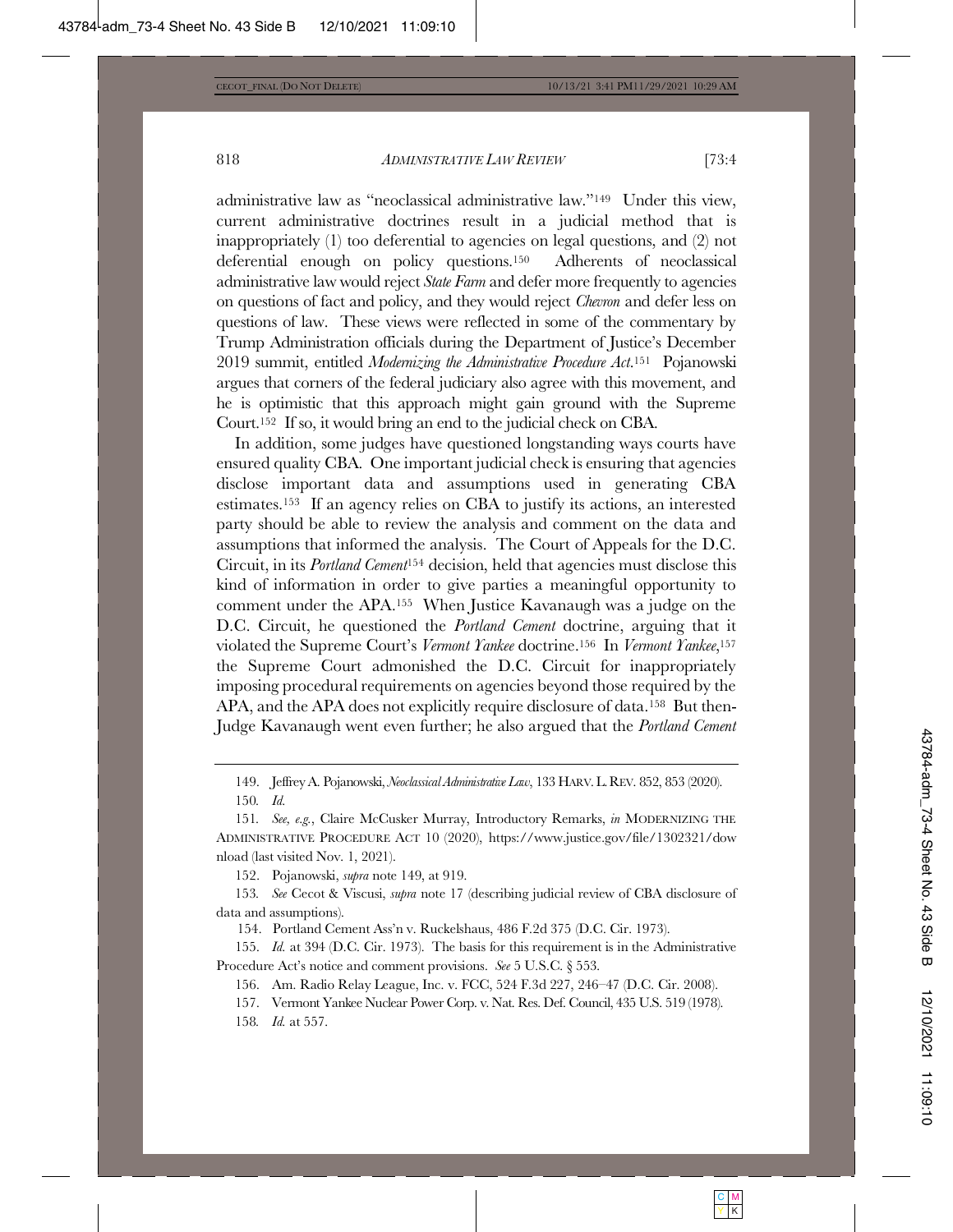doctrine is ill-advised because it overly constrains agencies. According to him, "[t]he judicially created obstacle course can hinder Executive Branch agencies from rapidly and effectively responding to changing or emerging issues within their authority, such as consumer access to broadband, or effectuating policy or philosophical changes in the Executive's approach to the subject matter at hand."<sup>159</sup> Then-Judge Kavanaugh's statement is reminiscent of Justice Rehnquist's partial dissent in State Farm,<sup>160</sup> where Justice Rehnquist worried about judicial second-guessing of executive policy choices through "hard look" review of agency decisionmaking.<sup>161</sup>

Both the rejection of "hard look" review and the reinvigoration of Vermont Yankee-justified limits on judicial review are founded on a concern that judicial nitpicking gets in the way of speedy and responsive agency action. If the Supreme Court adopts either of these views, the current CBA consensus would face a formidable threat. A recent empirical analysis has found that agency action supported by high-quality CBA lowers litigation risk, while incomplete CBA increases it.<sup>162</sup> This suggests that judicial review serves a valuable role in incentivizing agencies to conduct high-quality CBA (and that high-quality CBA protects agency action subject to searching judicial review). If courts move to a hands-off approach, deferring to agency fact-finding without consideration of its quality, then CBA would become low-quality, meaningless, and ultimately unimportant.

## *C.* Shaky Authorizations

There is also an ongoing debate on acceptable agency rulemaking discretion and authority—a debate that often involves implicit assumptions about the effect and desirability of requiring Congress to limit agency discretion. Under current precedents, the nondelegation doctrine is not violated as long as Congress provides an intelligible principle to guide the agency's exercise of discretion.<sup>163</sup> And because courts readily identify such principles in statutes, this allows an agency to wield vast rulemaking

162. CARRIGAN, ELLIG & XIE, *supra* note 57, at 4.

163. Gundy v. United States, 139 S. Ct. 2116, 2123 (2019) (citing Mistretta v. United States, 438 U.S. 361 (1989)).

<sup>159.</sup> Am. Radio Relay League, 524 F.3d at 248.

<sup>160. 463</sup> U.S. 29, 59 (1983).

<sup>161.</sup> *Id.* (Rehnquist, J., concurring in part and dissenting in part) (arguing that "[a] change in administration brought about by the people casting their votes is a perfectly reasonable basis for an executive agency's reappraisal of the costs and benefits of its programs and regulations, [a]s long as the agency remains within the bounds established by Congress").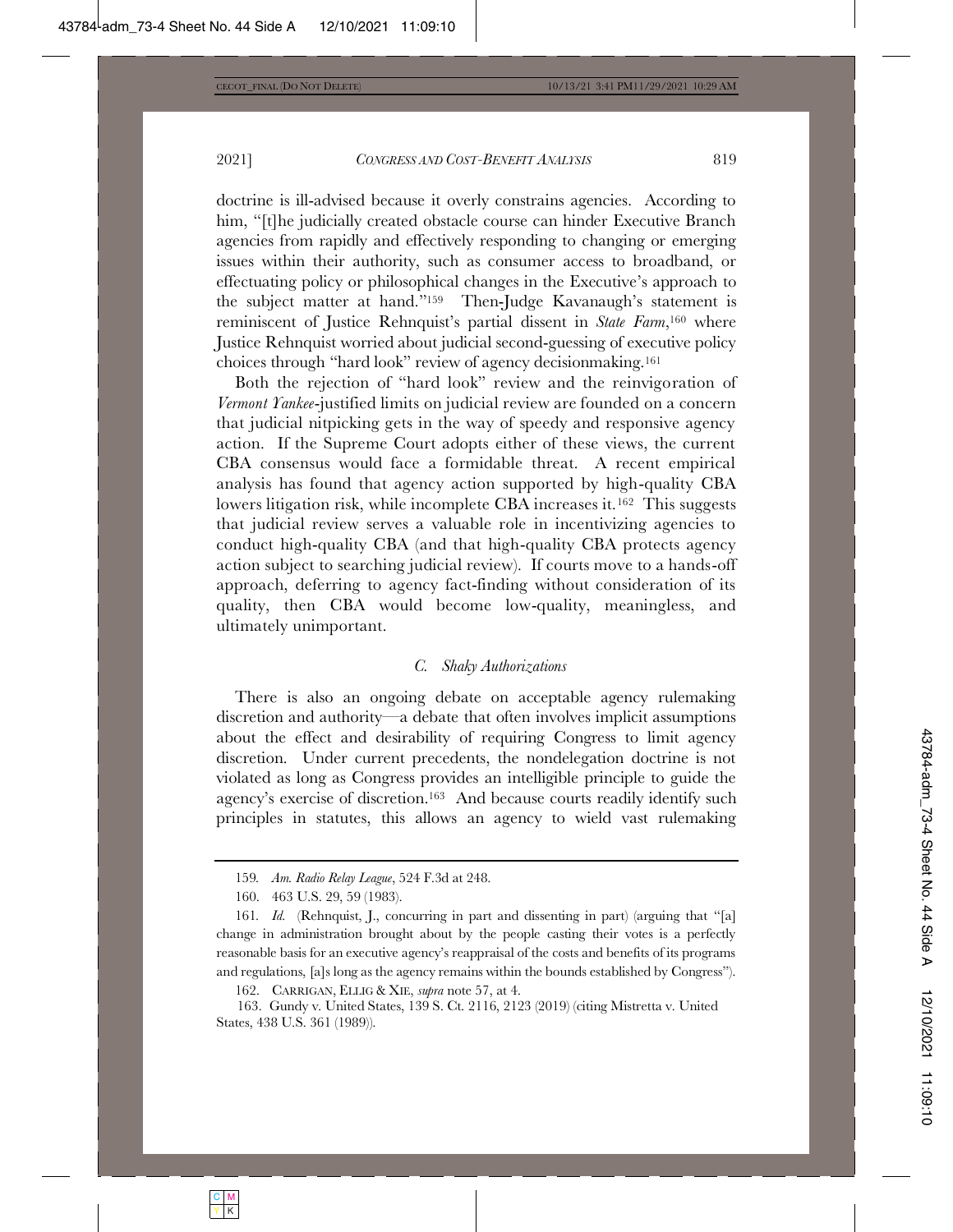authority. According to some Justices of the Supreme Court, this weak enforcement of the nondelegation doctrine violates the Constitution's separation of powers by concentrating distinct powers in one entity.<sup>164</sup> In particular, it allows an executive agency to prescribe and then apply general rules of private conduct without going through the cumbersome legislative process. In these Justices' views, the weak enforcement of the nondelegation doctrine upsets the framers' intended balance.<sup>165</sup> And relatedly, weak enforcement of the nondelegation doctrine allows unelected officials to make often difficult policy choices that Congress is supposed to make.<sup>166</sup>

CBA has so far played an influential role in encouraging net beneficial and  $\mathcal{M}\to\mathcal{M}\$  relatively stable regulations, especially in the context of public health and safety. But agencies often conduct and rely on CBA when exercising their discretion under general statutory directives to act reasonably or in the public interest.<sup>167</sup> Some scholars and judges have argued that deciding the applicable riskmanagement framework, however, is exactly the sort of important policy decision that Congress should explicitly make. At its core, the risk-management framework tells agencies how they should balance the costs to those burdened by a policy and the benefits to those who stand to benefit from a policy.

In fact, congressional silence on this issue—that is, leaving the riskmanagement decision up to the agency's discretion—has previously been criticized as a violation of the nondelegation doctrine as currently enforced. In the 1980 *Benzene Case*,<sup>168</sup> the majority held that the Occupational Safety and Health Administration's stringent standard

166. *Gundy*, 139 S. Ct. at 2145.

168. Indus. Union Dep't v. Am. Petroleum Inst. (The Benzene Case), 448 U.S. 607, 662 (1980).

<sup>164.</sup> See, e.g., id. at 2116, 2133 (2019) (Gorsuch, J., dissenting) ("The Constitution proceeded to vest the authority to exercise different aspects of the people's sovereign power in distinct entities."); see also DOT v. Ass'n of Am. R.Rs., 135 S. Ct. 1225, 1244, 1251 (2015) (Thomas, J., concurring) ("The Framers' dedication to the separation of powers has been well-documented, if only half-heartedly honored  $\dots$  For whatever reason, the intelligible principle test now requires nothing more than a minimal degree of specificity in the instructions Congress gives to the Executive when it authorizes the Executive to make rules having the force and effect of law.").

<sup>165.</sup> This concern is not just reflected in recent nondelegation doctrine jurisprudence. The Court has expressed willingness to enact barriers to agency forms based on its view of which forms best protect liberty. See, e.g., PHH Corp. v. CFPB, 881 F.3d 75, 168, 187–88 (D.C. Cir. 2018) (then-Judge Kavanaugh's views); Seila Law LLC v. CFPB, 140 S. Ct. 2183,  $2211(2020)$  (also relying, at least in part, on a desire to protect liberty).

<sup>167.</sup> The examination of the Congressional Record reveals numerous explicit CBA provisions in federal statutes, but the majority of these provisions simply require an agency to consider CBA; many agencies that use CBA to inform their decision making do so under much less explicit congressional authorizations.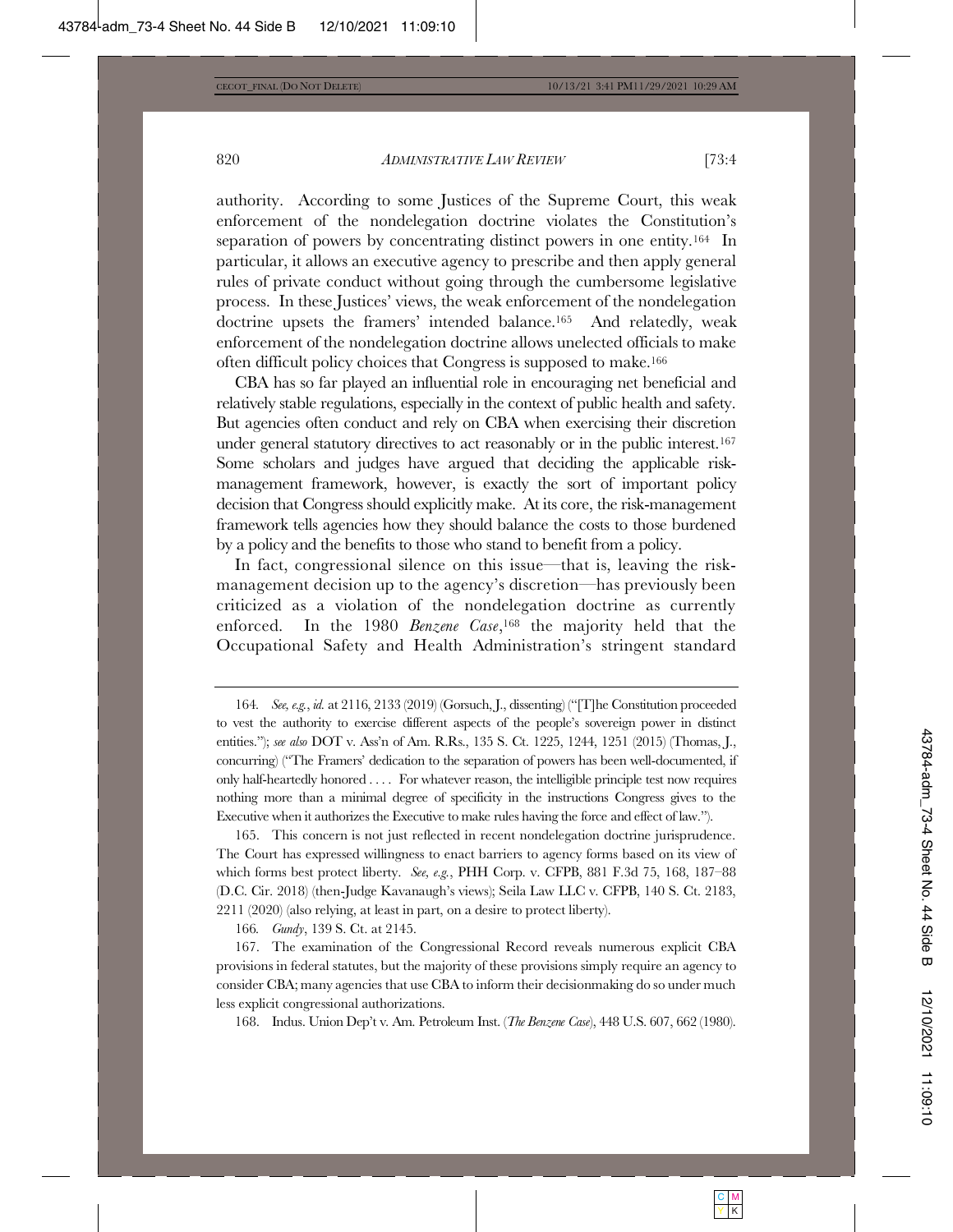limiting exposure to benzene in the workplace was invalid because the agency failed to make threshold findings about the significance of current exposure levels.<sup>169</sup> Justice Rehnquist, however, wrote a powerful concurrence, arguing that the regulation is actually invalid because Congress impermissibly delegated the key risk-management decision to the agency.<sup>170</sup> In his view, "Congress [must] lay down the general policy and standards that animate the law, leaving the agency to refine those standards, 'fill in the blanks,' or apply the standards to particular cases." $^{171}$  The litigants—and the Justices—all seemed to think the statute at issue potentially allowed for several different risk-management approaches, including adopting all regulations feasible (a bankruptcy  $R$  constraint) and all regulations that are cost-benefit justified (a CBA approach). To Justice Rehnquist, because the statute did not clearly specify what threshold the agency should use before it decided to regulate and, moreover, did not tell the agency how stringently to regulate, it violated the nondelegation doctrine by passing the risk-management decision on to the agency.<sup>172</sup> In other words, congressional silence on this "difficult issue"—the key risk-management decision—violated the nondelegation doctrine.<sup>173</sup> Justice Rehnquist's arguments in the Benzene *Case* about the limits of constitutional delegation are strikingly similar to Justice Gorsuch's re-envisioned doctrine in *Gundy*.<sup>174</sup>

Similarly, when the D.C. Circuit held that the Clean Air Act violated the nondelegation doctrine, it was for Congress's failure to articulate a

169. Id.

173. *Id.* at 672.

174. Compare id. at 674–75 (Rehnquist, J., concurring), with Gundy v. United States, 139 S. Ct. 2116, 2141-42 (Gorsuch, J.). Justice Kavanaugh also favorably referred to Justice Rehnquist's opinion. See also Paul v. United States, 140 S. Ct. 342 ("Justice Gorsuch's opinion built on views expressed by then-Justice Rehnquist some 40 years ago in [the *Benzene Case*]....Like Justice Rehnquist's opinion 40 years ago, Justice Gorsuch's thoughtful *Gundy* opinion raised important points that may warrant further consideration in future cases.").

<sup>170.</sup> See id. at 672 (Rehnquist, J., concurring) (calling this "one of the most difficult issues that could confront a decision maker.").

<sup>171.</sup> *Id* at 675.

<sup>172.</sup> Id. at 685-86 (Rehnquist, J., concurring) ("Congress was faced with a clear, if difficult, choice between balancing statistical lives and industrial resources or authorizing the Secretary to elevate human life above all concerns save massive dislocation in an affected  $\text{industry}\dots$  That Congress chose, intentionally or unintentionally, to pass this difficult choice on to the Secretary is evident from the spectral quality of the standard it selected  $\dots$ . The decision whether the law of diminishing returns should have any place in the regulation of toxic substances is quintessentially one of legislative policy.").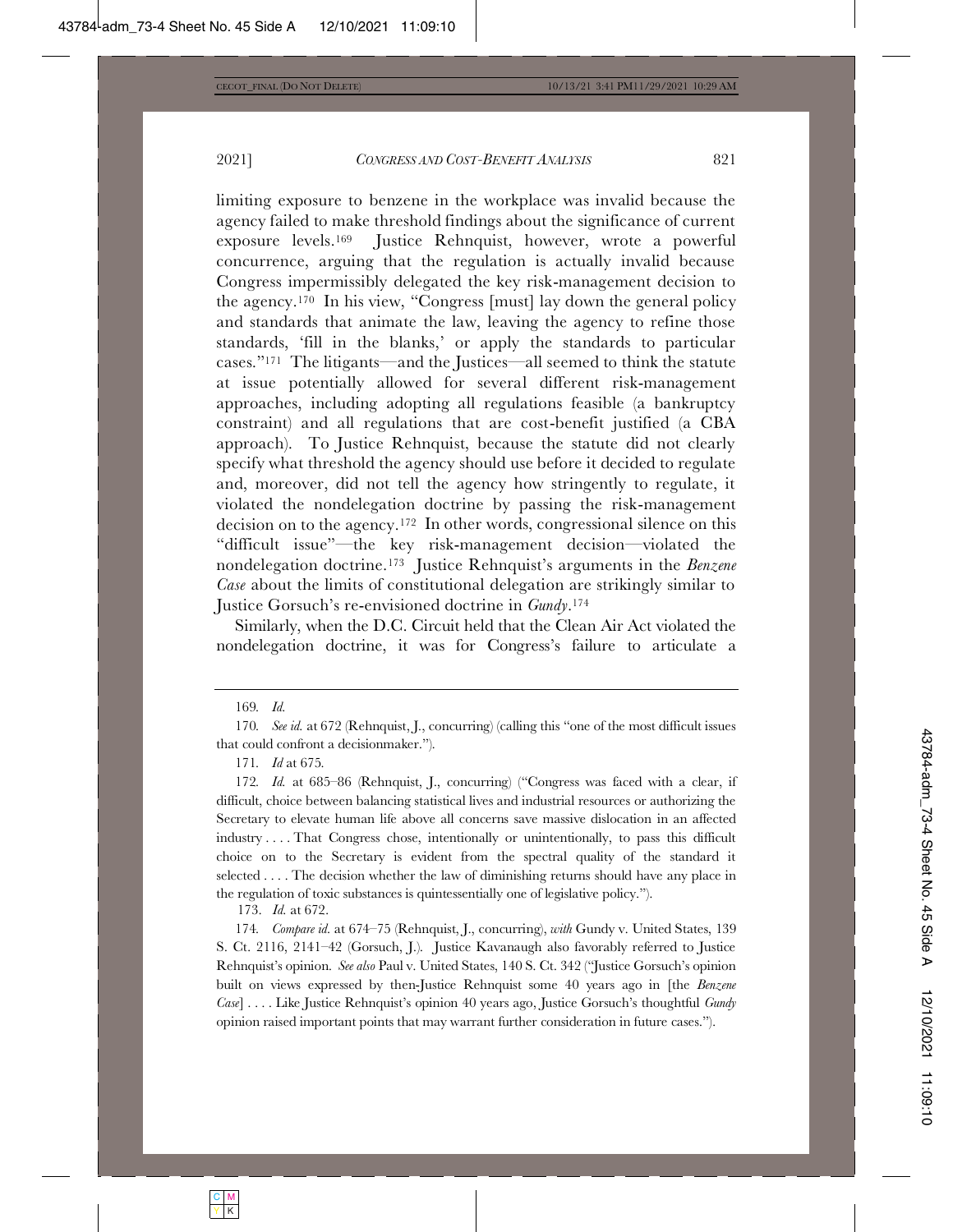reasonable risk-management standard while forbidding the agency to consider costs.<sup>175</sup> Of course, in that case, the Supreme Court reversed the D.C. Circuit's decision, holding that the Clean Air Act had a sufficiently intelligible principle guiding the agency's risk-management decision notwithstanding the prohibition on cost consideration.<sup>176</sup>

Nondelegation doctrine jurisprudence has long recognized practical issues of governance,<sup>177</sup> and normative considerations appear to play a role in the Court's recent interest in the doctrine's revitalization and its analysis of the constitutional question—in particular, a view that less regulation is desirable.<sup>178</sup> For example, Justice Gorsuch explains that "the framers went to great lengths to make lawmaking difficult" because "[t]hey believed the new federal government's most dangerous power was the power to enact laws restricting the people's liberty," and that "[a]n 'excess of law-making' was, in their words, one of 'the diseases to which our governments are most liable." $179$  Depending on how the Court rethinks enforcement of the nondelegation doctrine, much of current federal rulemaking could be on uncertain ground.<sup>180</sup> For some Justices, any resulting abrogation of federal

175. Am. Trucking Ass'ns v. EPA, 175 F.3d 1027, 1057 (D.C. Cir. 1999).

176. Whitman v. Am. Trucking Ass'ns, 531 U.S. 457, 471 (2001). Because of this decision,  $EPA$  is not allowed to set national ambient air quality standards based on CBA and instead sets the stringency level based on other factors that are often not clear. Perhaps counterintuitively, this approach has resulted in levels that are less stringent than CBA would have encouraged. See Michael A. Livermore & Richard L. Revesz, Rethinking Health-Based Environmental Standards, 89 N.Y.U. L. REV. 1184, 1188-89 (2014) (referring to this problem as the "inadequacy paradox").

177. See, e.g., J.W. Hampton & Co. v. United States, 276 U.S. 394, 406 (1928) ("This is not to say that the three branches are not co-ordinate parts of one government and that each in the field of its duties may not invoke the action of the two other branches  $\dots$ . In determining what it may do in seeking assistance from another branch, the extent and character of that assistance must be fixed according to common sense and the inherent necessities of the governmental co-ordination.").

178. See also Jeffrey A. Wertkin, Note, Reintroducing Compromise to the Nondelegation Doctrine, 90 GEO. L.J.  $1055$ ,  $1074-75$  (2002) (summarizing arguments for and against stricter enforcement of nondelegation).

179. Gundy v. United States, 139 S. Ct. 2116, 2134 (2019) (Gorsuch, J., dissenting).

180. Justice Gorsuch sketched out a few of his ideas in his dissent in *Gundy. See Gundy*, 139 S. Ct. at 2136-42 (Gorsuch, J., dissenting) ("Congress must set forth standards 'sufficiently definite and precise to enable Congress, the courts, and the public to ascertain' whether Congress's guidance has been followed  $\dots$  [O]nce Congress prescribes the rule governing private conduct, it may make the application of that rule depend on executive fact-finding."). Justice Thomas seems to have an even narrower view of acceptable agency rulemaking authority. See DOT v. Ass'n of Am. R.Rs., 135 S. Ct. 1225, 1252 (2015) (Thomas, J., concurring) ("We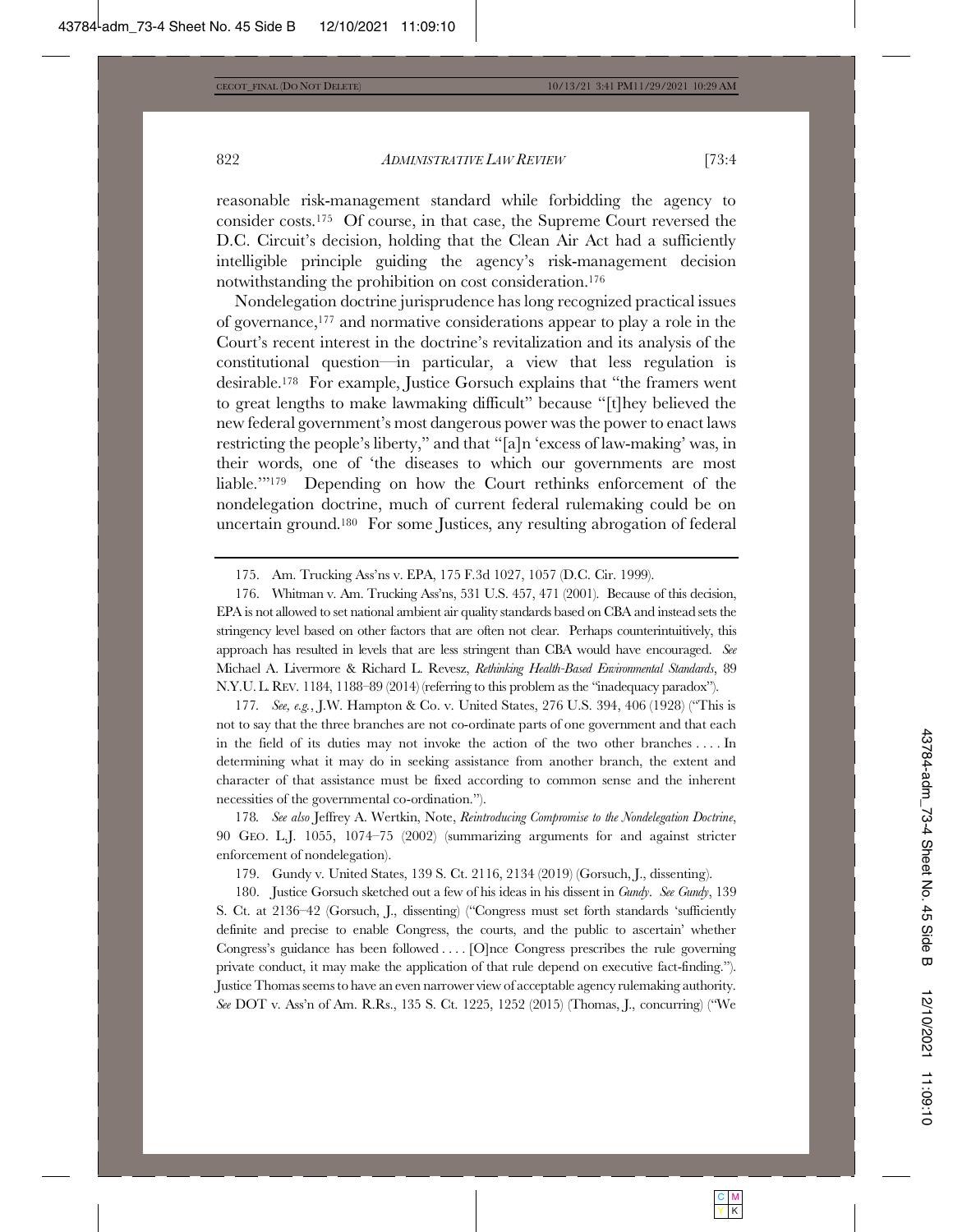rulemaking would be a normatively desirable consequence of reworking the doctrine's enforcement (a feature, not a bug). Justice Gorsuch, for example, argues that requiring greater specificity from Congress will "promote deliberation" and protect minority interests,<sup>181</sup> "promote fair notice and the rule of law, ensuring the people would be subject to a relatively stable and predictable set of rules," $182$  and promote accountability. $183$  For Justice Thomas, too, any cost in speed and flexibility of government action would be justified by the benefits of congressional restraint. Quoting Alexander Hamilton in The Federalist No. 73, he writes that any "injury which may possibly be done by defeating a few good laws will be amply compensated by the advantage of preventing a number of bad ones."<sup>184</sup> Of course, these conclusions assume that requiring greater specificity from Congress will result in inaction—and less lawmaking and less regulation—which the Justices believe to be normatively desirable.

So far, the Supreme Court has not granted certiorari on any nondelegation challenges that it has reviewed since *Gundy*.<sup>185</sup> And even if it rethinks the doctrine, it is not clear whether and how this would affect agency discretion to adopt a risk-management approach in the face of congressional silence.<sup>186</sup> But if the Supreme Court requires Congress to explicitly make the risk-management policy decision, what effect would this have? In the short term, of course, it might mean that much of CBA-justified rulemaking is invalid because many statutes do not specifically require CBA. What happens after that depends on the congressional response. Congress might adopt new statutes that require CBA, likely satisfying the Court's criteria for appropriate authorization. The result would not be much different from current practice. Or, Congress might set stringency itself by statute, which would be likely less informed and could be more or less stringent than CBAjustified. After the resignation of Anne Gorsuch Burford as Administrator of

183. Id.

184. *DOT*, 135 S. Ct. at 1252 (Thomas, J., concurring).

185. See, e.g., Am. Inst. for Int'l Steel Inc. v. United States, 806 Fed. Appx. 982 (Fed. Cir. 2020), cert. denied, 141 S. Ct. 133 (2020); Ctr. for Biological Diversity v. McAleenan, 404 F. Supp. 3d 218 (D.C. Cir. 2019), cert. denied sub nom. Ctr. for Biological Diversity v. Wolf, 141 S. Ct. 138 (2020).

186. See Cary Coglianese, *Dimensions of Delegation*, FACULTY SCHOLARSHIP AT PENN L. 2114 (2019), https://scholarship.law.upenn.edu/faculty\_scholarship/2114/; Cody Ray  $5$ Milner, Into the Multiverse: Replacing the Intelligible Principle Standard With a Modern Multi-Theory of *Nondelegation*, 28 GEO. MASON L. REV. 395 (2020) (working copy).

should return to the original meaning of the Constitution: The Government may create generally applicable rules of private conduct only through the proper exercise of legislative power.").

<sup>181.</sup> *Gundy*, 139 S. Ct. at 2137 (Gorsuch, J., dissenting).

<sup>182.</sup> *Id.* at 2134.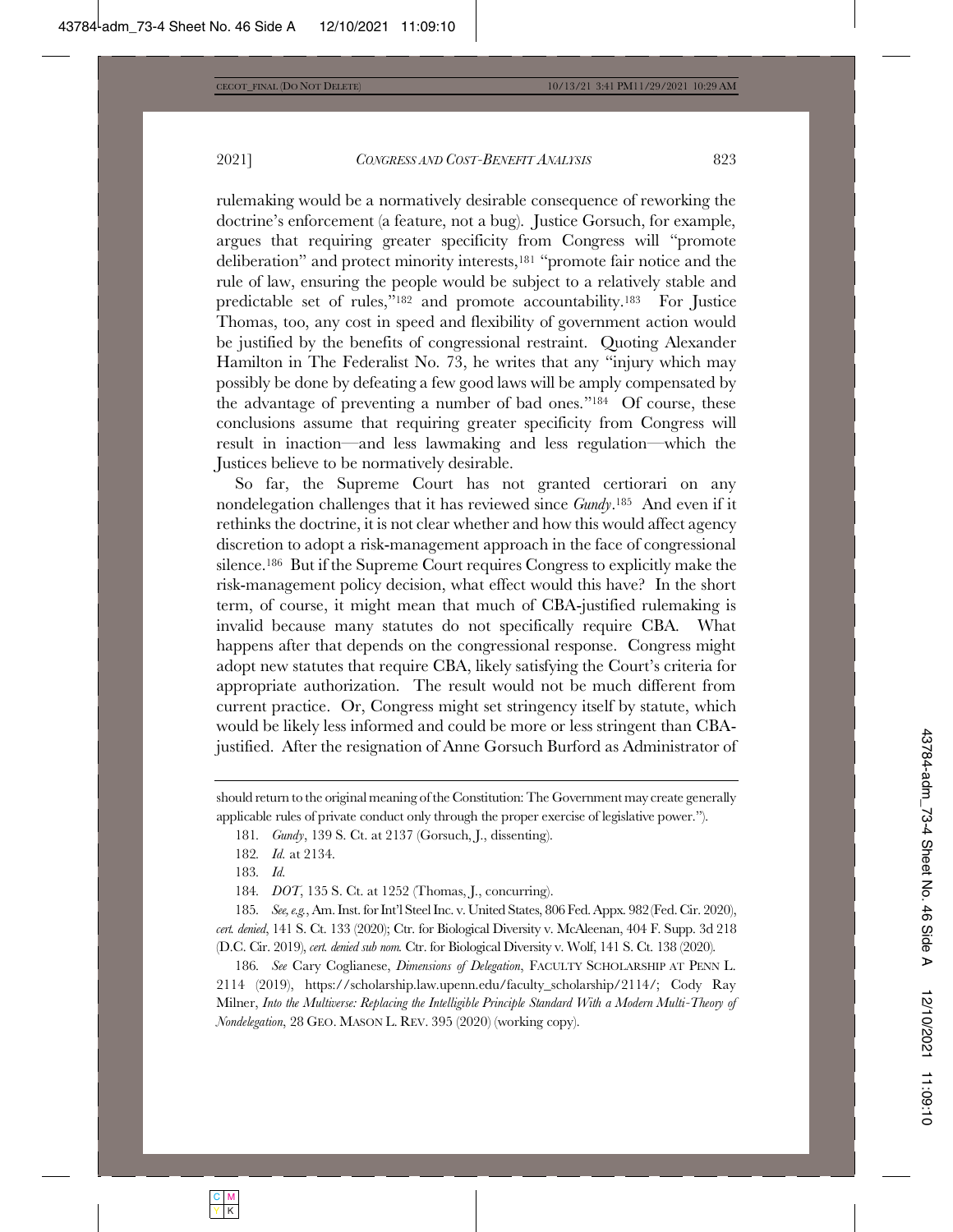a scandal-prone EPA in 1983, Congress responded by enacting several highly prescriptive statutes.<sup>187</sup> If something other than CBA fills the gap, the result might not reflect the restraint and stability that Justices Gorsuch and Thomas envision. The congressional response matters.

#### IV. FUTURE OF CBA

Within agencies, CBA has established itself as the default riskmanagement framework. It still has its detractors, but it is increasingly seen as sensible governance. Current CBA practice, however, relies on continued presidential and judicial support. Although this support has been stable for four decades, there are emerging threats to this continued support.

There is no guarantee that future presidential administrations will continue to support CBA. The Trump Administration revealed the constraining power of CBA. It then unsuccessfully tried to erode CBA norms to loosen CBA constraints. A future administration might try a direct approach by simply eliminating these self-imposed constraints, especially as explicit political control over agencies becomes more acceptable. Similarly, the CBA-based losses in courts have highlighted outstanding questions about the legitimacy of such scrutiny. While studies suggest that courts generally play a positive role in evaluating agency CBA, often simply ensuring that choices are well-explained and data is reasonably available, there is some concern that this scrutiny could be wielded by politically motivated judges. And finally, the Supreme Court may decide that Congress must explicitly provide the risk-management framework—or even set stringency itself—to satisfy constitutional requirements. Justices who support rethinking the contours of the nondelegation doctrine envision a world with less regulations, lower burdens on private parties, and net welfare improvements to society, "ensuring the people would be subject to a relatively stable and predictable set of rules."<sup>188</sup> The actual likely effects of such a sea change in delegation practice, however, are much more unclear. In fact, if any of these threats manifest and upset the current CBA consensus, the resulting situation might

<sup>187.</sup> See, e.g., Hazardous and Solid Waste Amendments, Pub. L. No. 98-616, 98 Stat. 3221 (1984) (amending the Solid Waste Disposal Act, Pub. L. No. 89-272, 79 Stat. 992 (1965) (codified as amended throughout 42 U.S.C. ch. 82)); Superfund Amendments and Reauthorization Act of 1986, Pub. L. No. 99-499, 100 Stat. 1613 (1986) (amending the Comprehensive Environmental Response, Compensation, and Liability Act of 1980, Pub. L. No. 96-510, 94 Stat. 2767 (codified as amended throughout 42 U.S.C. ch. 103)); Clean Air Act Amendments of 1990, Pub. L. No. 101-549, 104 Stat. 2399 (1990) (amending the Clean Air Act, Pub. L. No. 88-207, 77 Stat. 392 (codified as amended throughout  $42$  U.S.C. ch. 83)).

<sup>188.</sup> Gundy v. United States, 139 S. Ct. 2116, 2134 (2019) (Gorsuch, J., dissenting).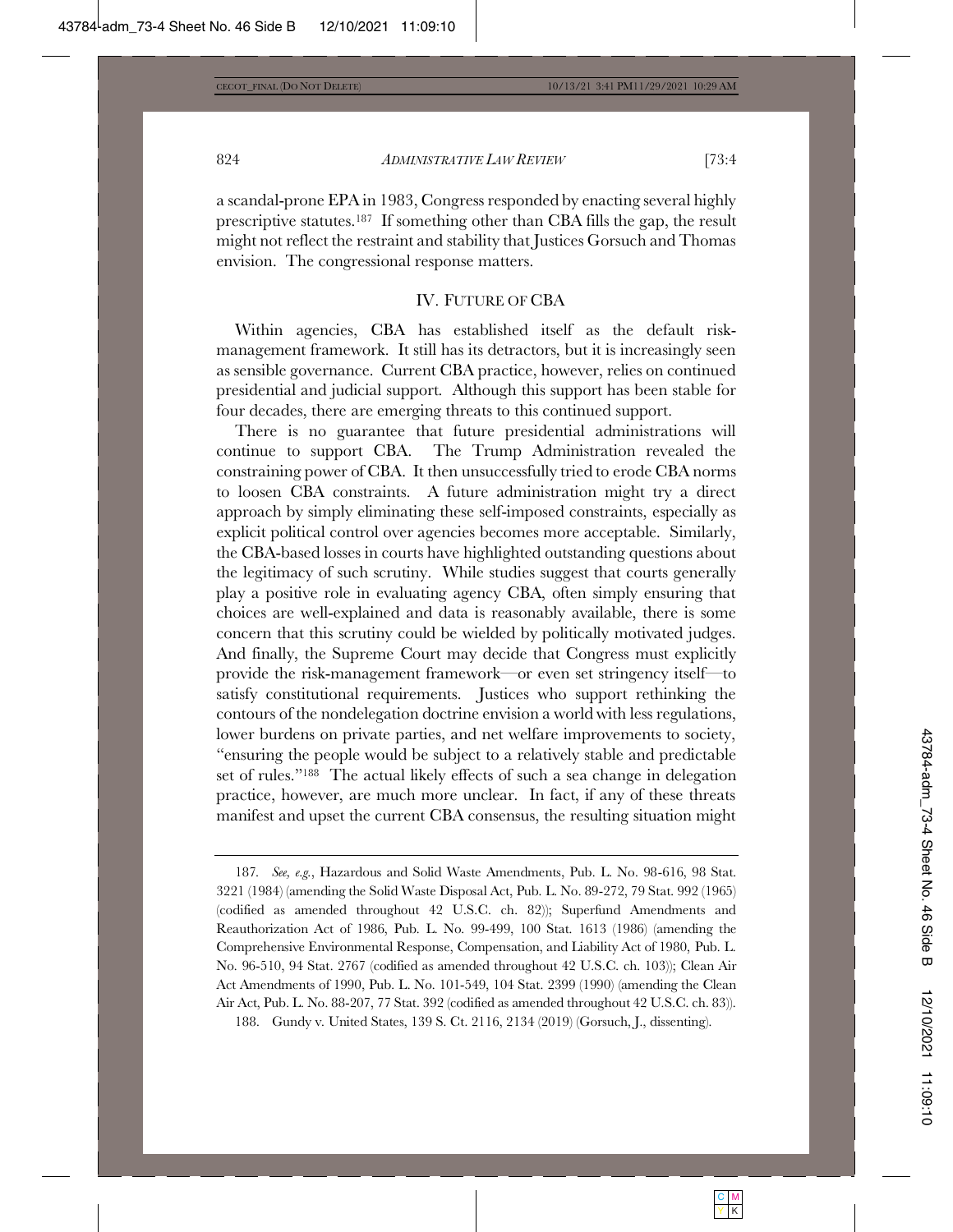be one that such Justices would likely consider to be worse. CBA generally constrains agencies from making unreasonable moves—whether in a deregulatory or pro-regulatory direction—and promotes transparency, a requirement for accountability. $189$ 

Congress can strengthen the foundations for CBA, but conventional wisdom has suggested that Congress is, at best, indifferent to it. This Article analyzes the Congressional Record on CBA and disputes this standard  $\alpha$  account, with implications for the future of CBA.

First, the most notable rejections of CBA have been overstated. In all cases, they have been limited to specific issues. Some of them, in fact, suggest some continued support for CBA. Similarly, the failure to enact cross-cutting statutes such as the Regulatory Accountability Act  $(RAA)$  can be explained by past congressional practice. Congress most often requires agencies to *consider* CBA. But the RAA bills typically go much farther, even with respect to CBA.<sup>190</sup> For example, the RAA of 2017 would have required all agencies to issue only regulations that are CBA-justified.<sup>191</sup> One statement, summarizing the minority views of Senators Claire McCaskill, Thomas Carper, and Gary C. Peters, is particularly revealing.<sup>192</sup> While the Senators acknowledged that "the principle of using [CBA] to inform the development of public policy is both commonsense and has been shown by administrations of both parties to be beneficial over the last 40 years," they worried that a cross-cutting mandate to rely on CBA would limit flexibility to forego  $CBA$ when warranted and override the carefully crafted statutory exceptions to  $CBA$ <sup>193</sup> Additionally, the Senators emphasized the various other ways that the RAA would go beyond current requirements.<sup>194</sup> A new, more modest RAA effort, focused on a requirement to *consider* CBA or codify executiveorder requirements, might have more chance of success. The overall Congressional Record suggests that there could be strong support for such

193. *Id.* at 25.

194. Eg., id. at 21 ("The RAA would establish new regulatory requirements and codify and expand many of the principles found in existing, widely supported executive orders  $\ldots$  go [ing] well beyond the intent of these executive actions.").

<sup>189.</sup> Cecot, *Deregulatory Cost-Benefit Analysis, supra* note 21 (arguing that extensive use of CBA promotes efficiency, regulatory stability, and political accountability).

<sup>190.</sup> See, e.g., Cass R. Sunstein, A Regulatory Reform Bill That Everyone Should Like, BLOOMBERG (June 22, 2017, 8:30 AM), https://www.bloomberg.com/opinion/articles/2 017-06-22/a-regulatory-reform-bill-that-everyone-should-like [https://perma.cc/K3AD-AP K3] (discussing the consensus around the CBA provisions of Regulatory Accountability Act of 2017, S. 951, 115th Cong. (2017).

<sup>191.</sup> Regulatory Accountability Act of 2017, S. 951, 115th Cong. (2017).

<sup>192.</sup> S. REP. NO. 115-208, at 21 (2018).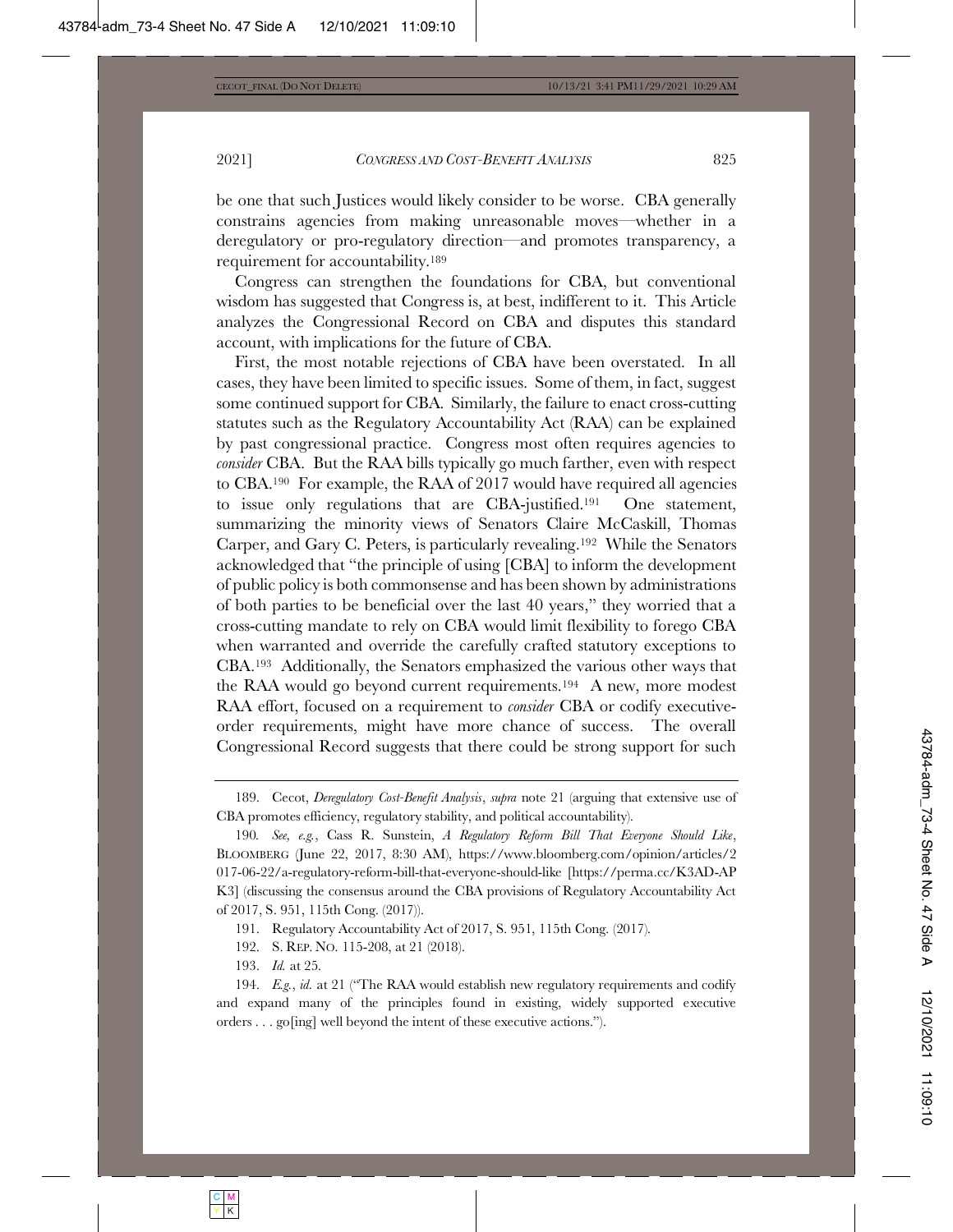more limited requirements, especially when adequate release valves are in place. Exceptions to requirements to consider or rely on CBA could include cases of preexisting agreements/settlements, contexts where Congress previously prohibited CBA, or other situations where there is good cause for suspending the requirements. Similarly, a cross-cutting mandate imposing some CBA requirement need not result in additional judicial review opportunities beyond those already in place.

Second, the examination reveals evidence that, in the risk-management context, the application of agency expertise is sometimes key to Congress's decision to authorize agencies to issue regulations. Congress has imposed CBA requirements after public health crises, when faced with competing tradeoffs and when expertise is most useful. Scholars such as Richard Epstein call for a rejection of "hard look" review, arguing that agencies are no different from lower courts and that courts should similarly defer to agency fact-finding unless clearly erroneous. But there are important differences between agencies and lower courts that undermine this argument. Agencies implement Congress's statutory objectives. In risk-management contexts, when Congress delegates implementation to agencies, it accepts less control for itself over ultimate outcomes in exchange for requiring agencies to apply technical expertise. As long as the delegation is constitutional, courts should enforce the bargain that Congress struck. In the context of CBA, courts should continue to ensure that the analyses are consistent, evaluate important categories of costs and benefits, and disclose important data or assumptions. Courts should not defer to agencies if they shirk their expert role—and they should resist calls to do so.

The review of the Congressional Record provides some reason for supporters of CBA to be cautiously optimistic about the tool's future if it depends on congressional action. Although efficiency has no constituency, the concepts of expertise, transparency, and oversight still have political traction. When it matters—and more often than commonly believed— Congress has enacted explicit CBA provisions.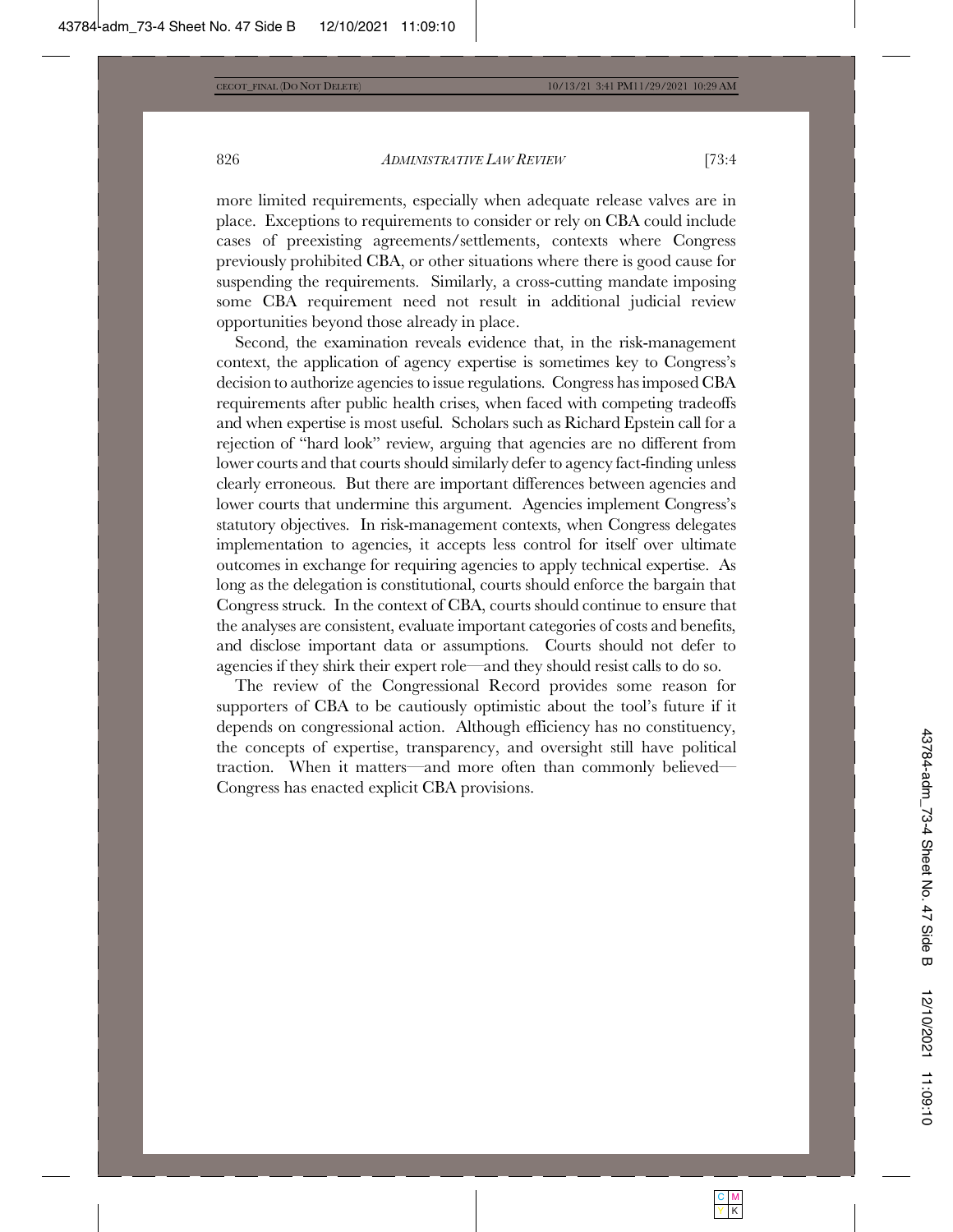## APPENDIX

## APPENDIX TABLE 1. SUMMARY OF CONGRESSIONAL CBA DIRECTIVES FOR REGULATION (35)

|                                                                                                                                           |      | <b>Statutory</b>               | CBA<br>(Require/<br>Consider/<br>Report/<br>Prepare/ | Congressional<br>majority,<br>D/R/Split |             |
|-------------------------------------------------------------------------------------------------------------------------------------------|------|--------------------------------|------------------------------------------------------|-----------------------------------------|-------------|
| Bill                                                                                                                                      | Year | provisions                     | Waive)                                               | (Pres.)                                 | Agency      |
| Omnibus Budget<br><b>Reconciliation Act</b><br>of 1981, Pub. L. 97-<br>35, Aug. 13, 1981,<br>95 Stat. 710<br>Telecommunications           | 1981 | 15 U.S.C.<br>§§ 1262,<br>2058  | Require                                              | Split(R)                                | <b>CPSC</b> |
| for the Disabled Act<br>of 1982, Pub. L. 97-<br>410, Jan. 3, 1983, 96<br>Stat. 2043<br>Tandem Truck                                       | 1983 | 47 U.S.C.<br>§ 610             | Consider                                             | Split(R)                                | FCC         |
| Safety Act of 1984,<br>Pub. L. 98-554, Oct.<br>30, 1984, 98 Stat.<br>2829                                                                 | 1984 | 49 U.S.C.<br>§ 31502           | Consider                                             | Split(R)                                | DOT         |
| Omnibus Trade and<br>Competitiveness Act<br>of 1988, Pub. L.<br>100-418, Aug. 23,<br>1988, 102 Stat. 1107                                 | 1988 | 19 U.S.C.<br>§§ 2251,<br>2253  | Require                                              | D(R)                                    | President   |
| Clean Air Act,<br>Amendments of<br>1990, Pub. L. 101-<br>549, Nov. 15, 1990,<br>104 Stat. 2399                                            | 1990 | 42 U.S.C.<br>§§ 7511b,<br>7612 | Consider/<br>Review                                  | D(R)                                    | <b>EPA</b>  |
| <b>Consumer Product</b><br>Safety Improvement<br>Act of 1990, Pub. L.<br>$101-608$ , Nov. 16,<br>1990, 104 Stat. 3110<br>Cable Television | 1990 | 15 U.S.C.<br>\$1274            | Waive                                                | D(R)                                    | <b>CPSC</b> |
| Consumer<br>Protection and<br>Competition Act of<br>1992, Pub. L. 102-<br>385, Oct. 5, 1992,<br>106 Stat. 1460                            | 1992 | 47 U.S.C.<br>§ 544a            | Consider                                             | D(R)                                    | FCC         |
| Mammography<br>Quality Standards<br>Act of 1992, Pub. L.<br>102-539, Oct. 27,<br>1992, 106 Stat. 3547                                     | 1992 | 42 U.S.C.<br>$\S$ 263b         | Report to<br>Congress                                | D(R)                                    | <b>DHHS</b> |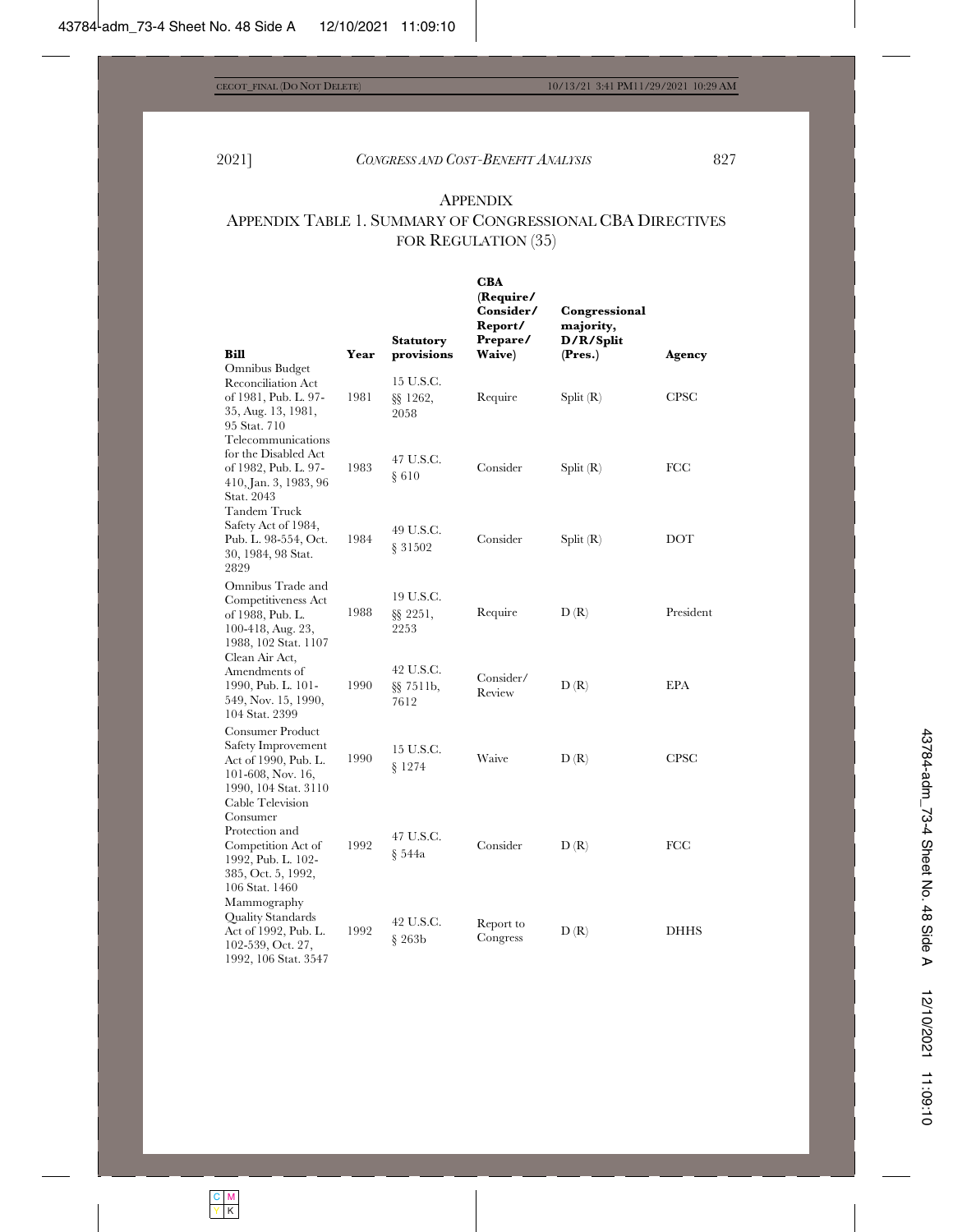|                                                                                                                                             |      | <b>Statutory</b>           | CBA<br>(Require/<br>Consider/<br>Report/<br>Prepare/ | Congressional<br>majority,<br>D/R/Split |              |
|---------------------------------------------------------------------------------------------------------------------------------------------|------|----------------------------|------------------------------------------------------|-----------------------------------------|--------------|
| Bill                                                                                                                                        | Year | provisions                 | Waive)                                               | (Pres.)                                 | Agency       |
| Revision of Title 49<br>U.S.C.,                                                                                                             |      |                            |                                                      |                                         |              |
| "Transportation",<br>Pub. L. 103-272,<br>July 5, 1994, 108<br>Stat. 745<br>Federal Crop                                                     | 1994 | 49 U.S.C.<br>\$31136(c)(2) | Consider                                             | D(D)                                    | DOT          |
| Insurance Reform<br>and Department of<br>Agriculture<br>Reorganization Act<br>of 1994, Pub. L.<br>103-354, Oct. 13,<br>1994, 108 Stat. 3178 | 1994 | 7 U.S.C.<br>$§$ 2204 $e$   | Prepare/<br><b>CBA</b> Office                        | D(D)                                    | USDA         |
| Swift Rail<br>Development Act of<br>1994, Pub. L. 103-<br>440, Nov. 2, 1994,<br>108 Stat. 4615                                              | 1994 | 49 U.S.C.<br>§ 20148       | Consider                                             | D(D)                                    | DOT          |
| Unfunded Mandates<br>Reform Act of 1995,<br>Pub. L. 104-4, Mar.<br>22, 1995, 109 Stat.<br>48                                                | 1995 | 2 U.S.C.<br>\$1532         | Prepare                                              | R(D)                                    | All agencies |
| <b>ICC</b> Termination<br>Act of 1995, Pub. L.<br>104-88, Dec. 29,<br>1995, 109 Stat. 803                                                   | 1995 | 49 U.S.C.<br>§ 14104       | Consider                                             | R(D)                                    | DOT          |
| Safe Drinking Water<br>Act Amendments of<br>1996, Pub. L. 104-<br>182, Aug. 6, 1996,<br>110 Stat. 1613                                      | 1996 | 42 U.S.C.<br>$§ 300g-1$    | Consider/<br>Waive                                   | R(D)                                    | <b>EPA</b>   |
| Federal Agriculture<br>Improvement and<br>Reform Act of 1996,<br>Pub. L. 104-127,<br>Apr. 4, 1996, 110<br>Stat. 888<br>Contract with        | 1996 | 7 U.S.C.<br>§ 7313         | Report to<br>Congress                                | R(D)                                    | <b>USDA</b>  |
| America<br>Advancement Act of<br>1996<br>("Congressional<br>Review Act"), Pub.<br>L. 104-121, Mar. 29,<br>1996, 110 Stat. 847               | 1996 | 5 U.S.C.<br>§ 801          | Report to<br>Congress                                | R(D)                                    | All agencies |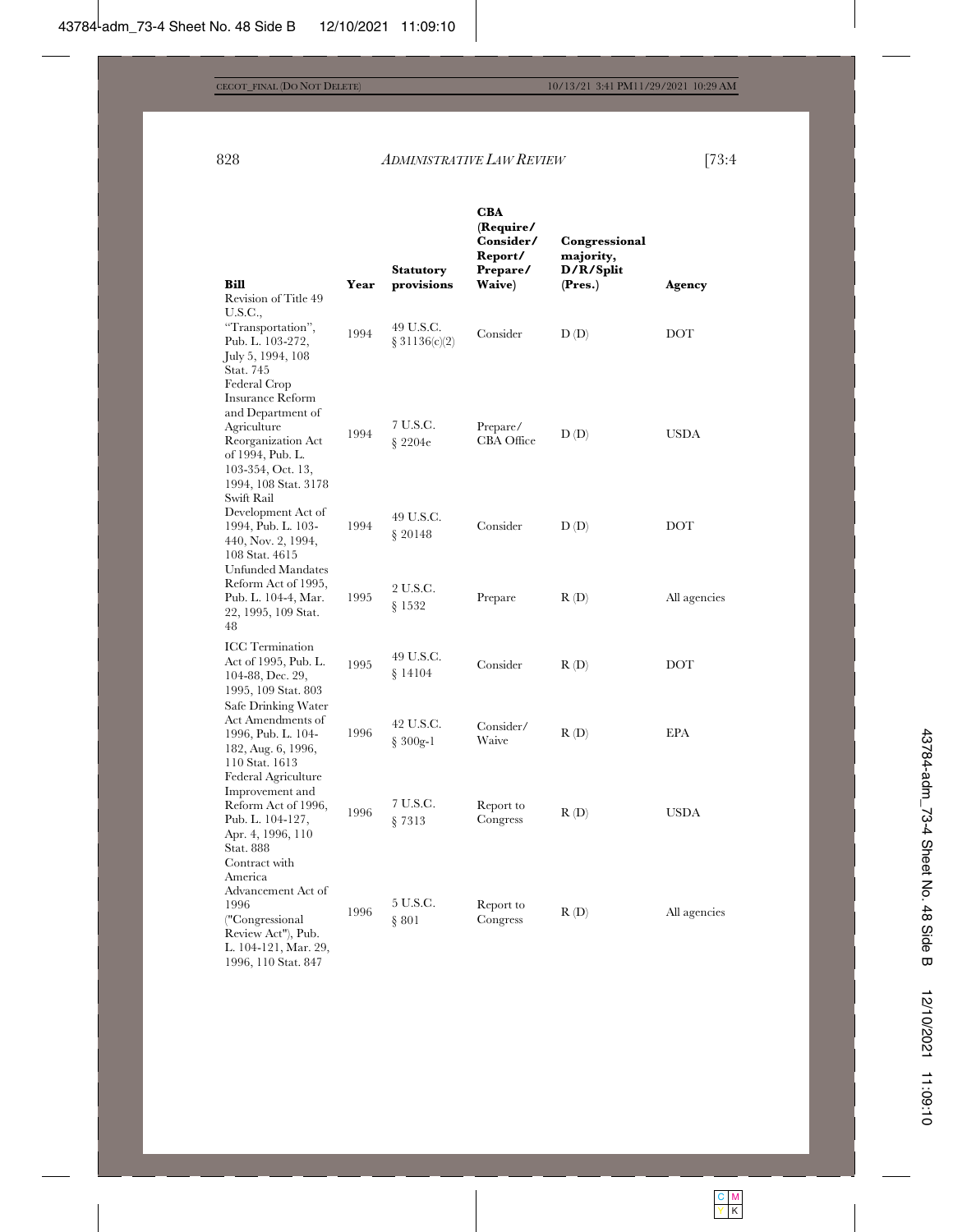| <b>Bill</b>                                                                                                                               | Year | <b>Statutory</b><br>provisions | <b>CBA</b><br>(Require/<br>Consider/<br>Report/<br>Prepare/<br>Waive) | Congressional<br>majority,<br>D/R/Split<br>(Pres.) | Agency                                   |
|-------------------------------------------------------------------------------------------------------------------------------------------|------|--------------------------------|-----------------------------------------------------------------------|----------------------------------------------------|------------------------------------------|
| <b>Federal Aviation</b><br>Reauthorization Act<br>of 1996, Pub. L.<br>104-264, Oct. 9,<br>1996, 110 Stat. 3213<br>Accountable             | 1996 | 49 U.S.C.<br>$\frac{8}{106}$   | Review                                                                | R(D)                                               | FAA/DOT                                  |
| Pipeline Safety and<br>Partnership Act Of<br>1996, Pub. L. 104-<br>304, Oct. 12, 1996,<br>110 Stat. 3793<br>Department of the             | 1996 | 49 U.S.C.<br>\$60102           | Require                                                               | R(D)                                               | DOT                                      |
| Interior and Related<br>Agencies<br>Appropriations Act,<br>1998, Pub. L. 105-<br>83, Nov. 14, 1997,<br>111 Stat. 1543                     | 1997 | 16 U.S.C.<br>$\$ 620f          | Require                                                               | R(D)                                               | USDA/DO<br>I                             |
| Healthcare Research<br>and Quality Act of<br>1999, Pub. L. 106-<br>129, Dec. 6, 1999,<br>113 Stat. 1653                                   | 1999 | 42 U.S.C.<br>§ 299b-5          | Consider                                                              | R(D)                                               | <b>DHHS</b>                              |
| Consolidated<br>Appropriations-FY<br>2001, Pub. L. 106-<br>554, Dec. 21, 2000,<br>114 Stat. 2763<br>Aviation and                          | 2000 | 7 U.S.C. § 19                  | Consider                                                              | R(D)                                               | <b>CFTC</b>                              |
| Transportation<br>Security Act, Pub. L.<br>107-71, Nov. 19,<br>2001, 115 Stat. 597                                                        | 2001 | 49 U.S.C.<br>\$114             | Waive                                                                 | Split $(R)$                                        | <b>DHS</b>                               |
| Fair and Accurate<br>Credit Transactions<br>Act of 2003, Pub. L.<br>108-159, Dec. 4,<br>2003, 117 Stat. 1952                              | 2003 | 15 U.S.C.<br>$$1681s-2$        | Consider                                                              | R(R)                                               | "Federal<br>banking<br>agencies"/F<br>TС |
| Cape Town Treaty<br><b>Implementation Act</b><br>of 2004, Pub. L.<br>108-297, Aug. 9,<br>2004, 118 Stat. 1095                             | 2004 | 49 U.S.C.<br>$§$ 44101 note    | Waive                                                                 | R(R)                                               | DOT (FAA)                                |
| Security and<br>Accountability for<br>Every Port Act Of<br>2006 (SAFE Port<br>Act), Pub. L. 109-<br>347, Oct. 13, 2006,<br>120 Stat. 1884 | 2006 | 6 U.S.C.<br>\$943              | Consider                                                              | R(R)                                               | DHS (CBP)                                |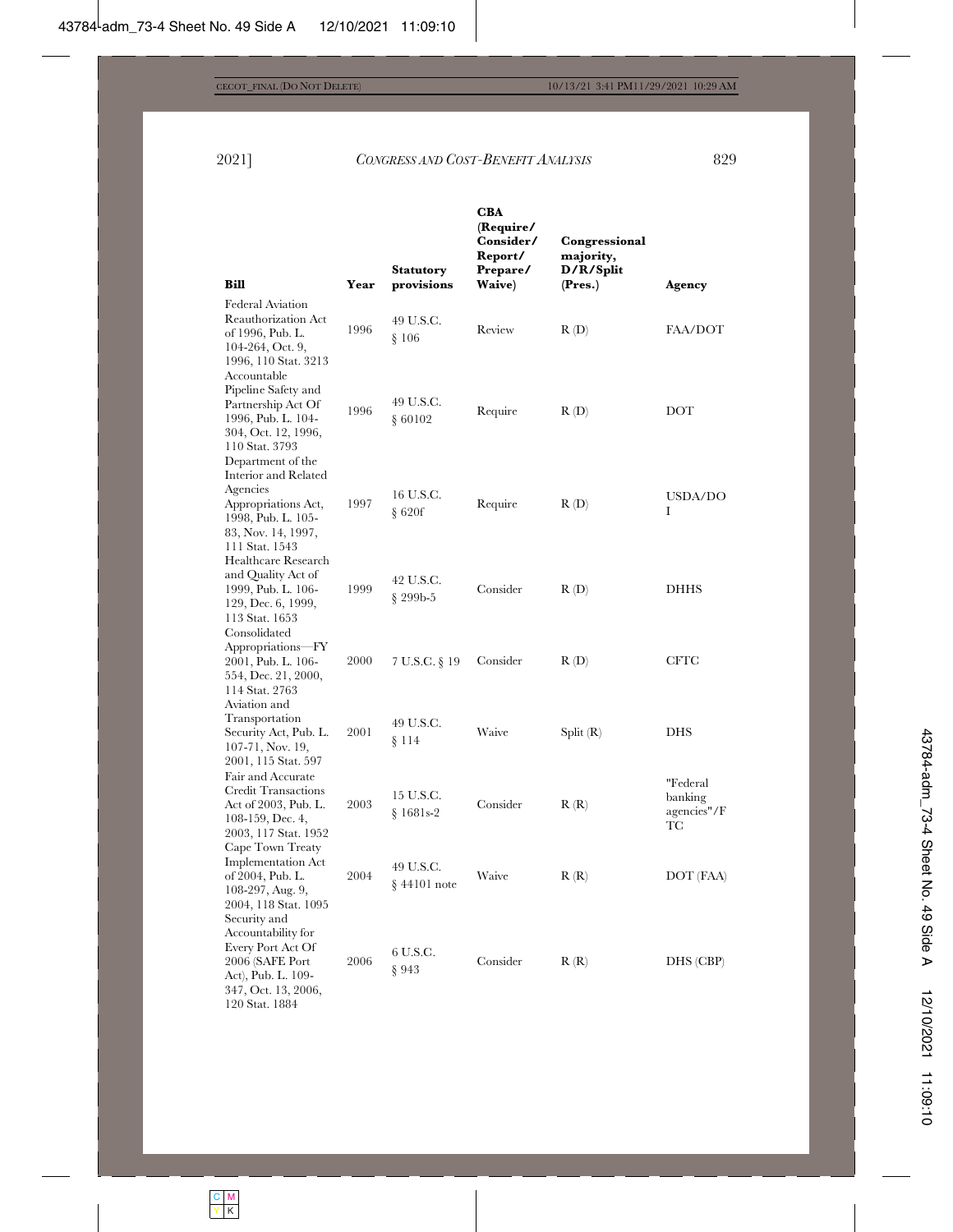| CBA       |               |
|-----------|---------------|
| (Require/ |               |
| Consider/ | Congressional |
| Renort/   | maiority.     |

|                                                                                                                                                |              | <b>Statutory</b>                                            | Report/<br>Prepare/                        | majority,<br>D/R/Split |                   |
|------------------------------------------------------------------------------------------------------------------------------------------------|--------------|-------------------------------------------------------------|--------------------------------------------|------------------------|-------------------|
| <b>Bill</b><br>Implementing<br>Recommendations<br>of the 9/11<br>Commission Act of<br>2007, Pub. L. 110-<br>53, Aug. 3, 2007,<br>121 Stat. 266 | Year<br>2007 | provisions<br>6 U.S.C.<br>§ 1204                            | Waive)<br>Consider                         | (Pres.)<br>D(R)        | Agency<br>DHS/DOT |
| <b>Consumer Product</b><br>Safety Improvement<br>Act of 2008, Pub. L.<br>110-314, Aug. 14,<br>2008, 122 Stat. 3016                             | 2008         | 15 U.S.C.<br>§ 1472                                         | Waive                                      | D(R)                   | <b>CPSC</b>       |
| Dodd-Frank Wall<br>Street Reform and<br>Consumer<br>Protection Act, Pub.<br>L. 111-203, July 21,<br>2010, 124 Stat. 1376<br>Twenty–First       | 2010         | 12 U.S.C.<br>§§ 5496b,<br>5512, 5551;<br>31 U.S.C.<br>§ 313 | Consider/<br>Report to<br>Congress<br>(CG) | D(D)                   | <b>CFPB</b>       |
| Century<br>Communications<br>and Video<br>Accessibility Act of<br>2010, Pub. L. 111-<br>260, Oct. 8, 2010,<br>124 Stat. 2751                   | 2010         | 47 U.S.C.<br>§613                                           | Require                                    | D(D)                   | FCC               |
| FDA Food Safety<br>Modernization Act,<br>PL 111-353, Jan. 4,<br>2011, 124 Stat. 3885                                                           | 2011         | 21 U.S.C.<br>§ 2223                                         | Require                                    | $Split$ (D)            | <b>DHHS</b>       |
| Drug Quality and<br>Security Act, Pub. L.<br>113-54, Nov. 27,<br>2013, 127 Stat. 587                                                           | 2013         | 21 U.S.C.<br>$§ 360eee-1$                                   | Consider                                   | $Split$ $(D)$          | <b>DHHS</b>       |
| Every Student<br>Succeeds Act, Pub.<br>L. 114-95, Dec. 10,<br>2015, 129 Stat. 1802<br>Frank R.                                                 | 2015         | 20 U.S.C.<br>§ 6571                                         | Report to<br>Congress                      | R(D)                   | Dept. of<br>Educ. |
| Lautenberg<br>Chemical Safety for<br>the 21st Century<br>Act, Pub. L. 114-<br>182, June 22, 2016,<br>130 Stat. 448                             | 2016         | 15 U.S.C.<br>§ 2605                                         | Consider/<br>Waive                         | R(D)                   | EPA               |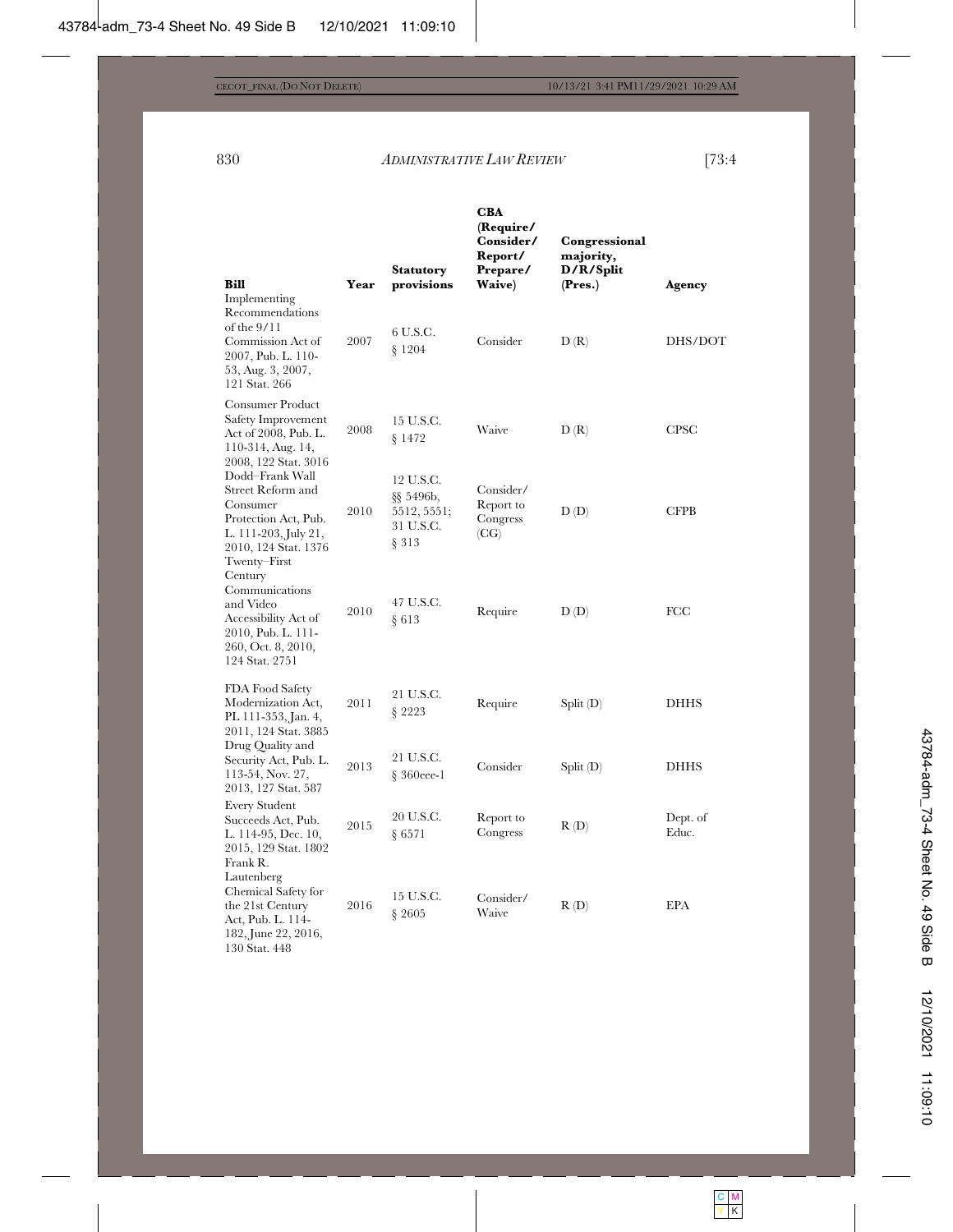| Bill                                                                                                                                     | Year | <b>Statutory</b><br>provisions | <b>CBA</b><br>(Require/<br>Consider/<br>Report/<br>Prepare/<br>Waive) | Congressional<br>majority,<br>D/R/Split<br>(Pres.) | Agency            |
|------------------------------------------------------------------------------------------------------------------------------------------|------|--------------------------------|-----------------------------------------------------------------------|----------------------------------------------------|-------------------|
| Strengthening<br>Career and<br>Technical Education<br>for the 21st Century<br>Act, Pub. L. 115-<br>224, July 31, 2018,<br>132 Stat. 1563 | 2018 | 20 U.S.C.<br>§ 2306a           | Report to<br>Congress                                                 | R(R)                                               | Dept. of<br>Educ. |
| FAA<br>Reauthorization Act<br>of 2018, Pub. L.<br>$115-254$ , Oct. 5,<br>2018, 132 Stat. 3186                                            | 2018 | 49 U.S.C.<br>\$44805           | Consider                                                              | R(R)                                               | FAA/DOT           |

Notes. "Prepare" refers to provisions requiring an agency to prepare a CBA  $(2)$ , "consider" refers to provisions requiring an agency to consider the results of a CBA  $(17)$ , "require" refers to provisions requiring an agency to issue cost-benefit justified regulations  $(6)$ , "review" refers to provisions requiring an agency to review the costs and benefits of prior regulations  $(2)$ , "waive" refers to provisions waiving agency CBA requirements (5), and "Report to Congress" refers to provisions requiring an agency to report CBA of regulation to Congress  $(6)$ .